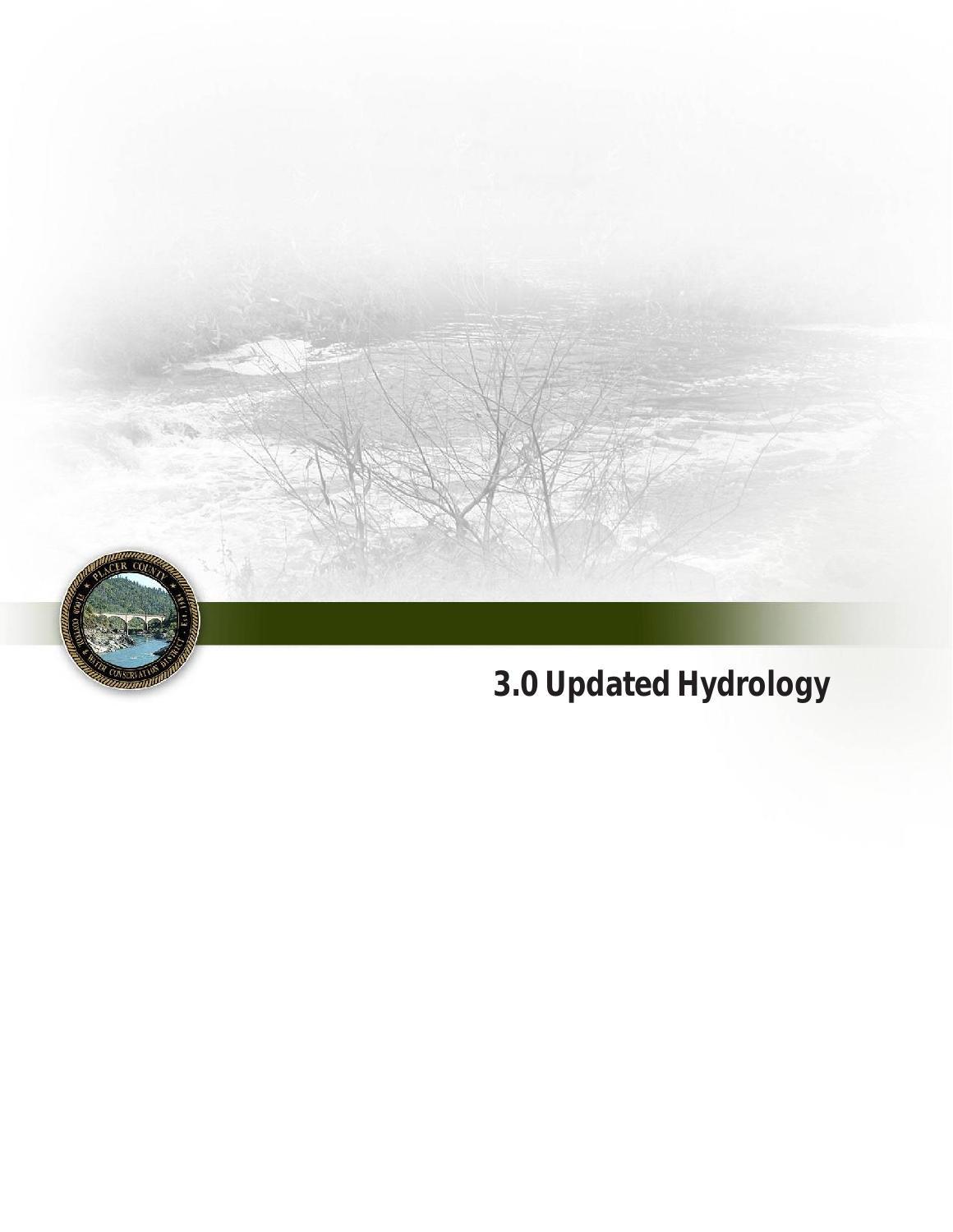# **3.0 UPDATED HYDROLOGY**

## **3.1 MODELING SYSTEM DEVELOPMENT**

 The Plan Update provides a new hydrologic modeling system that has significant technological advances over that used in the 1992 Plan. Though the 1992 Plan was state-of-the-art at the time it was prepared, the new modeling system is better able to Computer programs, including HEC-HMS and HEC-RAS, GIS software, and the DCDESKTOP software were employed to develop a new basis for watershed runoff and flood flow evaluation. The new modeling system includes substantially more detail than the 1992 modeling system allowing it to be used on smaller tributaries which will facilitate its application on smaller projects. Furthermore, the new modeling system has been calibrated using precipitation and stream flow gage data from the December 1995, December 2005, and January 2007 storm events to ensure the validity of the results. The new modeling system provides capabilities to evaluate Dry Creek hydrology in ways that were not possible with the models from the 1992 Plan, but are now necessary to adequately evaluate the potential impacts of projects on flooding conditions and evaluate flood flow timing that is significant to development impact and project analyses. provide a valid quantification of the benefits of mitigation measures.

 The process that led to the development of the new modeling system started with updating the 1992 Plan hydrology model by applying the District's procedures in the SWMM. Application of PDP2 to the updated 1992 Plan model results in peak flow rates in excess of those expected based on rainfall and measured stream flows. In other words, updating the model from the 1992 Plan model using SWMM voids the calibration performed as part of the 1992 Plan and would not provide a model that could be calibrated using storm data that has been collected since 1992. This conclusion led to the decision to create a new hydrology model and to calibrate it using a substantial set of rainfall and runoff data that was not available in 1992. The new hydrology model is also based on more accurate topographic data than was available in 1992. In addition to the new hydrology model using the USACE programs HEC-1 and HEC-HMS, the lower two-thirds of the watershed that is a key tool necessary to accurately determine potential project benefits. The new hydrology model and unsteady-state hydraulic model together are the new modeling system that forms the basis for this Plan Update. new modeling system includes an unsteady-state hydraulic model (HEC-RAS) for the

 The following sections describe the general process used to create the updated modeling system with additional detail provided in referenced appendices.

### **3.1.1 Key Locations for Summary Comparisons**

 To simplify data review, only a sampling of the data produced by the models is presented in the main body of this Plan Update. Peak flow rates for the 100-year event at key locations of interest are presented in tables in Sections 3 and 4, while additional data is included in appendices. All of the final work product models and results have

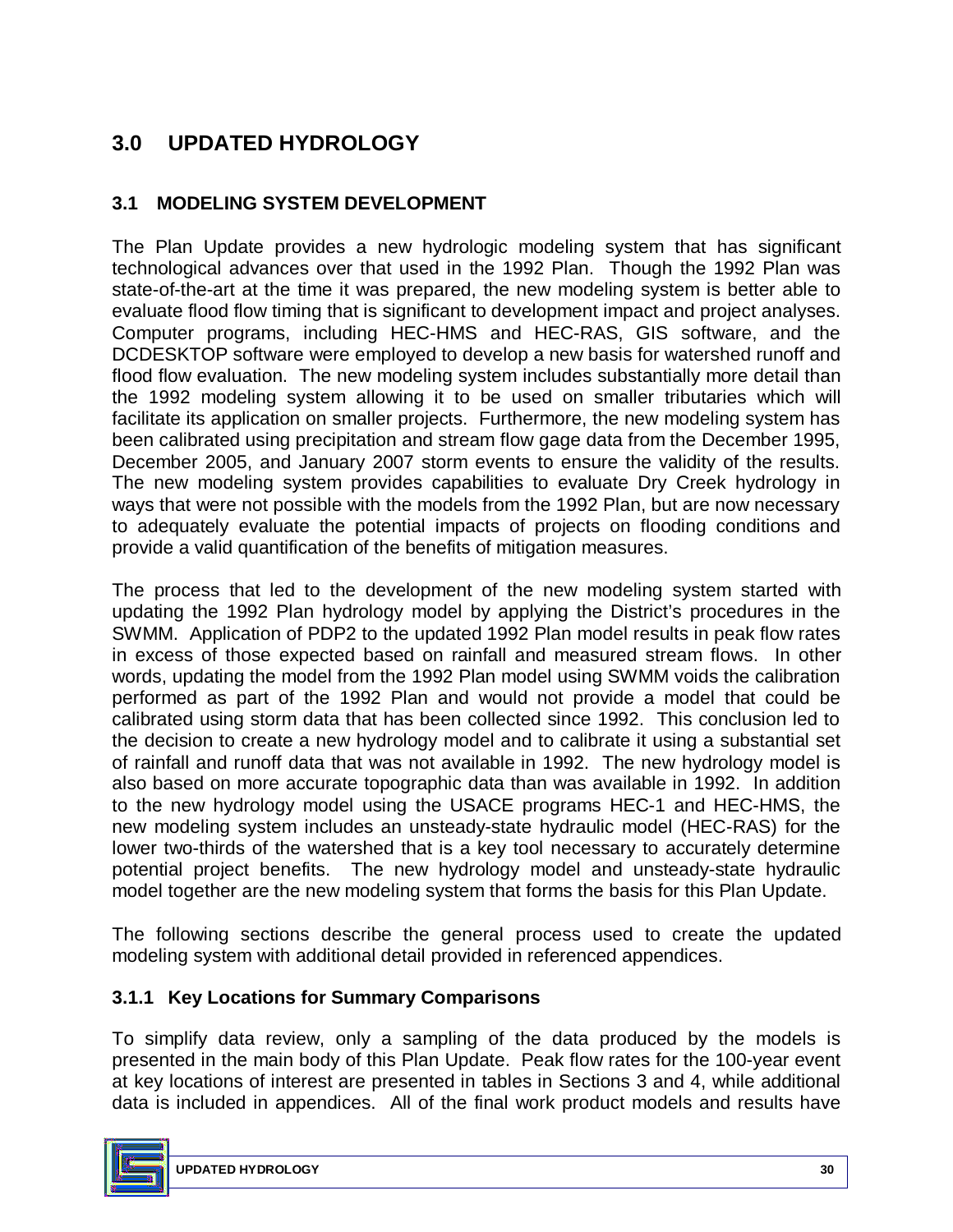been provided to the District on an external hard drive. Recommendations for key locations of interest were requested from local agencies and District staff. The key locations were selected because of known flooding issues or because local agencies use the point as a basis for flood impact evaluation purposes. These locations are the 26 locations listed on the summary tables included in the main body of this report. (Comparisons based on Point No. 23, located on Dry Creek downstream from its confluence with Linda Creek, are complicated by split flow conditions with flows diverting across Riverside Avenue that are not included in the Plan Update Point No. 23 flow rate values. Comparisons at Point No. 76 are similarly complicated by split flow conditions near Champion Oaks Drive.) The 1992 point numbering scheme has been carried forward into this project, and new points added during this study have been given point numbers greater than 1000. Point Numbers are identified on the watershed maps included in Appendix B.

### **3.2 UPDATE OF THE 1992 PLAN MODEL TO CURRENT DISTRICT METHODOLOGY**

 The first step of the hydrologic analyses performed for this Plan Update was to adapt the 1992 Plan HEC-1 model to methodologies consistent with current SWMM procedures. This adaptation included:

- 1. Replacing the rainfall distribution that was applied in the 1992 Plan model with a distribution based on the SWMM, and
- 2. Replacing the sub-watershed rainfall to runoff transformation method from Snyder unit hydrograph with kinematic wave.

 The adapted model was run with a storm centering similar to that used in the 1992 Plan which generated the peak flow rates at Vernon Street. The adapted model results were compared at key locations to the results from the 1992 Plan model. This comparison (both models were based on Future Unmitigated conditions) is provided in Table 3.

 The results of the comparison indicate that the adapted model produces slightly higher flows at Vernon Street. Wider variations at other locations are due to differences in storm centering. The storm centering for the 1992 Plan was based on calibration to actual events (February 1986 and March 1989) while the adapted model used SWMM year event used in the 1992 Plan to model peak flows at Vernon Street and the 100- year SWMM based centering used to calculate peak flows at Vernon Street with the adapted model. Based on a detailed review of the timing of runoff indicated in the adapted model results, it was determined that adapting the 1992 Plan model to SWMM requirements would not result in reasonably calibrated results. Therefore, it was concluded that a new hydrology model would be necessary to achieve calibrated results with a HEC-1 model developed generally according to the requirements of the SWMM. based centering. Plate 12 illustrates the differences in precipitation between the 100-

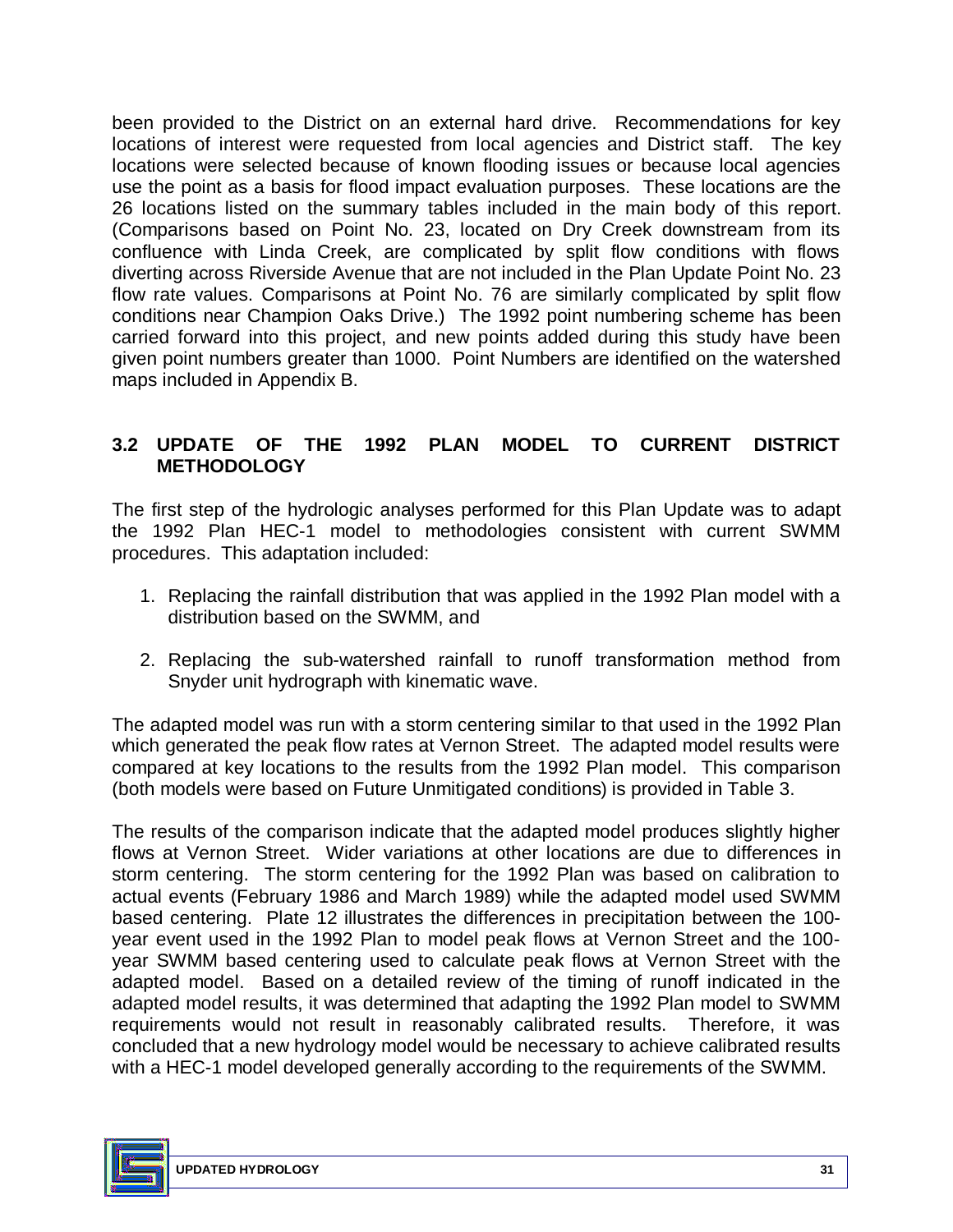|                       |                      |                        | <b>Recurrence Interval:</b>                                    | 100-year                       | 100-year              | <b>Difference</b> |
|-----------------------|----------------------|------------------------|----------------------------------------------------------------|--------------------------------|-----------------------|-------------------|
|                       | 1992                 | 1992                   | <b>Model Hydrology:</b>                                        | 1992 Adapted to<br><b>SWMM</b> | <b>1992 Plan</b>      |                   |
| 2007<br><b>NODE</b>   | HEC-1<br><b>NODE</b> | <b>Study</b><br>Point# | <b>Model Geometry:</b><br><b>Description</b>                   | <b>Not Applicable</b>          | <b>Not Applicable</b> | <b>cfs</b>        |
| <b>Miners Ravine</b>  |                      |                        |                                                                |                                |                       |                   |
| <b>UR15K2</b>         | <b>MR15</b>          | 207                    | <b>Dick Cook Road</b>                                          | 2005                           | 915                   | 1090              |
| <b>UR20P2</b>         | MR <sub>20R</sub>    | 205                    | Moss Lane (Gages 1609/1610)                                    | 1746                           | 1423                  | 323               |
| <b>YMR29I</b>         | MR <sub>29R</sub>    | $\overline{202}$       | Cottonwood Lake                                                | 4029                           | 2910                  | 1119              |
| <b>UR30H3</b>         | MR30R                | 197                    | Joe Rodgers Area - Leibenger Lane                              | 4210                           | 3084                  | 1126              |
| UMR40E                | MR40R                | 178                    | Upstream of Confluence with Antelope Creek                     | 9359                           | 8864                  | 495               |
| <b>Secret Ravine</b>  |                      |                        |                                                                |                                |                       |                   |
| <b>YE50F2</b>         | SE50R                | 235                    | <b>Brace Road</b>                                              | 3404                           | 3038                  | 366               |
| YSE51K                | SE51R                | 232                    | Sierra College Blvd.                                           | 3641                           | 3272                  | 369               |
| <b>USE52D</b>         | SE52R                | 231                    | China Gardens Near Rustic Hills/Rocklin Road (Gage 1618)       | 3725                           | 3345                  | 380               |
| <b>YSE85Q</b>         | SE85R                | 227                    | Upstream of Confluence with Miners Ravine                      | 4527                           | 4422                  | 105               |
| <b>Clover Valley</b>  |                      |                        |                                                                |                                |                       |                   |
| UCV10B                | CV <sub>10R</sub>    | 155                    | Upstream of Confluence with Antelope Creek                     | 961                            | 724                   | 237               |
| <b>Antelope Creek</b> |                      |                        |                                                                |                                |                       |                   |
| YAC30B                | AC30R                | 140                    | Sierra College Blvd. (Gage 1573)                               | 2207                           | 1986                  | $\overline{221}$  |
| <b>UC35G3</b>         | AC35R                | 134                    | Upstream of Confluence with Clover Valley - Midas Avenue       | 2303                           | 2093                  | 210               |
| <b>UC41E4</b>         | AC41R                | 126                    | Antelope Creek Road - Downstream of SR-65 (Gage 1583)          | 3449                           | 2963                  | 486               |
| UDC4D                 | AC45R                | $\overline{122}$       | Upstream of Confluence with Miners Ravine                      | 3446                           | 2970                  | 476               |
| <b>Cirby Creek</b>    |                      |                        |                                                                |                                |                       |                   |
| YCC40C                | CC40R                | 51                     | Coloma Way (Gage 1635)                                         | 900                            | 912                   | $-12$             |
| YCC45E                | CCC <sub>5</sub>     | 49                     | Upstream of Confluence with Linda Creek                        | 935                            | 948                   | $-13$             |
| <b>Strap Ravine</b>   |                      |                        |                                                                |                                |                       |                   |
| <b>UR20A4</b>         | SR <sub>20R</sub>    | 96                     | Upstream of Confluence with Linda Creek @ McClaren (Gage 1611) | 1214                           | 972                   | 242               |
| <b>Linda Creek</b>    |                      |                        |                                                                |                                |                       |                   |
| ULC5B                 | LCC1                 | 92                     | <b>Troy Purdee Lane</b>                                        | 940                            | 775                   | 165               |
| <b>UC45J2</b>         | LC45R                | 82                     | @ Sacramento County/Placer County Line                         | 2042                           | 1827                  | 215               |
| <b>ULC801</b>         | LC80R                | 76                     | Champion Oaks/Sanoma Way (Gage 1626/1628)                      | 2920                           | 2788                  | 132               |
| ULC95C                | LC95R                | 67                     | Upstream of Confluence with Cirby Creek                        | 3757                           | 3629                  | 128               |
| YCC45G                | CC45R                | 45                     | Upstream of Confluence with Dry Creek                          | 3965                           | 3895                  | $\overline{70}$   |
| <b>Dry Creek</b>      |                      |                        |                                                                |                                |                       |                   |
| UDC5B                 | DC <sub>5R</sub>     | $\overline{26}$        | <b>Royer Park</b>                                              | 12323                          | 11489                 | 834               |
| <b>YDCCC</b>          | <b>RYCOMB</b>        | 23                     | Confluence with Linda Creek/Cirby Creek                        | 16141                          | 15447                 | 694               |
| YDC10D                | <b>VERNON</b>        | $\overline{21}$        | Vernon Street Crossing                                         | 15484                          | 15051                 | 433               |
| YDC71B                | DCC11                | $\overline{9}$         | Sacramento County/Placer County Line                           | 15568                          | 15622                 | $-54$             |

#### **Table 3: Peak Flow (cfs) Comparison of Original 1992 Plan Baseline Model to 1992 Plan Model Adapted to SWMM**

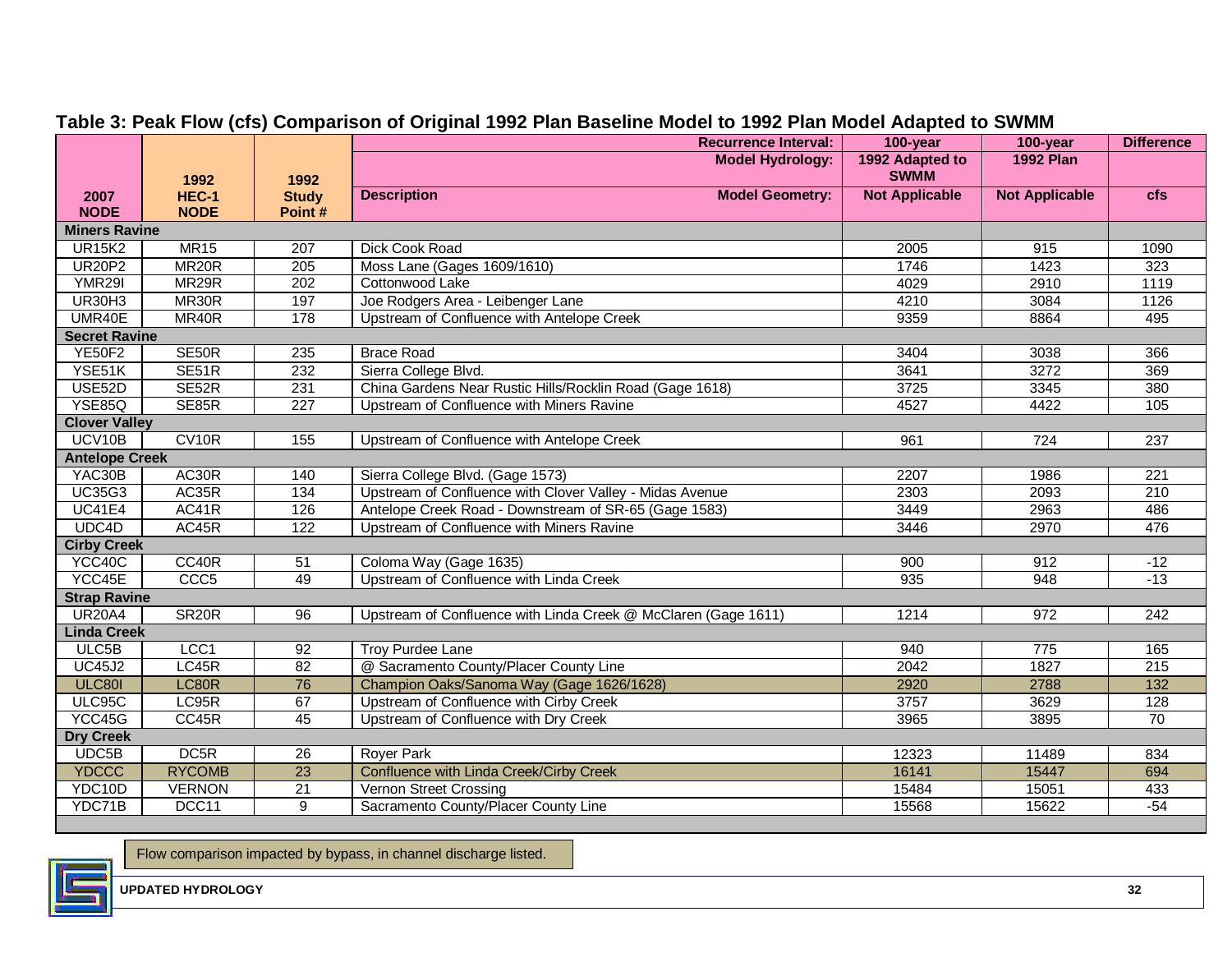Additional details related to the model adaptation process are provided in Appendix F.

### **3.3 WATERSHED DELINEATION AND SUBDIVISION**

 The first step in developing a new hydrology model for this Plan Update was to delineate new watershed boundaries. The boundaries from the 1992 Plan were reviewed with IFSAR (Intermap) data and it was determined that some boundaries required significant revision. The new watershed delineations were primarily developed using Intermap data obtained for this purpose supplemented by other sources of information as described in Section 1.5.3. Watersheds were subdivided based on different lengths of flow indicating different timing of runoff. Smaller sub-watersheds allow the Plan Update model to support evaluations on smaller tributaries, to quantify the impact of numerous surface lake storage features throughout the watershed, and to correctly reflect the runoff timing of different sub-stream areas within the 172 larger approximately 100 acres. Ultimately, 1,288 sub-watersheds were delineated for the Plan Update. The new sub-watersheds use a naming convention that correlates to the 1992 Plan designations. Plate 13 illustrates the refinements made to the major hydrologically significant boundaries, such as where portions of the watershed have watersheds used in the 1992 Plan. The average watershed size in the Plan Update is watershed boundaries as a part of this Plan Update.

 Concurrent with this Plan Update, an update of the hydrology for the adjacent Pleasant Grove Creek watershed was performed by the City of Roseville. The boundary between the Dry Creek and Pleasant Grove Creek watersheds was reconciled and used for the final analyses in both projects.

 hydrologic impact on the location and routing of the tributaries with natural flow paths that cross the canals. Data was obtained from Placer County Water Agency regarding their canal system and its overflow discharge points which aided in establishing It was also observed that many canals passing through the Dry Creek watershed have a watershed boundaries.

 Appendix B illustrates the watershed boundaries delineated for this Plan Update and the locations where boundaries were revised from the 1992 Plan.

#### **3.4 LAND USE HYDROLOGIC FACTORS FOR 1992, 2007, AND GENERAL PLAN BUILD-OUT**

### **3.4.1 Land Use**

 Land use provides key information about the amount and rate of runoff from each watershed. Impervious area is used to define that portion of the watershed from which the models assume all incident rainfall becomes runoff. Impervious area was also used to determine appropriate parameters for overland flow length and slope that impact

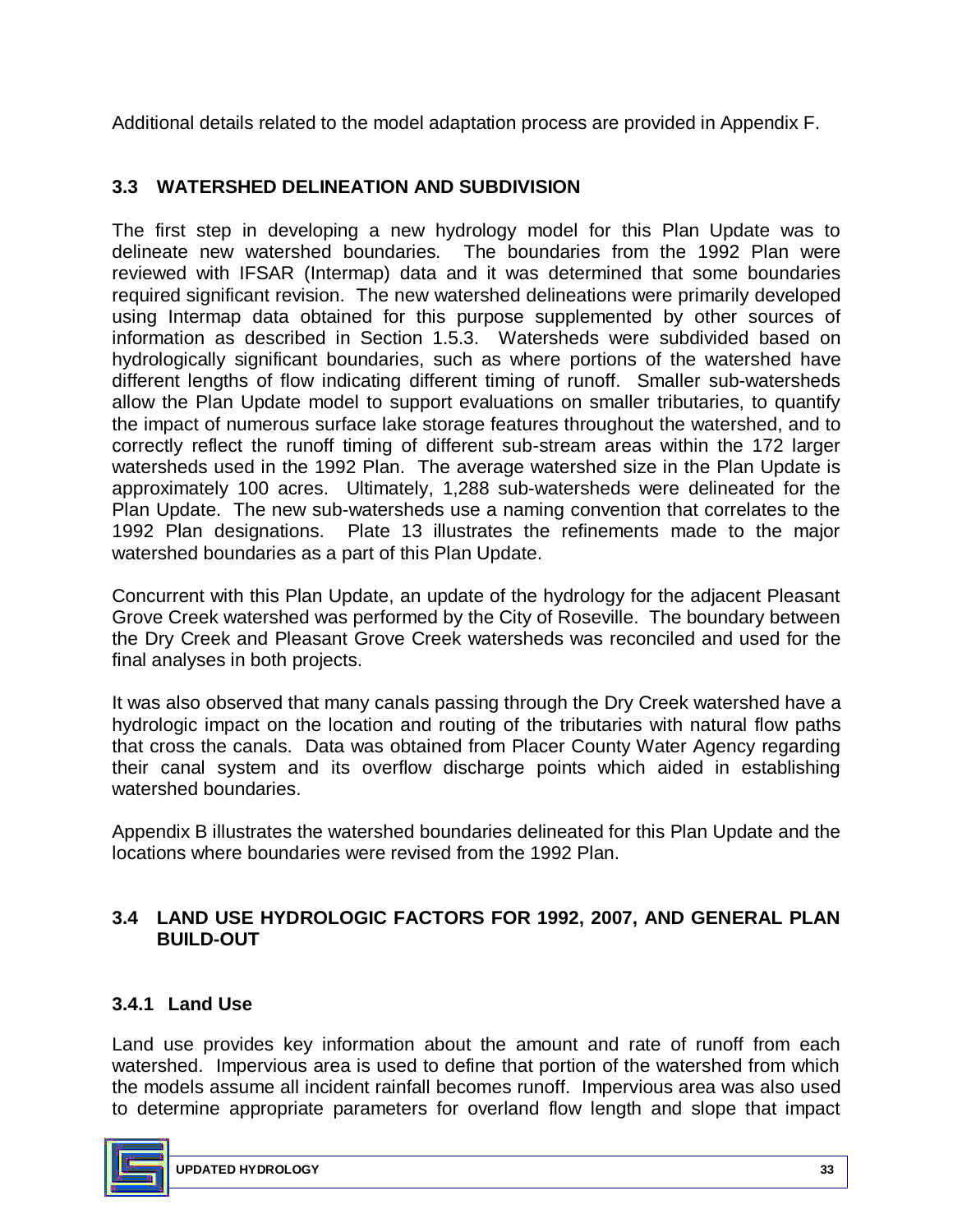watershed runoff response time. Land use was used to determine loss rates from the pervious portions of each watershed.

 Plate 7, Plate 8 and Plate 9 show estimated land use types based on estimated 1992 (baseline), 2007 (current), and General Plan (build-out) conditions respectively. The baseline conditions were largely obtained from the 1992 Plan; however, some corrections were made to the drawing file sets provided from the 1992 Plan for areas of overlap and areas without data during the conversion to GIS file type. The build-out land use comes from the combined layers from the General Plans of the various City and County agencies within the watershed. Corrections were also made to this dataset as the data was combined from the various entities. The 2007 (current) conditions land use was derived from General Plan build-out land use, 2005 aerial imagery and other data as described in Section 1.5.4.

 Table 4 summarizes the basic land use types (summarized from 480 classifications assigned to the source data) that were assigned for each of the scenarios. Appendix F provides detailed land use summary information for the baseline, current and build-out scenarios, respectively.

| <b>Land Use</b><br>Code | <b>Description</b>              | 1992 Areas<br>(acres) | 2007 Areas<br>(acres) | <b>General Plan</b><br>(acres) |
|-------------------------|---------------------------------|-----------------------|-----------------------|--------------------------------|
| <b>OS</b>               | <b>OPEN SPACE</b>               | 27,748                | 19,002                | 3,703                          |
| AG                      | <b>AGRICULTURAL</b>             | 1,297                 | 1,516                 | 2,463                          |
| <b>RR</b>               | <b>RURAL RESIDENTIAL</b>        | 9,944                 | 12,321                | 17,202                         |
| <b>RE</b>               | <b>RURAL ESTATES</b>            | 8,229                 | 8,397                 | 10,986                         |
| <b>LDR</b>              | LOW DENSITY RESIDENTIAL         | 8,868                 | 13,117                | 16,191                         |
| <b>MDR</b>              | MEDIUM DENSITY RESIDENTIAL      | 2,665                 | 3,030                 | 3,464                          |
| <b>HDR</b>              | <b>HIGH DENSITY RESIDENTIAL</b> | 441                   | 529                   | 604                            |
| <b>RES</b>              | <b>RESERVE</b>                  | 4                     | 4                     | 8                              |
| <b>REC</b>              | RECREATIONAL/PARKS              | 452                   | 600                   | 2,013                          |
| <b>PQP</b>              | PUBLIC/QUASI PUBLIC             | 408                   | 598                   | 886                            |
| <b>COMM</b>             | <b>COMMERCIAL</b>               | 1,547                 | 1,740                 | 2,392                          |
| <b>IND</b>              | <b>INDUSTRIAL</b>               | 1,575                 | 1,725                 | 2,301                          |
| <b>BP</b>               | <b>BUSINESS PROFESSIONAL</b>    | 552                   | 887                   | 1,047                          |
| <b>ROAD</b>             | <b>ROADWAYS</b>                 | 1,136                 | 1,416                 | 1,598                          |
| <b>CITY</b>             | <b>CITY UNKNOWN</b>             | 38                    | 44                    | 67                             |
|                         | TOTAL                           | 64,903                | 64,924                | 64,924                         |

#### **Table 4: Land Use by Scenario**

 Appendix F also provides a complete summary of the land use hydrologic factors used in preparing this Plan Update. The same factors were used for the baseline (1992), current (2007) and build-out scenarios.

#### **3.4.2 Impervious Area**

 One key hydrologic factor derived directly from the land use is the percentage of impervious cover. Rainfall landing on impervious surfaces is generally assumed to

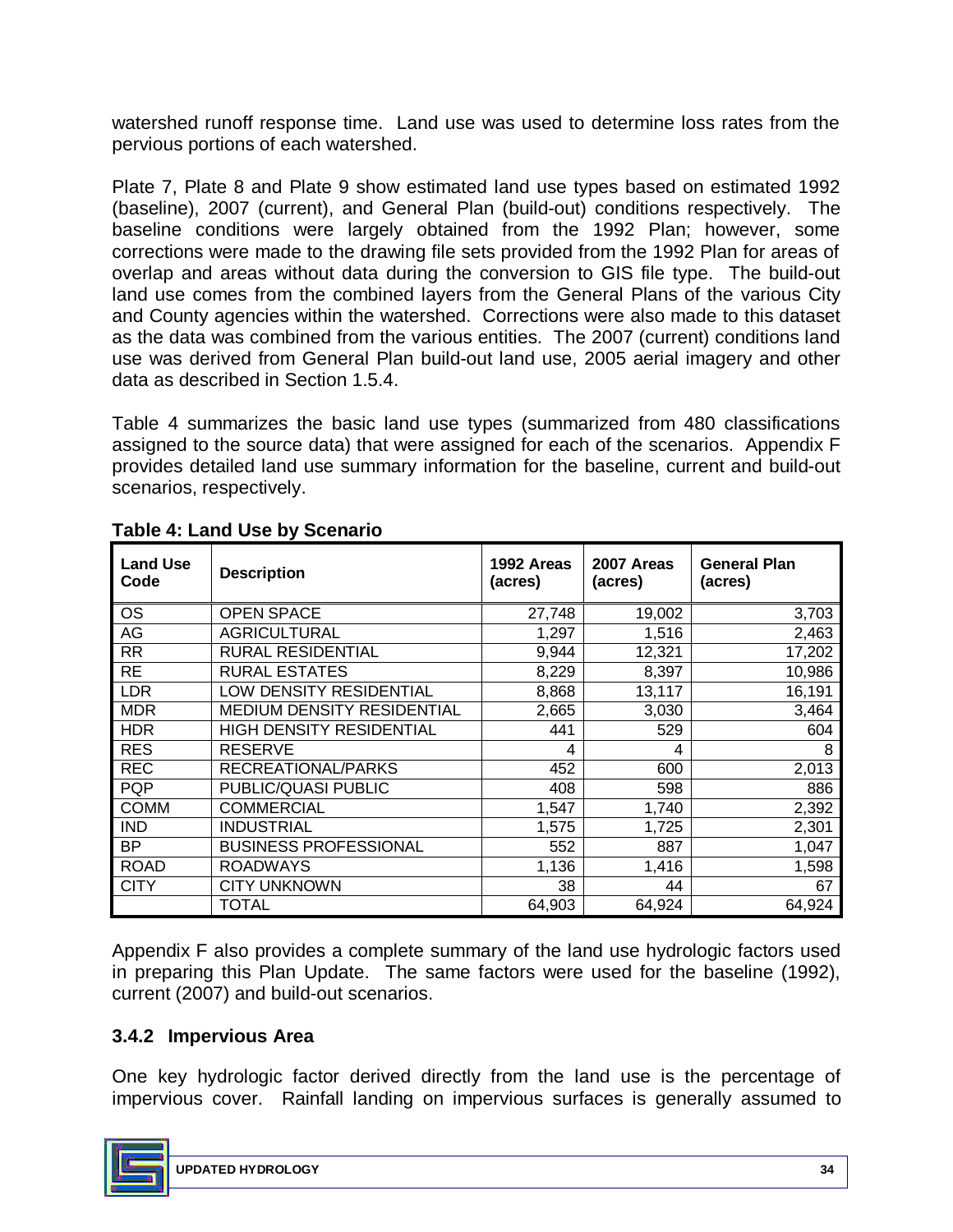runoff directly into the gutters and storm drain systems, thereby discharging into the streams without an opportunity for infiltration, evapotranspiration or local storage to occur. Generally, certain types of land use will have similar amounts of impervious cover no matter where they are built. However, in some cases, the impervious cover for similar land uses can vary due to local agency requirements.

 To determine appropriate percentages of impervious cover by land use for the Plan Update, several documented and published rates were researched and tested in the calibration events. Most notably, the imperviousness rates documented in the SWMM and the DCWCRMP were used. Some adjustments were made based on the final calibrations of the model. The final rates used in the analysis are indicated in Appendix F for all 480 land use types applied in the Plan Update. Plate 4, Plate 5 and Plate 6 illustrate the imperviousness within the Dry Creek watershed for the 1992 baseline, current (2007) and build-out conditions, respectively.

## **3.4.3 Loss Rates**

 A second key hydrologic factor derived from the land use and the hydrologic soils types is the constant infiltration rate. The hydrologic soils types are shown on Plate 3. Generally, similar types of land use will have similar types of landscaping. While each project may have different landscaping, the assumed factors are for typical conditions and will balance out over the watershed. The constant infiltration rate applies to the non-impervious areas only and indicates the estimated combined effect of all constant losses, such as infiltration and evapotranspiration. Infiltration is the main component, which is why this factor is dependent on the hydrologic soil group. Development does not usually degrade this factor to a lesser value. In fact, in a number of cases, development may change this factor to a larger value, such as in the conversion of grasslands to park, where the density of grass and tree vegetation is substantially increased, slowing down runoff rates and providing an increased opportunity for infiltration to occur.

 The SWMM procedures account for rainfall losses in two forms: an initial loss and a constant loss rate. The initial loss (amount reported in inches and applied to all areas of the watershed) indicates an amount of rainfall which goes into the wetting and filling of shallow storage in the watershed. Generally, this amount of rainfall must occur before any runoff will begin. The constant loss rate (or constant infiltration rate) simulates the combined effects of infiltration and evapotranspiration in the watershed.

 The SWMM specifies the use of an initial loss of 0.1 inches for flood studies. Historically, because of the widespread use of HEC-1, the methodology of "initial and constant" losses has been applied. However, for this Plan Update, it was found that the application of "deficit and constant" loss rates calibrated better (especially for smaller events) than the previously applied methodology. This methodology can be applied with the use of HEC-HMS, but is not available in HEC-1.

 For "deficit and constant" losses, the constant loss rate is applied exactly the same as in the application of initial and constant loss rate methodology. The initial loss is replaced

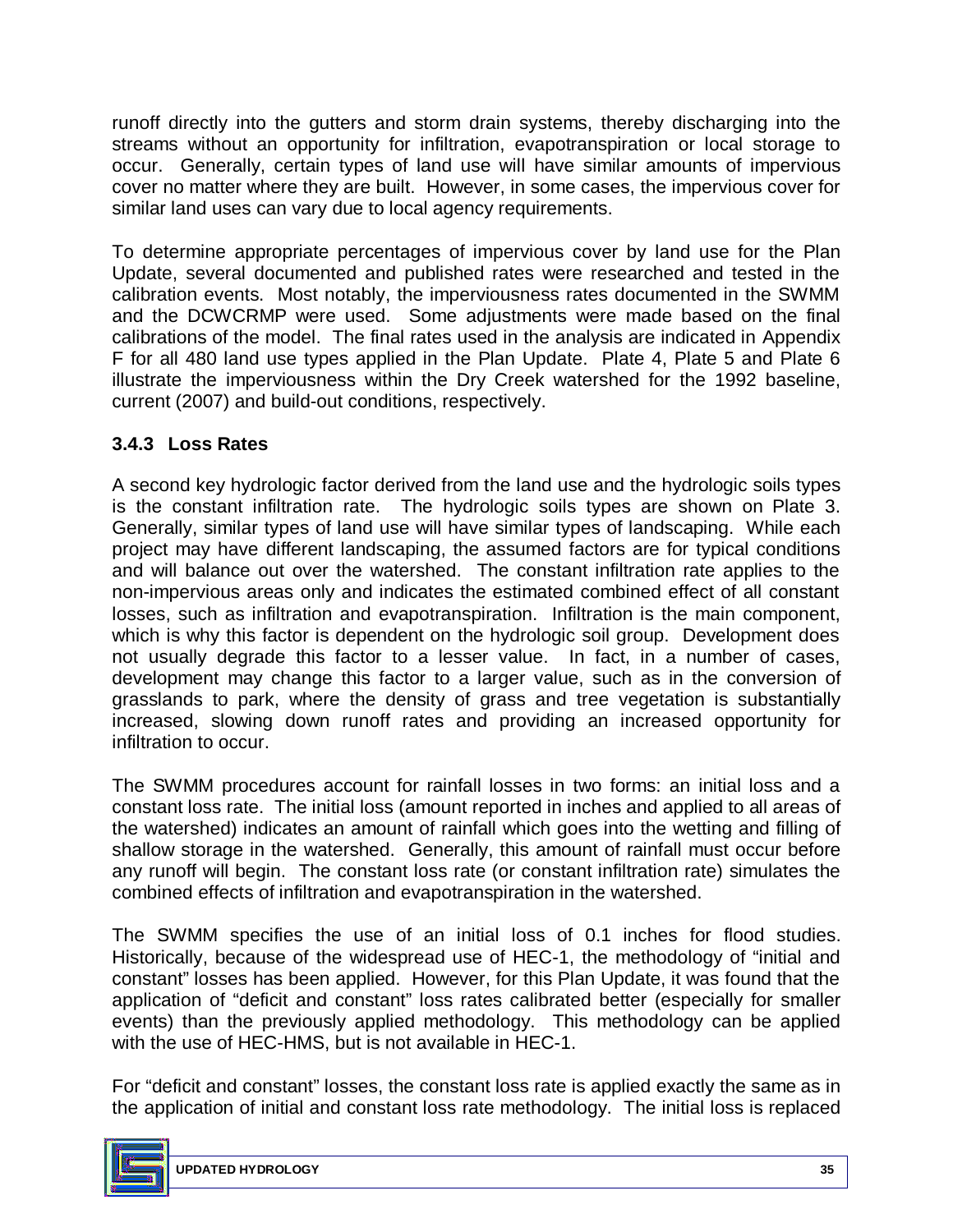by factors for a total loss amount, an initial amount of the total loss which is occupied at the start of the event and a recovery rate. It was found that a total loss amount of 0.2 inches for urbanized areas, and 0.4 inches for non-urbanized areas worked best in the calibration events. To initiate each event with the 0.1 inches consistent with the SWMM requirements, 0.1 inches was specified for the initial deficit, meaning 0.3 inches was assumed to be full for non-urban areas, and 0.1 inches was assumed to be full for the urban areas. Because the calibration events went for long periods of time, this methodology allowed for significant drying to occur between rainfall events, and more loss to occur in the initial rainfall of subsequent events, providing a better calibration.

 A detailed discussion of the hydrologic calibration procedures used in this Plan Update is included in Appendix C.

### **3.4.4 Response Time Factors**

 For this Plan Update, a significant amount of effort was expended calibrating hydrologic parameters according to SWMM procedures. Initially, overland response factors (slope and length) were determined for every watershed in the updated models, based on the Intermap topography. Based on several early calibration tests, it was concluded that time for the non-urban areas and results in peak hydrograph timing several hours in application of measured response factors significantly under-estimates the response advance of stream gage data.

 It was ultimately discovered that setting values for the slope and length overland response factors based solely on watershed imperviousness, and not actual slope and length, provided better overall model calibration, with timing of the peaks of recorded imperviousness and the slope and length used to determine overland flow response time in the calibrated models are provided in Appendix F. flooding closely matching model predictions. The relationships between

### **3.5 CHANNEL ROUTING**

 Routing of runoff through the channels in the hydrology model can be performed using various methods, including Muskingham-Cunge, kinematic wave routing, and Modified Puls routing. Muskingham-Cunge and kinematic wave routing are limited to a simplified cross section per reach. The Modified Puls routing method uses a storage-discharge relationship for each reach. Storage-discharge relationships can be developed using steady-state hydraulic modeling in HEC-RAS for a range of discharges. Routing of runoff in HEC-1 and HEC-HMS does not account for situations where varying tailwater conditions can result in multiple water surface elevations at the same discharge.

 A more accurate method to perform channel routing is to use an unsteady-state hydraulic model that can account for situations where a single storage-discharge relationship does not adequately represent actual conditions. These situations commonly occur at structures such as bridges and confluences, and are even more pronounced in off-channel storage configurations such as the Miners Ravine Off-

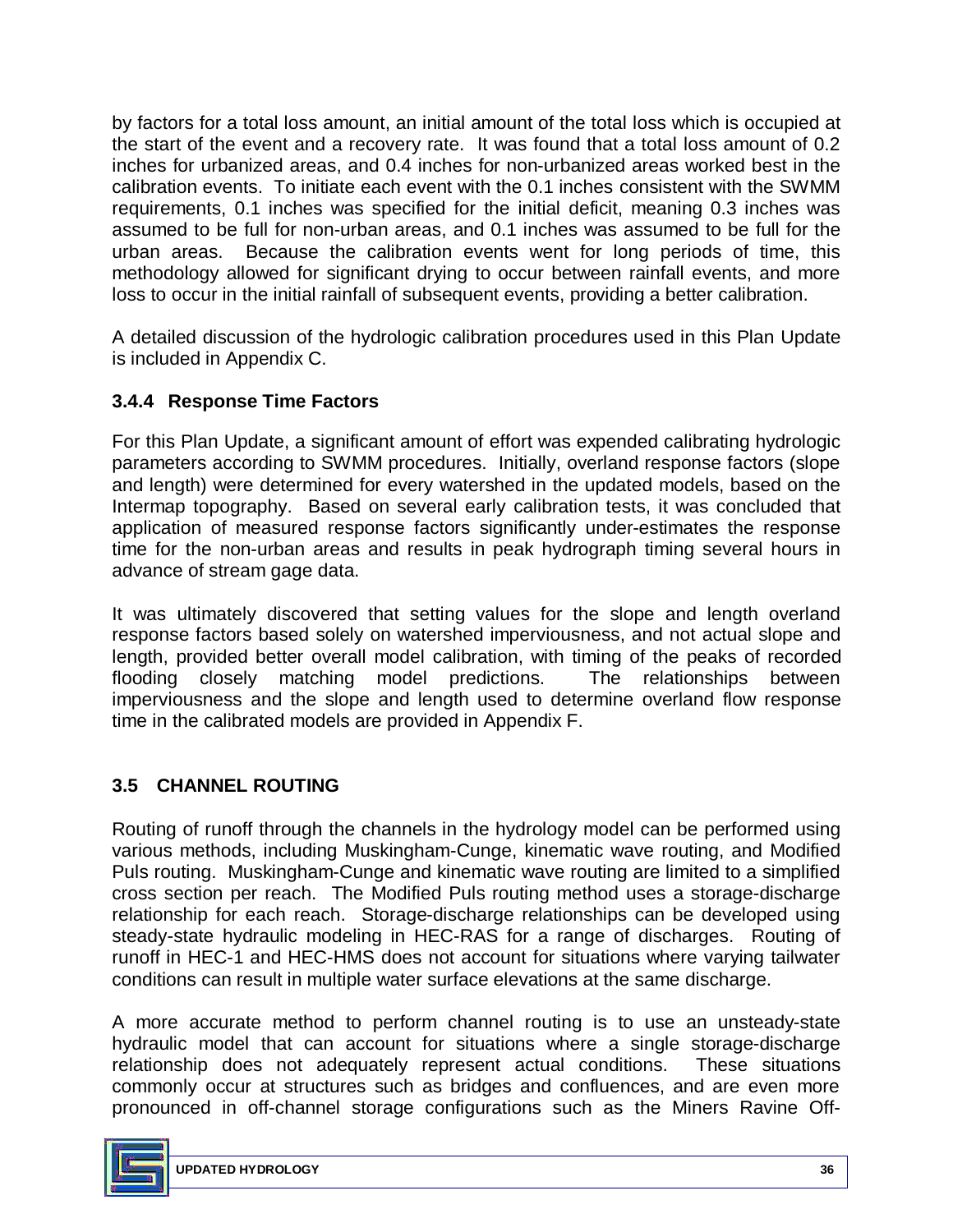Channel Detention Basin. It was therefore determined that an unsteady-state hydraulic routing model would be required to evaluate current conditions and potential future projects.

### **3.5.1 Channel Routing in the Hydrology Models**

 It was found that Modified Puls routing factors more closely represented the measured runoff response characteristics than the Muskingham-Cunge and kinematic wave routing options developed in the base models. A steady-state hydraulic model was developed using the Intermap topography for the significant upper reaches of the watersheds not covered by the main hydraulic routing model. Modified Puls routing (developed specifically to provide channel routing parameters for the hydrology model) and a steady-state version the composite hydraulic model developed for the lower watershed. These parameters were used in the hydrology model for the most significant routing features. Including Modified Puls routing parameters for the reaches in the lower watershed covered by the unsteady-state hydraulic model allows the HEC- HMS simulation to provide reasonable results in many locations, but the results are significantly different from the unsteady HEC-RAS model in some key locations. parameters were developed from both the Intermap-based upper watershed model

### **3.5.2 Unsteady-State Hydraulic Routing Model**

 Unsteady-state hydraulic models of the streams in the lower two-thirds of the Dry Creek watershed were used as the primary means of performing flow routing in the area it covers. Models were created to simulate 1992 and 2007 conditions and to model potential regional flood control projects. One HEC-RAS model was prepared with 2006 conditions to assess the effectiveness of the Miners Ravine Off-Channel Detention Basin project using the Plan Update models. Also, a 2010 model was prepared that included recent modifications to the Sierra College Boulevard culvert at Secret Ravine to provide an appropriate baseline for evaluating potential future projects. The 1992 condition composite unsteady-state HEC-RAS model of the Dry Creek watershed was developed using the sources of cross section and reach information listed in Table 5.

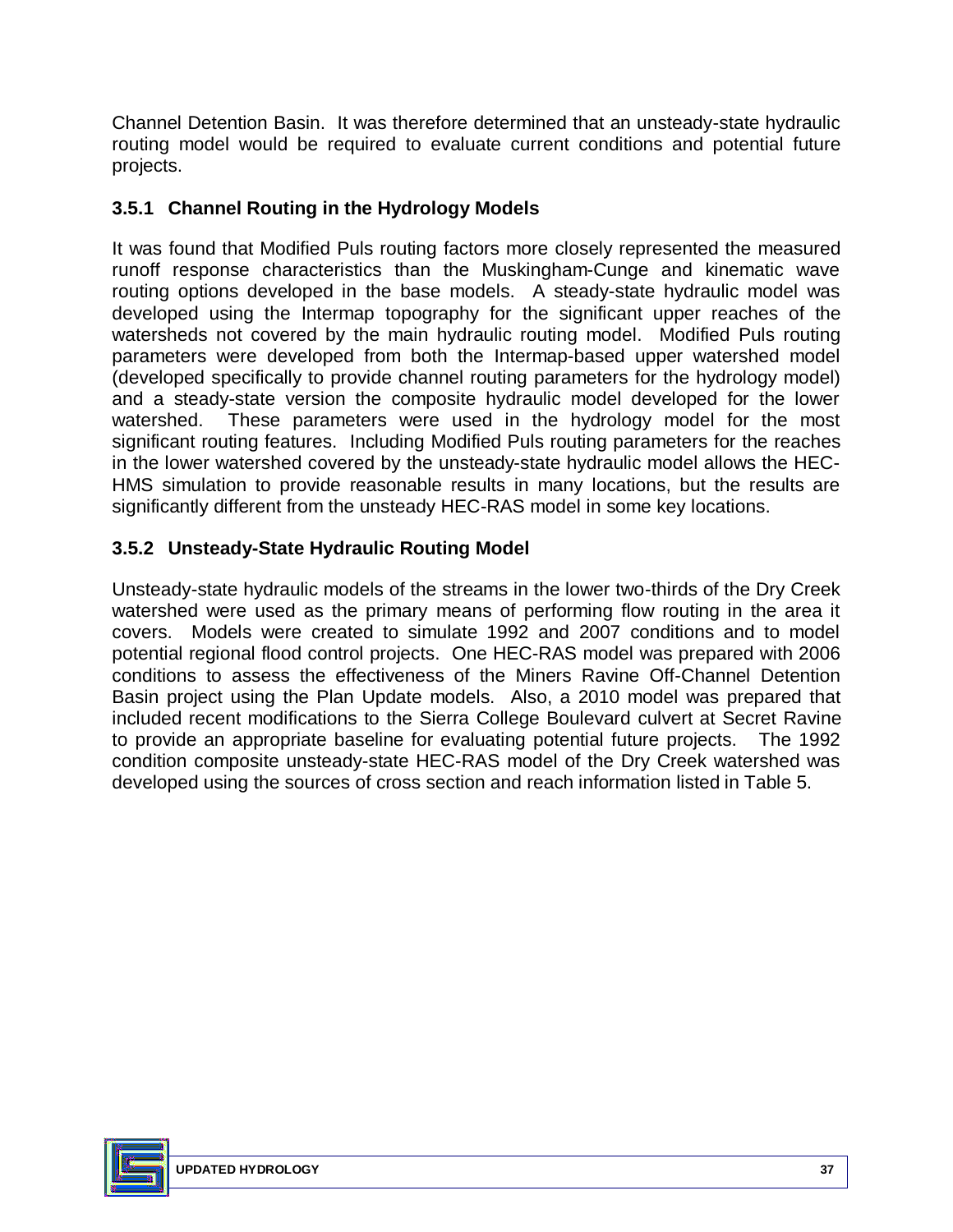| <b>River</b>         | Reach                   | <b>Data Sources</b>                                                                                                              |
|----------------------|-------------------------|----------------------------------------------------------------------------------------------------------------------------------|
| Antelope Creek       | AntelopeBlwClove        | PWA FIS above 10725.49 (old 320), Allnew<br>Composite <sup>30</sup>                                                              |
| Antelope Creek       | Reach 1                 | <b>PWA FIS</b>                                                                                                                   |
| <b>Cirby Creek</b>   | Above Linda             | PWA FIS previously converted with adjustments made<br>for City of Roseville study by RBF                                         |
| <b>Cirby Creek</b>   | Below Linda             | <b>Allnew Composite</b>                                                                                                          |
| <b>Clover Valley</b> | Clover Valley 1         | <b>PWA FIS</b>                                                                                                                   |
| Dry Creek            | Above Cirby             | Allnew Composite modified by RBF for City of<br>Roseville redevelopment studies                                                  |
| Dry Creek            | <b>Below Cirby</b>      | Allnew Composite and Placer Vineyards models                                                                                     |
| <b>False Ravine</b>  | Reach 1                 | <b>Allnew Composite</b>                                                                                                          |
| Linda Creek          | Above S Branch          | Nolte Restudy 2004                                                                                                               |
| Linda Creek          | South Branch            | Nolte Restudy 2004                                                                                                               |
| <b>Linda Creek</b>   | Below S Branch          | Nolte Restudy 2004 revised by RBF based on<br>Champion Oaks study for City of Roseville                                          |
| Linda Creek          | <b>Below Strap</b>      | <b>PWA FIS</b>                                                                                                                   |
| <b>Miners Ravine</b> | <b>Below Secret</b>     | <b>Allnew Composite</b>                                                                                                          |
| <b>Miners Ravine</b> | Above False             | PWA FIS above 13180.5 (old 308), 14146.17 to<br>18310.19 new model from RBF Miners Ravine and<br>Sierra College Blvd evaluations |
| <b>Miners Ravine</b> | <b>Bet Secret-False</b> | <b>Allnew Composite</b>                                                                                                          |
| <b>Secret Ravine</b> | <b>Below Sucker</b>     | PWA FIS above 6488.499 (old 260), Allnew<br>Composite below                                                                      |
| Secret Ravine        | Reach 1                 | <b>PWA FIS</b>                                                                                                                   |
| <b>Strap Ravine</b>  | Reach 1                 | <b>Allnew Composite</b>                                                                                                          |
| <b>Sucker Ravine</b> | Reach 1                 | <b>PWA FIS</b>                                                                                                                   |

 Each of the reaches was imported into HEC-RAS. Bridge definitions, where applicable, were adjusted to match existing conditions as observed during field investigation. The cross sections and structures were adjusted as appropriate to achieve stable unsteady- state performance without significantly altering effective conveyance. Other changes in the model to achieve unsteady-state function included establishing HTab parameters at each structure, appropriate application of permanent ineffective flow areas, select use of pilot channels and interpolated cross sections at various intervals.

 The baseline composite model was constructed to match the approximate 1992 conditions by removing flood control improvements that had been implemented to reflect conditions without the improvements realized since that time. Significant projects implemented since 1992 were added based on record drawings to create the 2007 conditions model.

conditions model.<br>Appropriately configured unsteady-state hydraulic models were used in the calibration and project alternative evaluations. A steady-state version of the composite model was process, determinations of 100-year discharges at key locations for impact analyses

\_\_\_\_\_\_\_\_\_\_\_\_\_\_\_\_\_\_\_\_\_\_\_  $30$  Spink (Stantec), Model Combination for City of Roseville, 2005.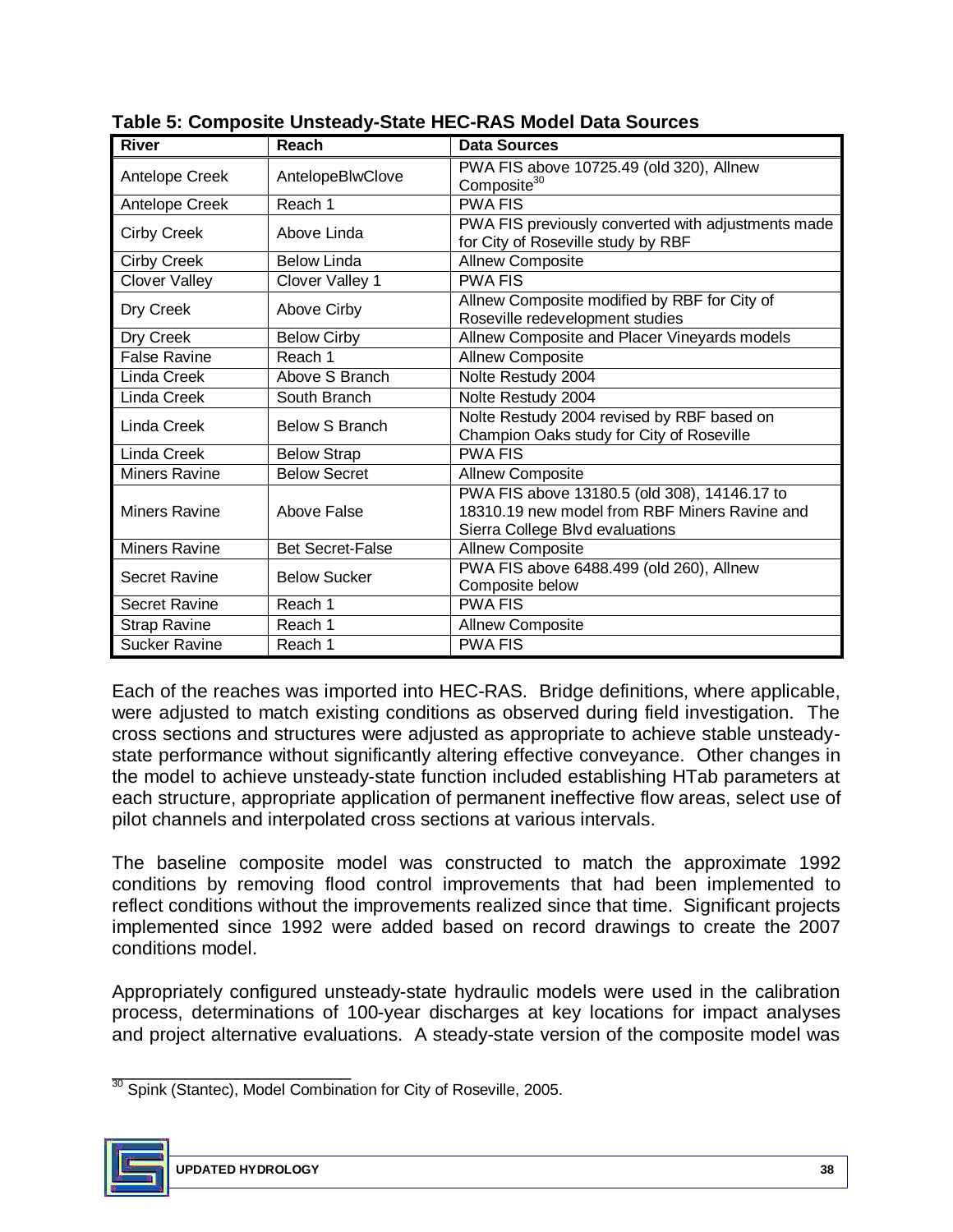used to determine storage versus discharge relationships for reach routing (Modified Puls parameters) in the hydrology models.

## **3.6 HYDROLOGIC COMPUTER MODEL CALIBRATIONS**

 The refined watershed and new sub-watershed delineations, plus new the channel routing tools, provide the basis for the Plan Update models. To ensure that the models will produce appropriate response to incident rainfall, the parameters that affect the reproduces known conditions. Calibration of a model is the process used to ensure that the model predicts actual system behavior as closely as possible. In model calibration, known input data for a historical event is entered into the model, and the output from the model is compared with the known flood conditions. Parameters in the model are then adjusted until the model output matches historic data for the event.<sup>31</sup> Once a model is calibrated, application of rainfall of a know recurrence interval can be used to estimate the flood levels corresponding to the same interval, though one needs to verify that the rainfall duration and distribution is the critical set for that recurrence interval to generate amount and timing of runoff need to be adjusted to demonstrate that the model the peak discharge at the location of concern.

 Four historic floods were selected to be used in the calibration process based on the significance of the events and the availability of rainfall and stream gage records. The events used for calibration of the models were the January 1995 event, the December 1995 event, the January 1997 event, and the December 2005 event.

 The details of the processes used to perform the calibration analysis are provided in Appendix C.

 The results of the calibration process are a hydrologic modeling system that includes hydrology calculations performed using HEC-HMS and hydraulic routing calculations performed using unsteady-state HEC-RAS that has been thoroughly validated to be able to accurately transform rainfall to runoff within the Dry Creek watershed.

## **3.7 COMPARATIVE ANALYSIS SCHEME**

 The Plan Update compares scenarios of various hydrology models combined with various hydraulic models. These Scenarios were used to evaluate what has occurred since 1992 and the potential of future changes as determined to be appropriate, to identify appropriate flood impact mitigation measures and support associated funding plans. Land use conditions that were evaluated include: 1992 conditions; 2007 conditions, with and without local detention; and build-out conditions, with and without incorporation of Low Impact Development (LID) features. (LID features are simulated in the hydrology model by reducing the effective impervious area that would otherwise be

\_\_\_\_\_\_\_\_\_\_\_\_\_\_\_\_\_\_\_\_\_\_\_ <sup>31</sup> James M. Montgomery, Dry Creek Watershed Flood Control Plan, 1992.

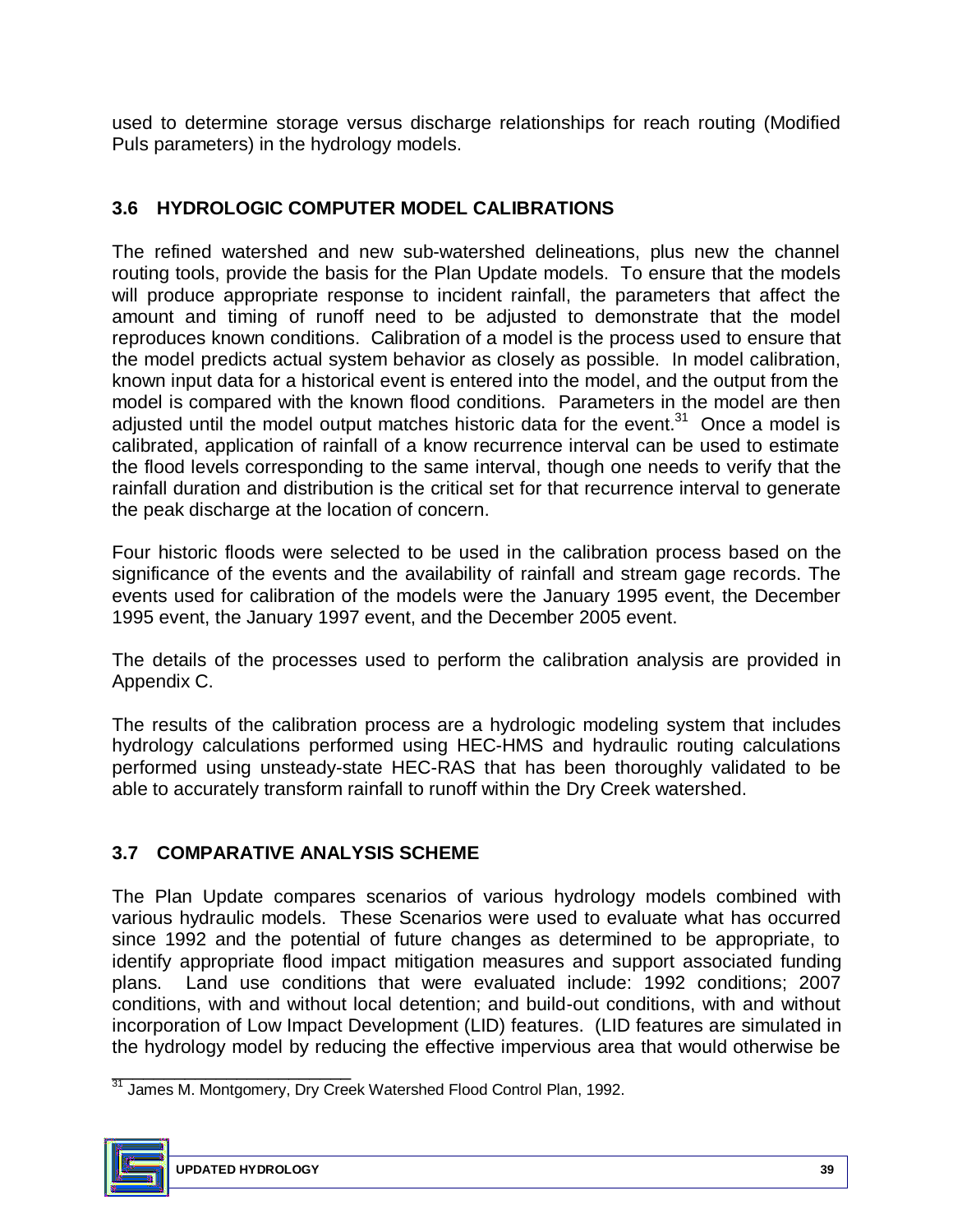2006 conditions (pre-Miners Ravine), 2007 conditions including the Miners Ravine Off- Channel Detention Basin Project, 2010 conditions that reflect modifications to Sierra College Boulevard at Secret Ravine, and conditions with the potential projects identified in this Plan Update. associated with the land use.) Hydraulic models were used to simulate 1992 conditions,

 Table 6 identifies the scenarios used to perform the primary analyses used to prepare the Plan Update. Additional scenarios were used to evaluate the potential projects individually. The scenarios are identified with numbers one (1) through nine (9).

|                  |                 | <b>Land Use &amp; Hydrology</b> |                    |                  |                  |  |  |  |  |
|------------------|-----------------|---------------------------------|--------------------|------------------|------------------|--|--|--|--|
|                  | 1992            | 2007 w/o                        | 2007 w/            | <b>Build-out</b> | <b>Build-out</b> |  |  |  |  |
| <b>Hydraulic</b> |                 | <b>Detention</b>                | Local              | no LID           | with LID         |  |  |  |  |
| <b>Model</b>     |                 |                                 | <b>Detention</b>   |                  |                  |  |  |  |  |
| 1992             | (1) 1992        | $(2)$ 2007                      | $(3)$ 2007         |                  |                  |  |  |  |  |
| <b>Baseline</b>  | Corrected       | <b>Runoff-1992</b>              | <b>Runoff with</b> |                  |                  |  |  |  |  |
|                  | Original        | System                          | Local              | X                | X                |  |  |  |  |
|                  | <b>Baseline</b> |                                 | Detention,         |                  |                  |  |  |  |  |
|                  |                 |                                 | 1992 System        |                  |                  |  |  |  |  |
| 2006             |                 |                                 | $(4)$ 2006         |                  |                  |  |  |  |  |
| (without         |                 |                                 | Pre-Miners         |                  |                  |  |  |  |  |
| <b>Miners</b>    | X               | X                               | Ravine with        | X                | X                |  |  |  |  |
| <b>Ravine</b>    |                 |                                 | Local              |                  |                  |  |  |  |  |
| Project)         |                 |                                 | <b>Detention</b>   |                  |                  |  |  |  |  |
| 2007 (with       |                 |                                 | $(5)$ 2007         |                  |                  |  |  |  |  |
| <b>Miners</b>    | X               | X                               | Conditions         | X                | X                |  |  |  |  |
| <b>Ravine</b>    |                 |                                 |                    |                  |                  |  |  |  |  |
| Project)<br>2010 |                 |                                 | $(6)$ 2010         | (7)              | (8) Build-out    |  |  |  |  |
| <b>Updated</b>   | X               | X                               | Updated            | Unmitigated      | w/ LID but       |  |  |  |  |
| <b>Baseline</b>  |                 |                                 | <b>Baseline</b>    | <b>Build-out</b> | no Projects      |  |  |  |  |
| with<br>2010     |                 |                                 |                    |                  | (9) Build-out    |  |  |  |  |
| potential        | X               | X                               | X                  | X                | w/LID&           |  |  |  |  |
| projects         |                 |                                 |                    |                  | Projects         |  |  |  |  |
|                  |                 |                                 |                    |                  |                  |  |  |  |  |

 **Table 6: Model Scenario Matrix** 

Note: "X" = not modeled

- 1. The *1992 Corrected Original Baseline* scenario uses Plan Update model methodology to provide a consistent basis for evaluating what has occurred since the preparation of the 1992 Plan. It uses 1992 hydrology and 1992 hydraulic conditions. (All recurrence intervals were evaluated and presented in Appendix G)
- 2. The *2007 Runoff-1992 System* scenario uses 2007 hydrology and 1992 hydraulic conditions to simulate conditions that would have existed in 2007 without the implementation of any mitigation measures. (Only 100-year recurrence interval evaluated was evaluated)

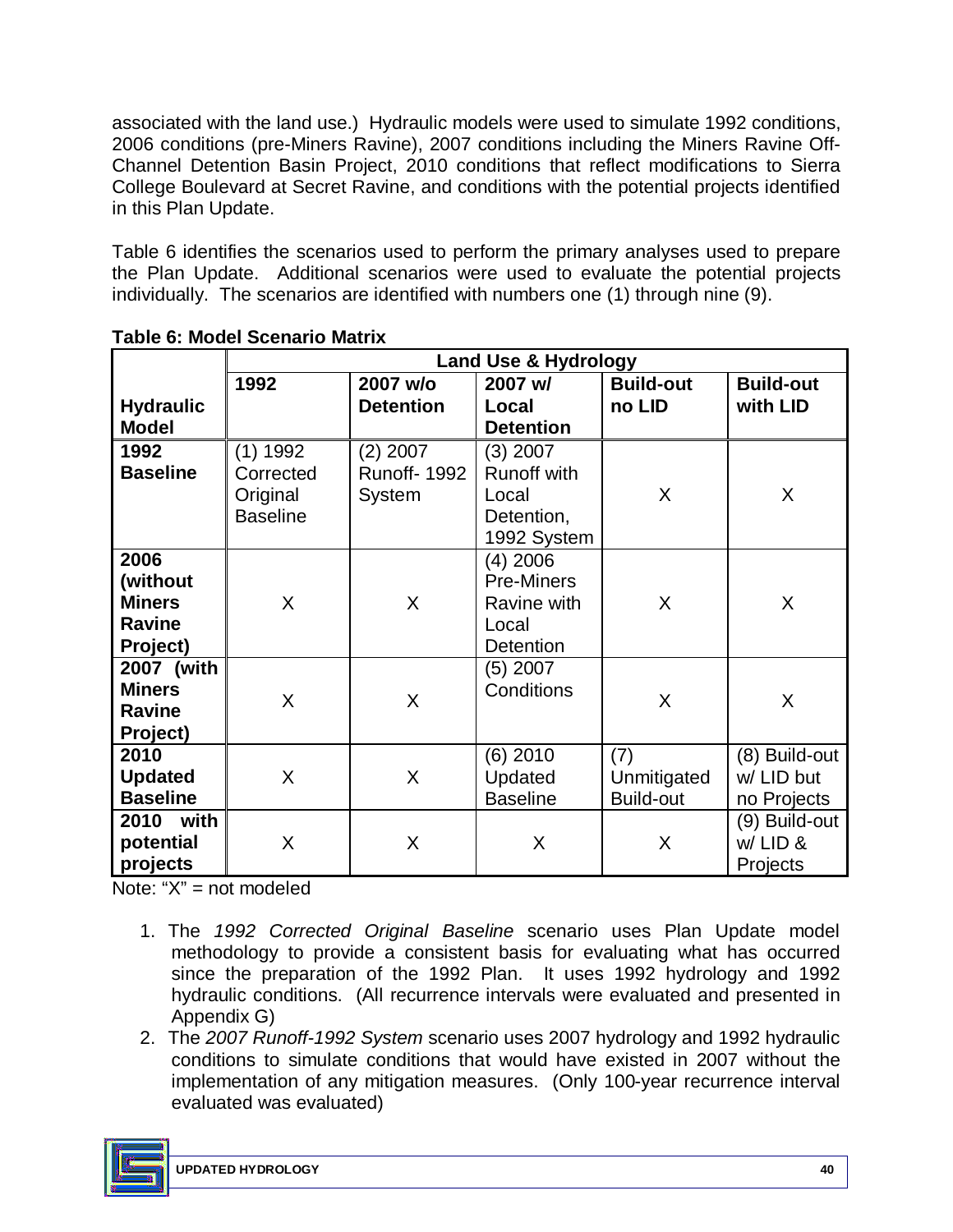- 3. The 2007 Runoff with Local Detention-1992 System scenario uses 2007 hydrology that includes routing parameters to approximate the function of local detention basins and 1992 hydraulic conditions to simulate conditions that would have existed in 2007 if the only changes to the watershed were development and local detention. (Only 100-year recurrence interval evaluated was evaluated)
- 4. The *2006 Pre-Miners Ravine* scenario uses 2007 hydrology and 2006 hydraulic conditions to provide a basis for separately evaluating the effectiveness of local detention and other projects from the regional detention basin project. (Only 100-year recurrence interval evaluated was evaluated)
- 5. The *2007 Conditions* scenario uses 2007 hydrology and 2007 hydraulics to of the Miners Ravine Off-channel Detention Basin Project. (Only 100-year recurrence interval evaluated was evaluated) provide a baseline for evaluating changes that have occurred since completion
- 6. The 2010 Updated Baseline is the same as the 2007 Conditions scenario with the addition of the changes that have occurred to Sierra College Boulevard at Secret Ravine. (Only 100-year recurrence interval evaluated was evaluated)
- 7. The *Unmitigated Build-out* scenario (updated from 2010 baseline) uses build-out hydrology without LID features and 2010 hydraulic conditions to provide a basis for potential impacts if build-out were to occur without any new mitigation measures. (All recurrence intervals were evaluated and presented in Appendix G)
- 8. The *Build-out with LID but no Projects* scenario uses build-out hydrology with LID and 2010 hydraulic conditions to provide a basis for determining how much additional regional attenuation would be required in addition to inclusion of LID features. (All recurrence intervals were evaluated and presented in Appendix G)
- 9. The *Build-out with LID and Projects* scenario uses build-out hydrology with LID and hydraulic conditions that reflect 2010 conditions plus the five potential projects identified in this Plan Update. (All recurrence intervals were evaluated and presented in Appendix G)

 Twelve different comparative evaluations where made to quantify current and potential impacts and mitigation using these nine scenarios. (Note that minor anomalies in the HEC-RAS unsteady-state modeling cause small changes of less than one-half percent of peak discharge to be indicated in the comparisons where none would be expected.) of peak discharge to be indicated in the comparisons where none would be expected.)<br>The comparisons that include potential projects and mitigation are described in Section 4.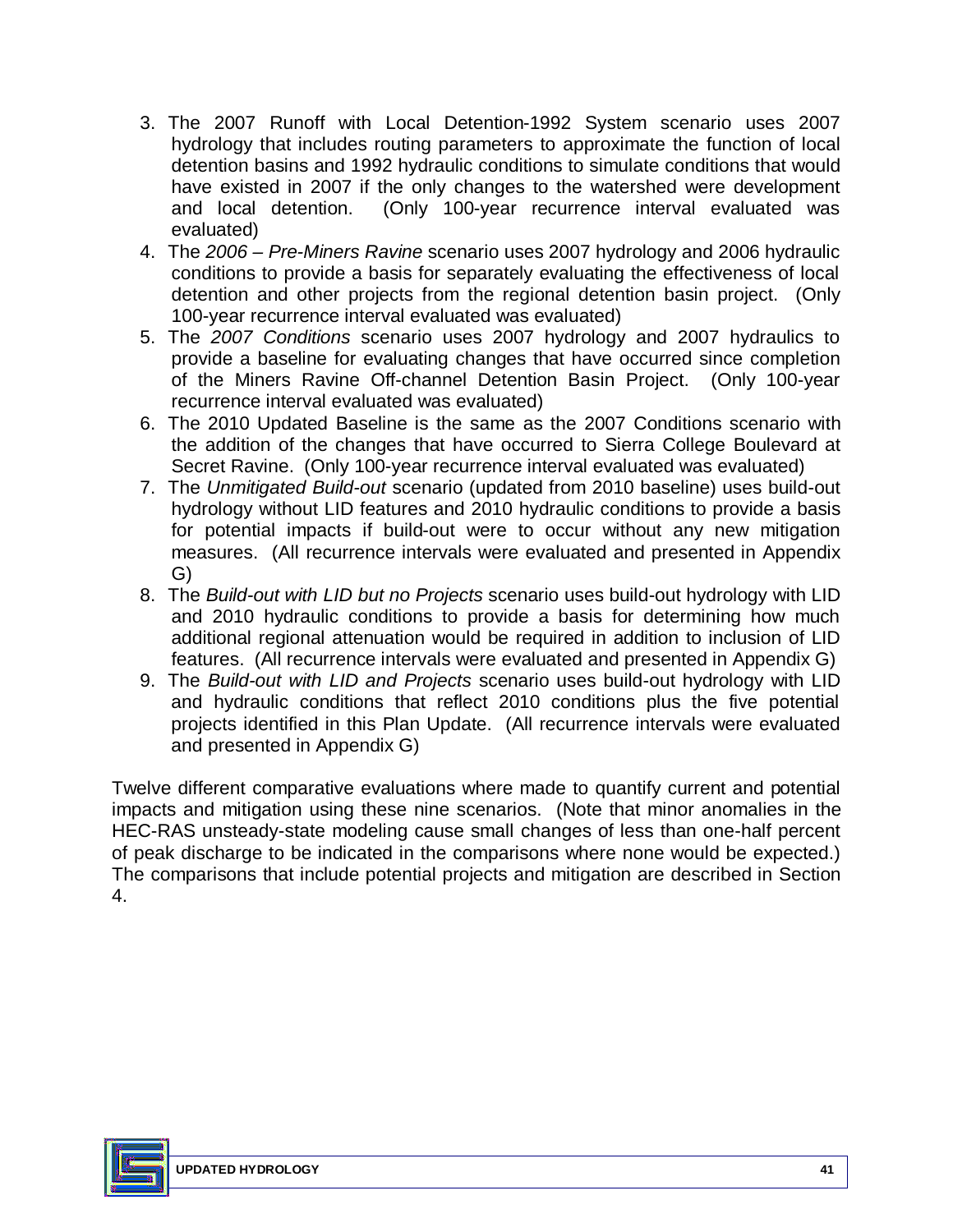|  | <b>Table 7: Comparison Summary</b> |  |
|--|------------------------------------|--|
|--|------------------------------------|--|

| <b>Report</b><br><b>Table No.</b> | <b>Scenario</b><br><b>Comparison</b> | <b>Description</b>                                                                                       | <b>Purpose</b>                                                                                                                                                                               |
|-----------------------------------|--------------------------------------|----------------------------------------------------------------------------------------------------------|----------------------------------------------------------------------------------------------------------------------------------------------------------------------------------------------|
| Table 9                           | N/A                                  | Plan Update 1992 Baseline<br>compared to 1992 Plan<br><b>Baseline</b>                                    | Provide a reference for determining<br>what portion of flow differences from<br>the 1992 Plan are due to the new<br>models                                                                   |
| Table 10                          | $2 - 1$                              | Development impacts from<br>1992 to 2007 without any<br>mitigation                                       | Provide background information that<br>shows how development can increase<br>and decrease peak flow rates<br>(increases are due to accelerating<br>added runoff volume ahead of the<br>peak) |
| Table 11                          | $3 - 2$                              | Impact of local detention<br>through 2007                                                                | Show that detention designed for local<br>peak flow attenuation can cause<br>negative impacts downstream                                                                                     |
| Table 12                          | $3 - 1$                              | Net impact of develop and<br>local detention through 2007                                                | Show the impact of development<br>separately from the impact of system<br>changes from 1992 to 2007                                                                                          |
| Table 13                          | $4 - 3$                              | Impact of Linda Creek<br>Bypass and SPRR projects                                                        | Isolate the impacts of major physical<br>changes to the system from impacts<br>due to development                                                                                            |
| Table 14                          | $5-4$                                | <b>Benefit from Miners Ravine</b><br><b>Detention Basin</b>                                              | Quantify the benefit of the Miners<br>Ravine Basin consistent with the Plan<br>Update analysis                                                                                               |
| Table 15                          | $6-5$                                | Impact of modifications to<br>Sierra College Blvd at Secret<br>Ravine                                    | Quantify the impact of a completed<br>project to provide an appropriate<br>baseline for moving forward                                                                                       |
| Table 16                          | $6 - 1$                              | Net impacts of development<br>and system changes from<br>1992 through 2010                               | Shows what impacts have not been<br>mitigated from the time of initial plan<br>development to the preparation of the<br>Plan Update                                                          |
| Table 17                          | $7 - 6$                              | Potential unmitigated<br>impacts of future<br>development                                                | Provide a justification for requiring<br>mitigation measures                                                                                                                                 |
| Table 18                          | N/A                                  | Unmitigated build-out and<br>regulatory flows                                                            | Lists unmitigated build-out, 1992 Plan<br>Future and FEMA FIS flows at key<br>locations                                                                                                      |
| Table 22                          | $8 - 7$                              | Potential benefit from LID                                                                               | Estimate the expected benefit<br>incorporating LID runoff reduction<br>features compared to traditional<br>development                                                                       |
| Table 23                          | $9 - 8$                              | Potential benefit from the<br>identified projects                                                        | Quantify the benefit of the identified<br>projects                                                                                                                                           |
| Table 24                          | $9-6$                                | Net impacts of potential<br>future development and<br>identified projects from 2010<br>through build-out | Shows what peak flow changes would<br>be expected from a 2010 baseline<br>through build-out with the project<br>identified in the Plan Update                                                |
| Table 25                          | $9 - 1$                              | Net impacts of potential<br>future development and<br>identified projects from 1992<br>through build-out | Shows what peak flow changes would<br>be expected from a 1992 baseline<br>through build-out with the project<br>identified in the Plan Update                                                |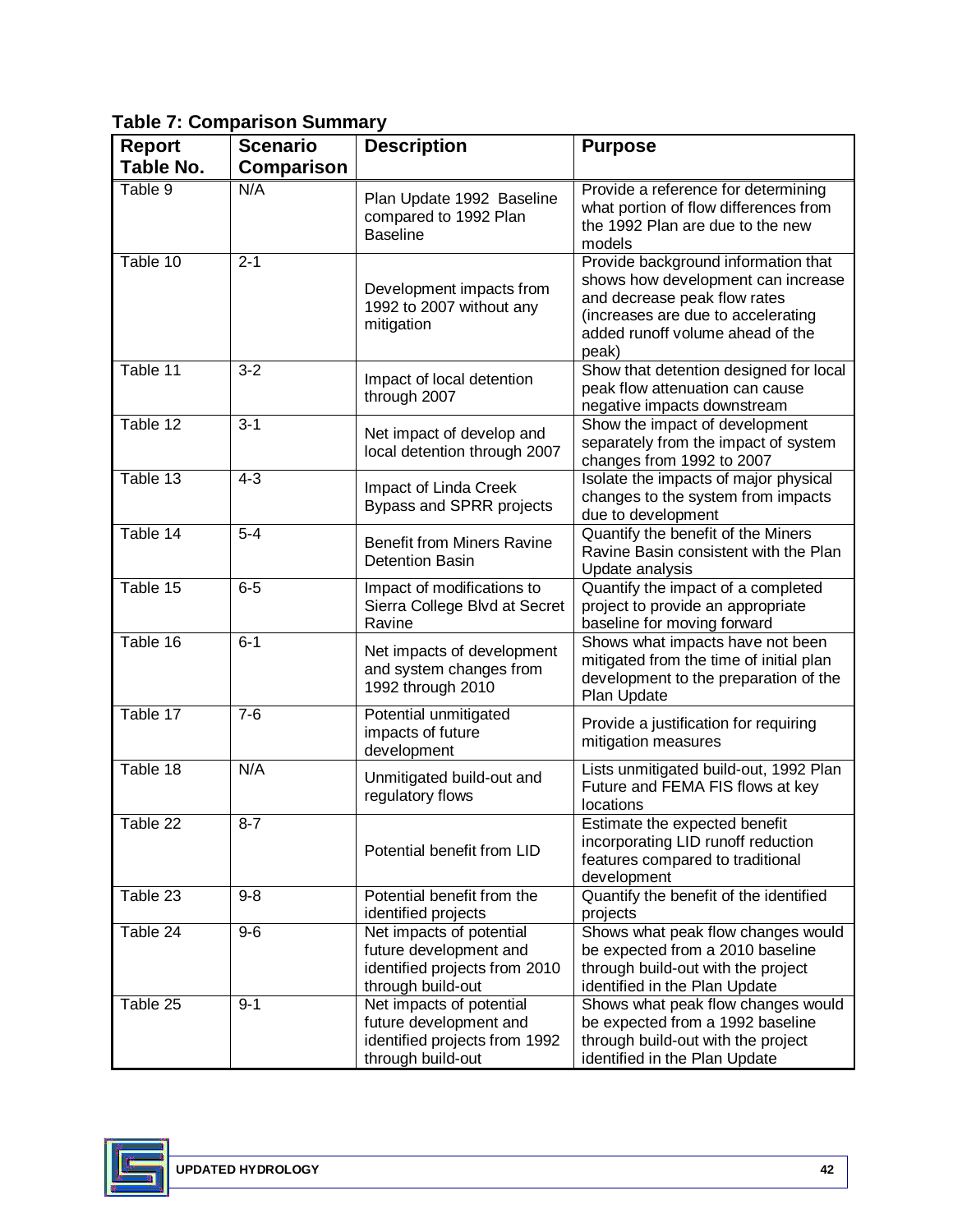### **3.8 UPDATED 1992 BASELINE CONDITIONS MODELING IN HEC-HMS**

 Updated 1992 baseline peak flows were calculated to provide an appropriate baseline for impact analysis. Design rainfall events based on procedures in the SWMM were runoff from 2-, 10-, 25-, 50-, 100-, 200- and 500-year recurrence interval storm events. The SWMM storm centering approach was used to determine peak flow conditions at key locations as described in the following section. The outflow hydrographs from HEC- HMS were applied to the HEC-RAS model that represents 1992 conditions to complete the updated 1992 baseline conditions modeling. The updated 1992 baseline condition is referred to as scenario 1 in this study. applied to the new calibrated hydrologic models (HEC-1 and HEC-HMS) to compute

#### **3.8.1 Storm Centering Analysis for Key Locations of Interest (HEC-1)**

 Application of SWMM requires determination of what cloudburst centering location and angle combination would result in peak discharge conditions for each location of concern. By using automated capabilities of the DCDESKTOP, storm centering analyses was performed using HEC-1 for the 100-year event with 0, 30, 60, and 90 degree storm angles at all sub-watershed locations within the Plan Update models. The full set of cloudburst center and angle analyses were run with the 1992 baseline HEC-1 model

model.<br>The results of the centering analysis were compared for all of the approximately 3,800 nodes in the analysis, but special attention was paid to the key locations. It was found that the following seven storm centering locations and storm angles (refer to Table 8) produce the peak flows, or nearly (within a few percent) the peak flows, for every key location in the watershed. Plate 14 illustrates where the seven centerings control the key peak flow rates.

| <b>Watershed Center Location</b> | In Watershed         | <b>Storm Angle</b> |
|----------------------------------|----------------------|--------------------|
| LC5A                             | Linda Creek          |                    |
| SE40N                            | <b>Secret Ravine</b> |                    |
| LC40L                            | Linda Creek          | 30                 |
| <b>MR15J</b>                     | Miners Ravine        | 30                 |
| SE40M                            | <b>Secret Ravine</b> | 30                 |
| AC5I                             | Antelope Creek       | 60                 |
| CC5G                             | <b>Cirby Creek</b>   | 90                 |

| Table 8: Summary of Storm Centering Locations and Angles |  |
|----------------------------------------------------------|--|
|----------------------------------------------------------|--|

 These seven centering location and angle combinations are used in this Plan Update to evaluate project alternatives and impacts at key locations throughout the watershed.

 Figure 6 illustrates the storm centering adjustment ellipses with adjustment factors for the peak 1-hour precipitation of the event.

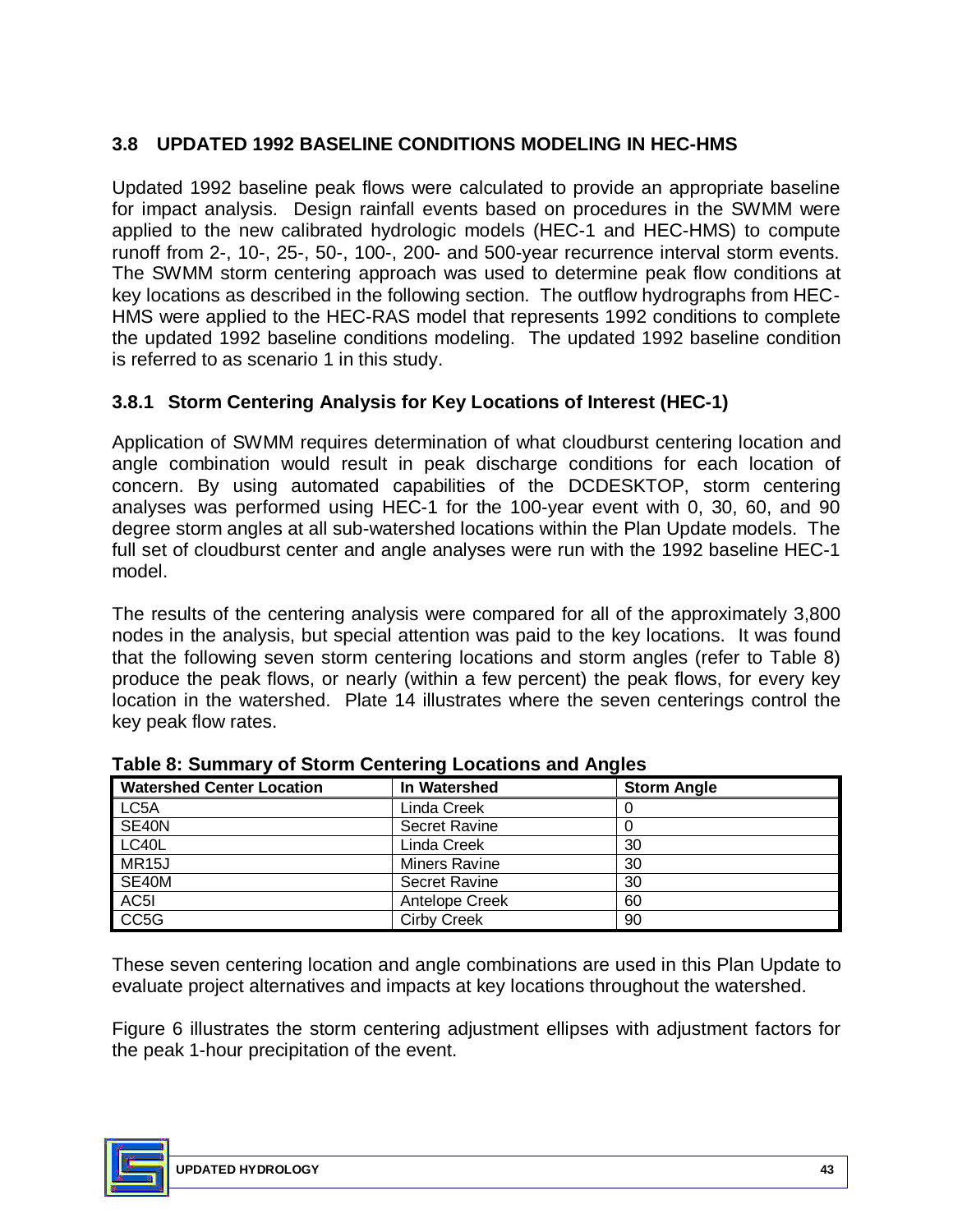

 **Figure 6: Example Storm Centering for Vernon Street Crossing** 

 Storm centering and cloudburst reduction factor adjustments for all seven events are shown on Plates 15 through 21.

 Watershed outflow hydrographs from HEC-HMS based on the seven centerings were linked to the *1992 Baseline* hydraulic routing model and run to generate *1992 Corrected Original Baseline* flow conditions (Scenario 1).

 A comparison of the baseline peak flow rates between the 1992 Plan and this Plan Update at key locations for the 100-year event is shown in Table 9 to illustrate the differences between the 1992 Plan and Plan Update model results.

## **3.9 CURRENT CONDITIONS MODELING**

 A number of factors need to be considered to evaluate the hydrologic changes to the Dry Creek watershed that have occurred between 1992 and 2010. These include:

- 1. The added impervious area due to development and associated reduction in times of concentration,
- 2. The local detention that has been constructed to mitigate for development impacts, and

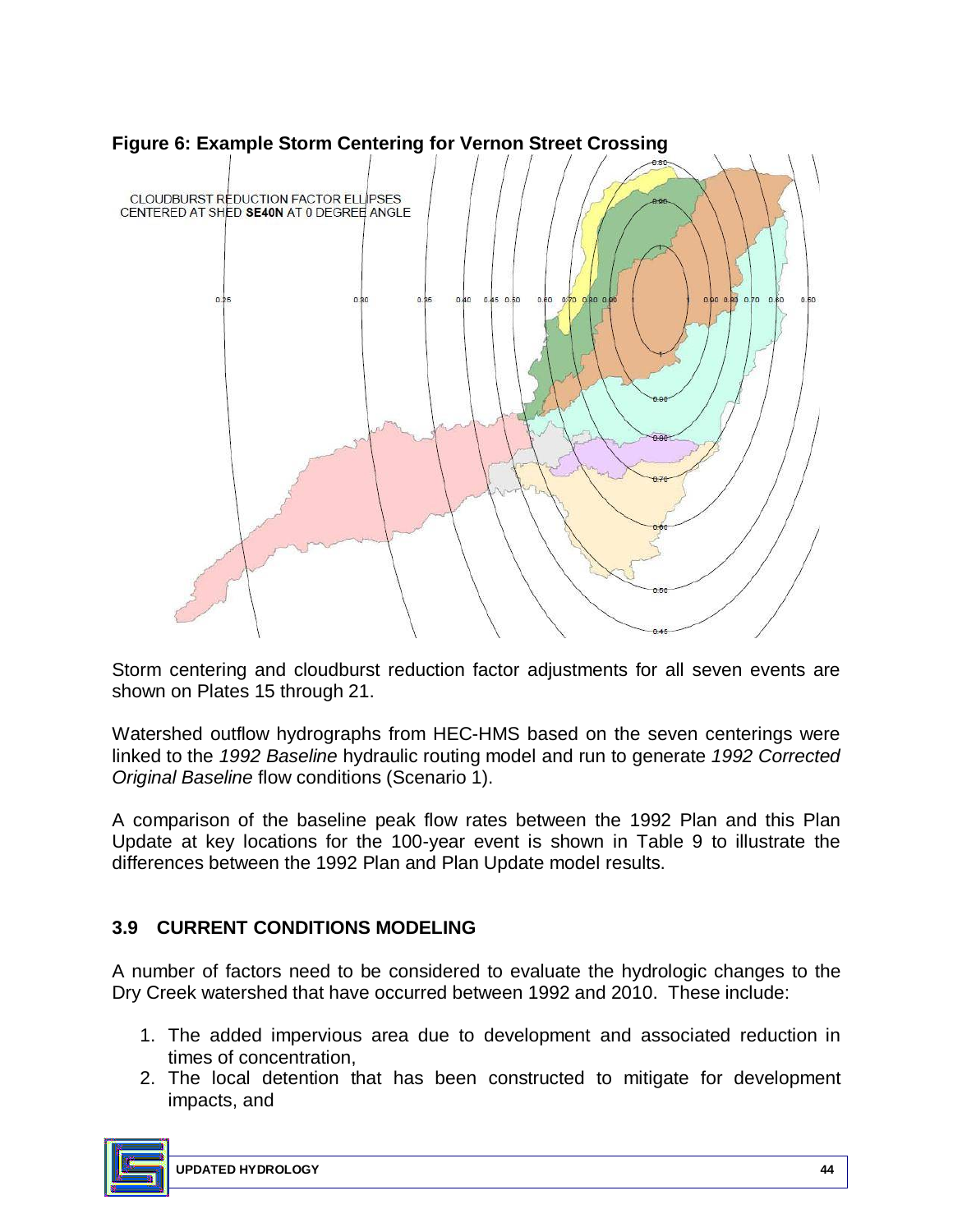3. Hydrologically significant changes to the drainage system.

 Hydrologically significant changes to the drainage system include the Linda Creek bypass systems, improvements to the Southern Pacific Railroad crossing of Dry Creek and the Miners Ravine Off-channel Detention Basin. These factors were evaluated both individually and cumulatively to assess the causes and effects of changes to the watershed on runoff from the watershed.

 Current conditions modeling was developed by starting with the *1992 Corrected Original Baseline* models and making changes to the HEC-HMS models simulate development and local detention and the HEC-RAS models to simulate the impacts of regional projects. First, development that has occurred between 1992 and 2007 was simulated without local detention basins to determine what the impact of development would have models to calculate its effects and the net impact of development. After the hydrologic changes from development were calculated, changes to the 1992 Baseline HEC-RAS model were made to evaluate changes that had occurred prior to construction of the Miners Ravine Off-channel Detention Project in 2006 and after its completion in 2007. Current conditions modeling was completed by modifying the HEC-RAS model to simulate improvements to Sierra College Boulevard at Secret Ravine thereby providing been without local detention. Second, local detention was added to the HEC-HMS a *2010 Updated Baseline* for the evaluation of potential future changes to watershed hydrology and the physical drainage system.

### **3.9.1 Current Condition HEC-HMS Modeling**

 Hydrologic parameters for the Plan Update current condition HEC-HMS models were estimated from land use as described in Section 1.5.4 and shown on Plate 8. Land use summary tables for the 2007 baseline conditions are provided in Appendix F. Impervious area values were extracted from the data illustrated on Plate 5.

### *3.9.1.1 Impact from Development from 1992 to 2007 without any Mitigation*

 Watershed outflow hydrographs from HEC-HMS models that included development through 2007 without local detention were linked to the *1992 Baseline* hydraulic routing model and run to generate Scenario 2. Peak flow impacts from development from 1992 to 2007 are presented in Table 10 which compares Scenario 2 to Scenario 1. The decrease. A review of the flow hydrographs indicates the increase in runoff volume indicates that unmitigated development, though causing approximately a four percent increase in 100-year runoff volume would have caused essentially no change in peak runoff at Vernon Street (the results indicate a 0.06 percent decrease). results indicate some locations where flows increase and some locations where flows from development, which has been largely concentrated in the lower portion of the watershed, flowing out ahead of runoff from undeveloped areas. The net result actually

### *3.9.1.2 Impact of Local Detention from 1992 through 2007*

Details of the various detention basins that were identified in the Plan Update process

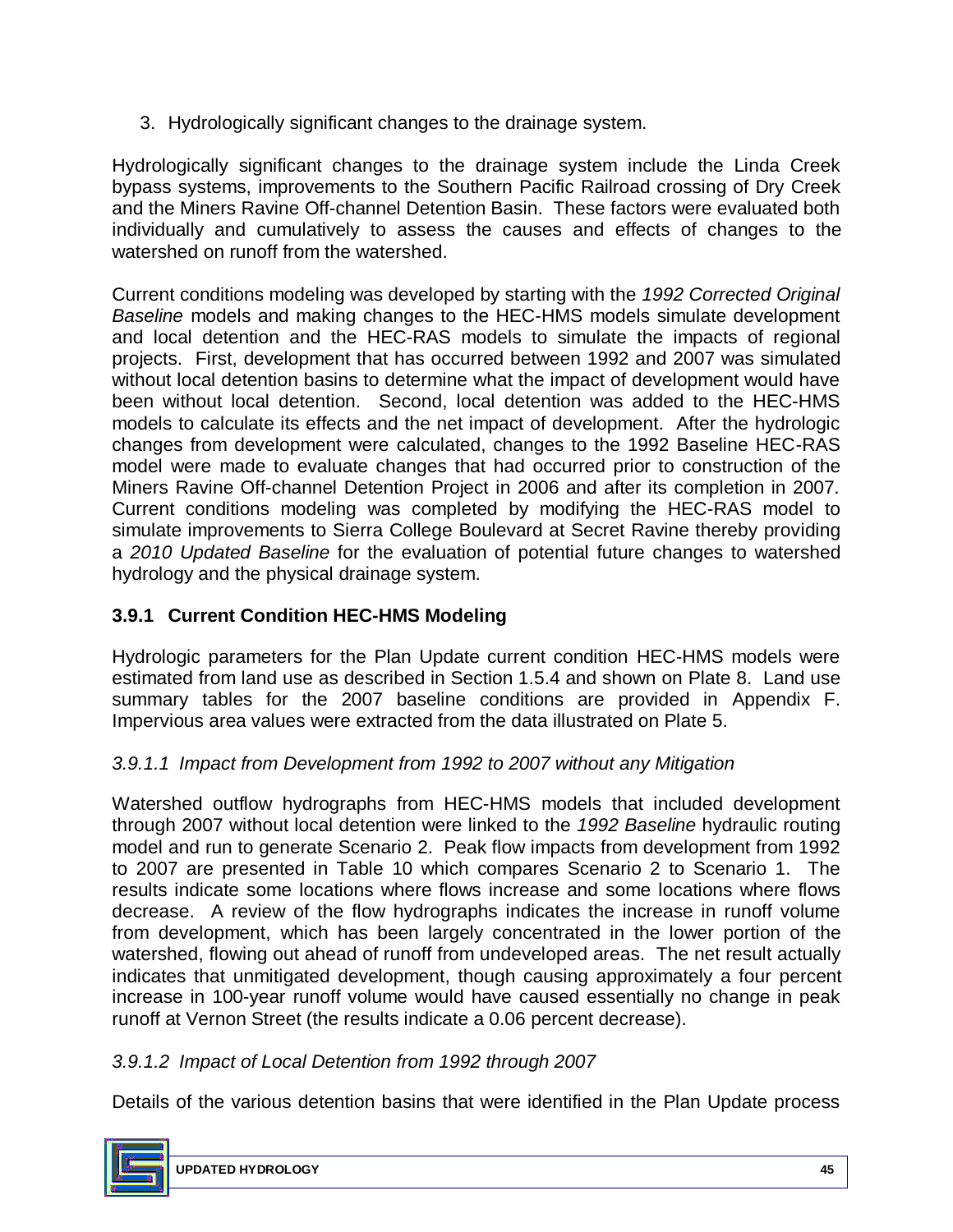are included in Appendix I.

 Within HEC-HMS, Modified Puls routing tables were added downstream of each watershed affected by a detention basins to approximate the impacts of the detention facilities.

 Watershed outflow hydrographs from HEC-HMS models that included development through 2007 with local detention were linked to the *1992 Baseline* hydraulic routing model and run to generate Scenario 3. Peak flow impacts of local detention from 1992 to 2007 are presented in Table 11 which compares Scenario 3 to Scenario 2. Consistent with the findings based on the comparison of Scenario 2 to Scenario 1, the results indicate that while local detention can provide some benefit, detaining increased runoff volume so that it discharges occur closer to the peak runoff from undeveloped areas can, in some cases, increase peak flows compared to an unmitigated condition. The net impact of development and local detention is presented in Table 12 which compares Scenario 3 to Scenario 1.

#### **3.9.2 Hydraulic Routing for Pre-Miners Ravine – 2006 Conditions Evaluation**

 For the pre-Miners Ravine Off-channel Detention Basin (2006) conditions model, the 1992 hydraulic routing model was adjusted to include the following three projects of significance that were constructed between 1992 and 2006:

### *3.9.2.1 Southern Pacific Railroad Bridge*

 The 1992 Baseline HEC-RAS model was modified to reflect Southern Pacific Railroad Bridge project. In the 1992 model, the crossing was represented by four elliptical with a span of 12 feet and a rise of 16 feet and the other with a span of 23 feet and a rise of 14 feet. The current conditions HEC-RAS model replaced the culverts with a culverts, each with a span of 12.5 feet and a rise of 17.5 feet, and two box culverts, one bridge that spans approximately 100 feet with a low nearly 20 feet above the channel bed.

#### *3.9.2.2 Linda Creek Bypass Channel*

 The 1992 Baseline HEC-RAS model was modified to reflect the Linda Creek Bypass Channel project by modifying cross sections on Linda Creek below Strap Ravine. Based on the construction plans for the project, a trapezoidal channel was added to cross section 9541.7 and sections downstream from it. The bypass channel has a bottom width of about 25 feet, side slopes of about three horizontal to one vertical and a depth of about 4 feet.

#### *3.9.2.3 Linda Creek Bypass Piping*

 The 1992 Baseline HEC-RAS model was modified to reflect the Linda Creek Bypass Piping by adding a lateral weir at River Station 3019.3 on the "Below Strap" reach on Linda Creek. The points on the channel bottom were lowered according to the

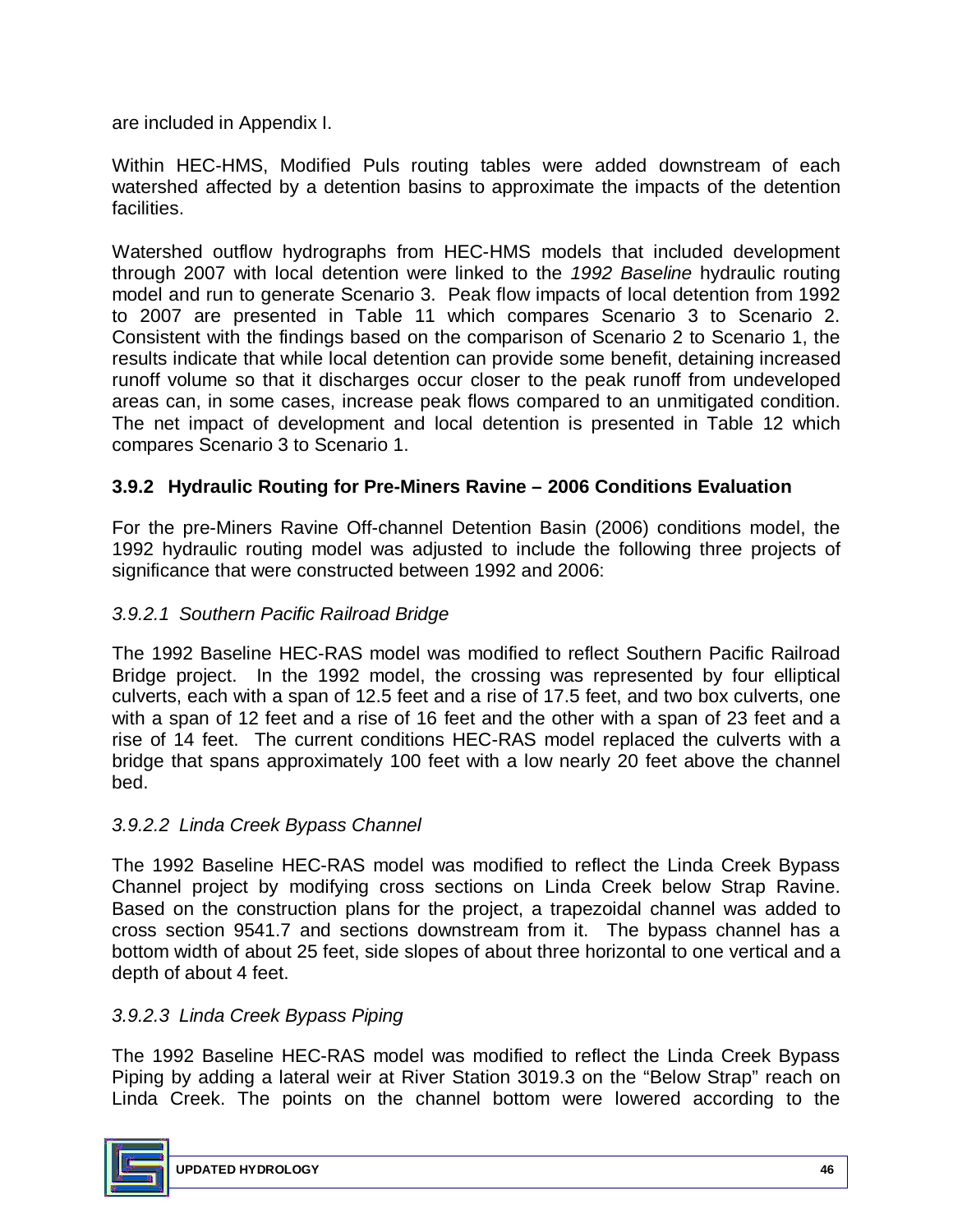construction drawings for the project. Two parallel, nine-foot diameter circular culverts, 860 feet in length, were connected from the lateral weir to River Station 1235.899 downstream on Linda Creek, in the same reach.

 Watershed outflow hydrographs from HEC-HMS models that included development through 2007 with local detention were linked to the 2006 hydraulic routing model and run to generate Scenario 4. Peak flow impacts of the Linda Creek Bypass and Southern Pacific Railroad projects are presented in Table 13 which compares Scenario 4 to Scenario 3. The analysis performed for this Plan Update indicates that these projects caused a three percent increase in the 100-year peak discharge at Vernon Street.

### **3.9.3 Miners Ravine Off-channel Detention Basin – 2007 Conditions Evaluation**

 The site of the Miners Ravine Off-channel Detention Basin included the remnant basins from a historic sewage treatment plan from 1992 until 2006. The 1992 Baseline HEC- RAS model included the features as these existing prior to construction of the detention basin as two storage basins with appropriate capacity curves and interconnects between the stream and the basins and between the basins. For the 2007 model to reflect the construction of the detention basin, the capacity curves were replaced with post-construction capacity curves based on record drawings. An additional small storage area was included upstream, east of Sierra College Boulevard, to simulate the inlet structure with a weir and flap gates to connect the upstream structure to the stream and a culvert to connect it to the new detention basin. The Sierra College Boulevard culvert size was revised to match extended culverts with fish passage enhancements. The spillway of the detention facility was added as a storage area connection to the downstream storage area. The lateral weirs connecting the channel to the detention basin were also adjusted to reflect the post-construction embankment elevation.

 Watershed outflow hydrographs from HEC-HMS models that included development through 2007 with local detention were linked to the 2007 hydraulic routing model and run to generate Scenario 5. The peak flow attenuation benefit of the Miners Ravine Off- Channel Detention Basin is presented in Table 14 which compares Scenario 5 to Scenario 4. The analysis performed for this Plan Update indicates that basin provides slightly less that 100 cfs of peak flow reduction at Vernon Street. The *Miners Ravine*  Off-Channel Detention Basin Hydrology & Hydraulic Design Report indicated an expected benefit of a 263 cfs flow reduction at Vernon Street. This Plan Update indicates a lower 100-year benefit value than what had been expected because the 100-year peak discharge on Miners Ravine at the project site is significantly lower based on the Plan Update models (2,480 cfs) as compared to what was used for basin design (3,788 cfs). The detention basin can be expected to provide greater benefit in an event with a peak discharge close to what had been used during design.

 Though Sierra College Boulevard overtopped in 1995 with at an estimated discharge in excess of 4,000 cfs, precipitation records indicate that this storm may have been more severe that a 200-year event on Miners Ravine. The Plan Update analysis indicates a 2007 baseline condition 100-year discharge of 2,480 cfs. The lower flow rates are

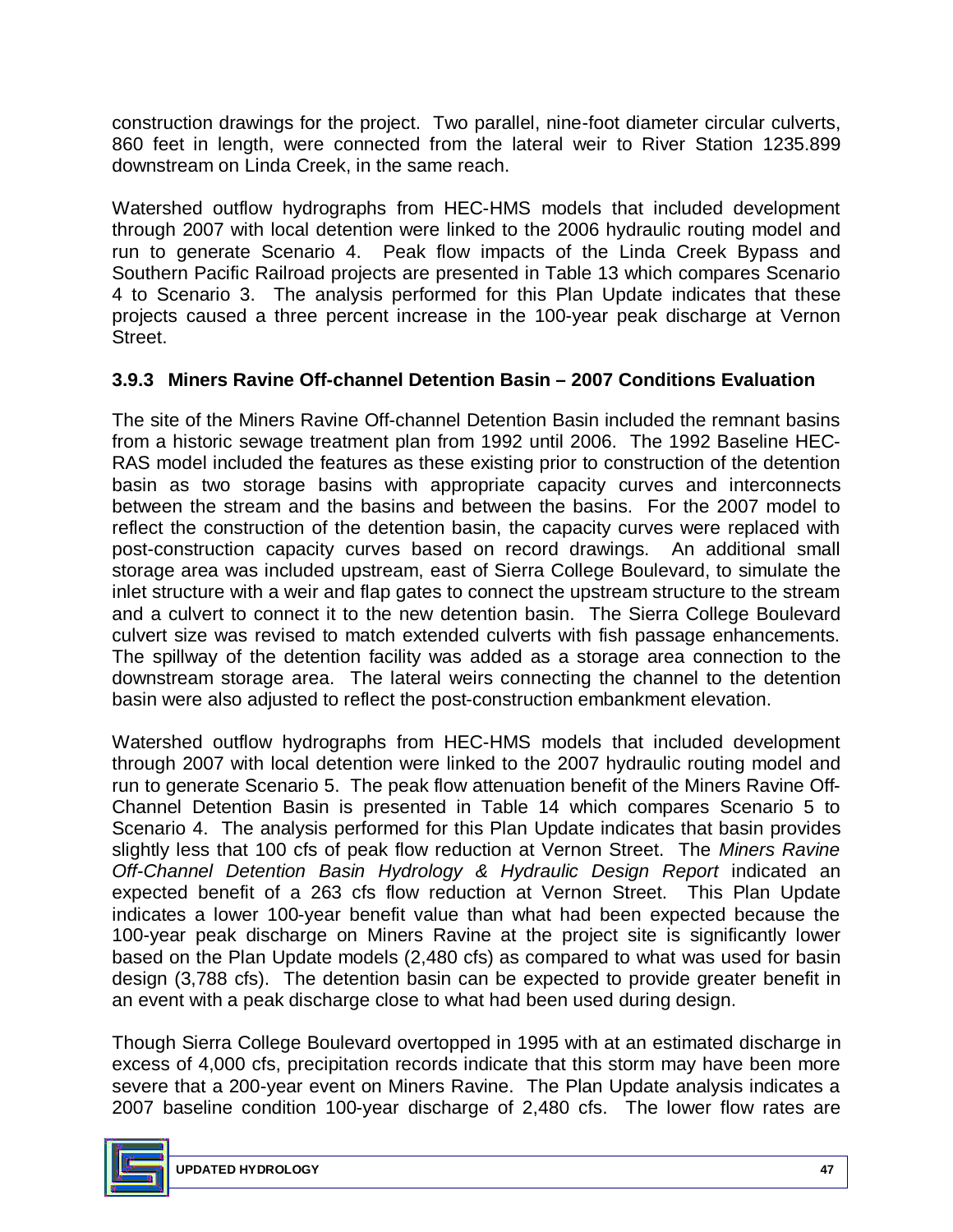primarily due to the routing parameters used in the new model that were based on an extensive calibration process. Because the Plan Update flow rates are lower than the design flow rate, the indicated benefit is lower than that identified in the project design process.

### **3.9.4 Sierra College Boulevard at Secret Ravine – 2010 Conditions Evaluation**

 The 2007 conditions HEC-RAS model was revised to reflect modification to the Sierra College Boulevard crossing of Secret Ravine. The only change that was modeled was to change the profile of the road which changes the roadway overtopping condition. It was necessary to model this detail to provide a baseline for future project evaluation because one of the potential project locations is on Secret Ravine just upstream from Sierra College Boulevard and the roadway modifications impact how the potential project would function.

 Watershed outflow hydrographs from HEC-HMS models that included development through 2007 with local detention were linked to the 2010 hydraulic routing model and run to generate Scenario 6. The peak flow impacts of the improvements made to Sierra College Boulevard at Secret Ravine are presented in Table 15 which compares Scenario 6 to Scenario 5. The net peak flow impacts from 1992 thought 2010 are presented in Table 16 which compares Scenario 6 to Scenario 1.

## **3.10 GENERAL PLAN BUILD-OUT MODELING**

 The projected General Plan land use data sets from various planning agencies within the watershed were assembled as shown in Plate 9. Build-out imperviousness is illustrated on Plate 6. Land use summary tables for the general plan build-out condition are provided in Appendix F.

 one with and one without LID features expected to be required in new development. The model without LID was used to evaluate Future Unmitigated conditions and the model with LID was used to evaluate the benefit of LID and was used to perform project Hydrology models were prepared and run for two different future condition evaluations, evaluations.

### **3.10.1 General Plan with Current Mitigation**

 Watershed outflow hydrographs from HEC-HMS models that included general plan build-out but not LID were linked to the 2010 Updated Baseline hydraulic routing model and run to generate Scenario 7. This model represents the expected build-out flows that would results if no additional mitigation were placed in the watershed. The potential unmitigated peak flow impacts of future development are presented in Table 17 which compares Scenario 7 to Scenario 6. The potential impacts of future development on peak discharges are much greater than the impacts from development that occurred prior to 2007 because of the location of the future development being higher in the watershed which would result in the increase in runoff volume discharging closer to the

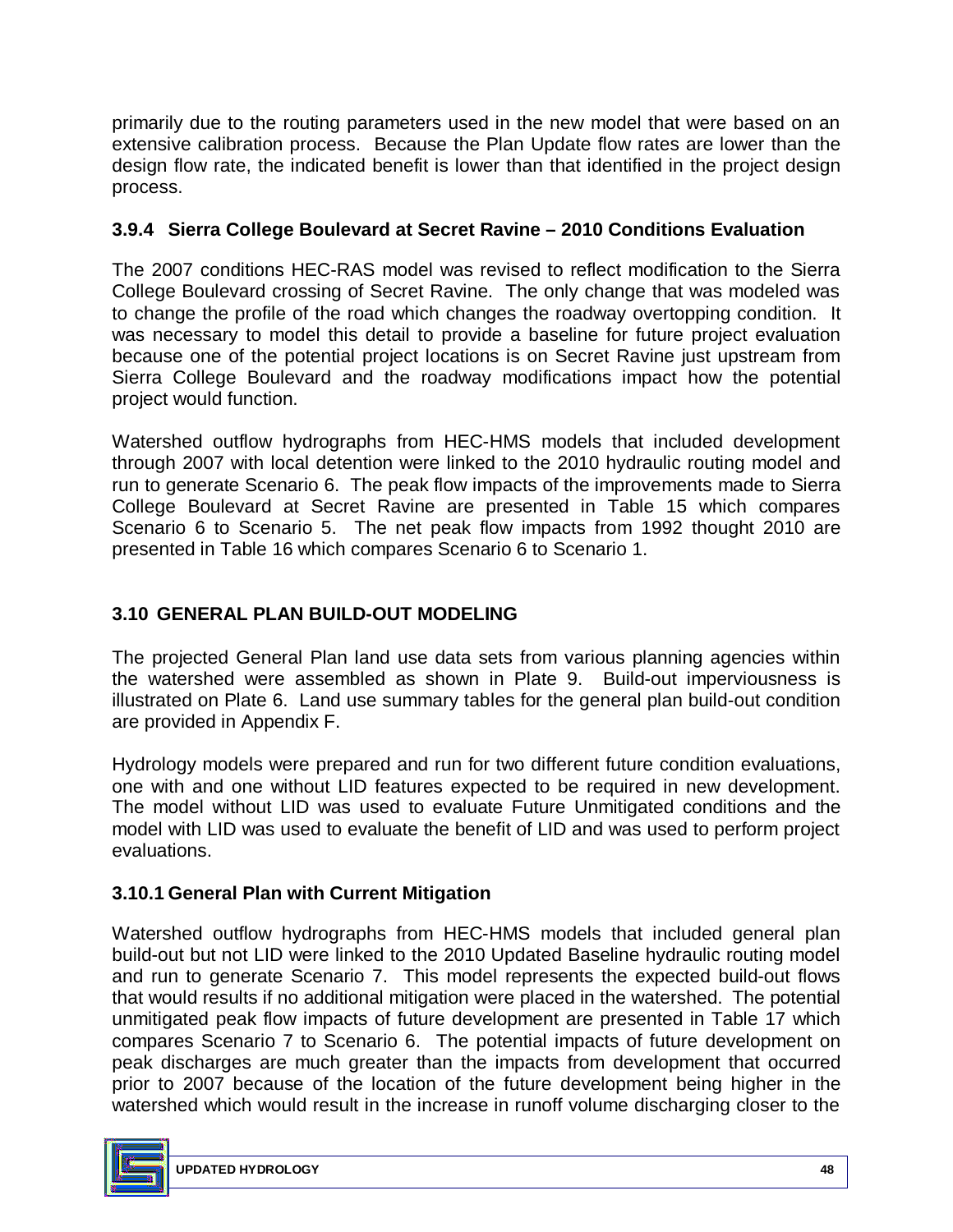overall peak instead of before it.

#### **3.10.2 General Plan with LID**

 It is anticipated that LID features will be required of all significant new development. Because LID features are considered to be mitigation measures, the detailed LID discussion is provided in Section 4.5.4.

#### **3.10.3 Future Fully Developed Unmitigated Other Regulatory Flows**

 It is expected that the District will require that the Future Unmitigated results be used for floodplain evaluations, though additional requirements may also apply. For comparison, Table 18 lists the values from the 1992 Plan which have been used for District evaluations and the effective Flood Insurance Study (FIS) used for FEMA regulatory issues. The District should be consulted to verify that appropriate discharge rates and floodplain elevations are selected for any project evaluation.

### **3.11 PEAK FLOW TABLES FOR VARIOUS RECURRENCE INTERVALS**

 Tables of peak flows for the 500-year, 200-year, 100-year, 50-year, 25-year, 10-year and 2-year events, for the selected modeled scenarios are included in Appendix G. The scenarios for which the full spectrum of recurrence interval has been included are:

- 1. Scenario 1, the 1992 Corrected Original Baseline to provide a consistent base for quantifying impacts from the time of the 1992 Plan,
- 2. Scenario 6, 2010 Updated Baseline conditions to provide a consistent base for quantifying impacts from the time of this Plan Update,
- 3. Scenario 7, Unmitigated Build-out conditions to provide maximum flow conditions, and
- 4. Scenario 9, Build-out with LID and all identified projects to provide an estimate of the likely maximum feasible mitigation.

 Scenarios 5 and 8 have also been fully calculated and delivered with the project digital files. Scenario 5 provides a 2007 baseline and Scenario 8 provides the LID evaluation.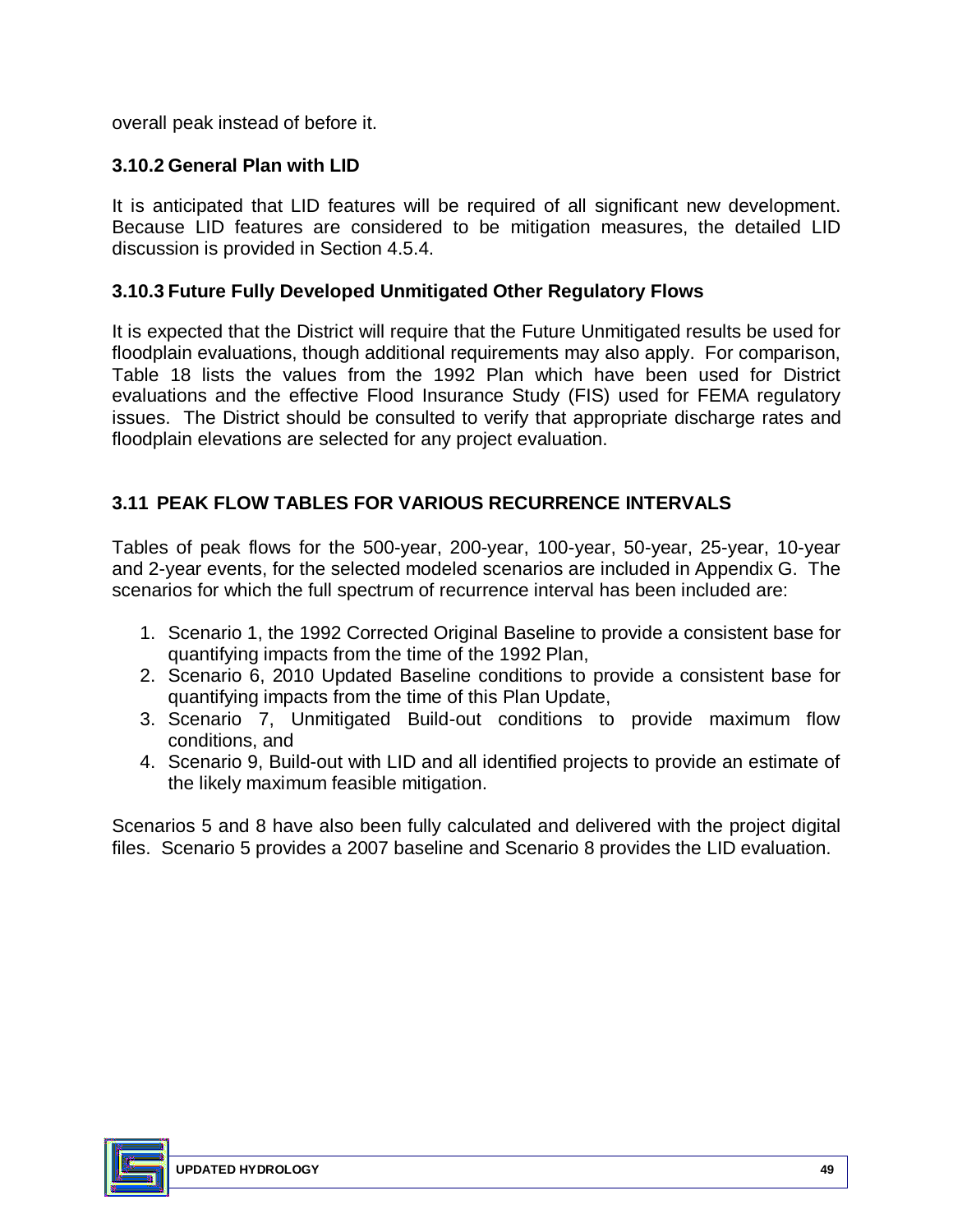|                       |                    |                  | <b>Recurrence Interval:</b>                                    | 100-year       | 100-year              | <b>Difference</b> |
|-----------------------|--------------------|------------------|----------------------------------------------------------------|----------------|-----------------------|-------------------|
|                       |                    |                  | <b>Model Hydrology:</b>                                        | 1992 Baseline  | <b>1992 Plan</b>      |                   |
|                       | 1992               | 1992             |                                                                | <b>Inflows</b> | <b>Baseline</b>       |                   |
| 2007                  | HEC-1              | <b>Study</b>     | <b>Description</b><br><b>Model Geometry:</b>                   | 1992 Baseline  | <b>Not Applicable</b> | cfs               |
| <b>NODE</b>           | <b>NODE</b>        | Point#           |                                                                | <b>System</b>  |                       |                   |
| <b>Miners Ravine</b>  |                    |                  | Scenario:                                                      |                | 1992 Plan 1992        |                   |
| <b>UR15K2</b>         | <b>MR15</b>        | $\overline{207}$ | Dick Cook Road                                                 | 1714           | 1684                  | $\overline{30}$   |
| <b>UR20P2</b>         | MR <sub>20</sub> R | $\overline{205}$ | Moss Lane (Gages 1609/1610)                                    | 1899           | 2468                  | $-569$            |
| <b>YMR29I</b>         | MR <sub>29R</sub>  | 202              | Cottonwood Lake                                                | 2402           | 2680                  | $-278$            |
| <b>UR30H3</b>         | MR30R              | 197              | Joe Rodgers Area - Leibenger Lane                              | 2268           | 2881                  | $-613$            |
| UMR40E                | MR40R              | 178              | Upstream of Confluence with Antelope Creek                     | 7427           | 7844                  | $-417$            |
| <b>Secret Ravine</b>  |                    |                  |                                                                |                |                       |                   |
| YE50F2                | SE50R              | 235              | <b>Brace Road</b>                                              | 4219           | 3090                  | 1129              |
| YSE51K                | SE51R              | 232              | Sierra College Blvd.                                           | 4681           | 3375                  | 1306              |
| <b>USE52D</b>         | SE52R              | 231              | China Gardens Near Rustic Hills/Rocklin Road (Gage 1618)       | 4679           | 3374                  | 1305              |
| <b>YSE85Q</b>         | SE85R              | 227              | Upstream of Confluence with Miners Ravine                      | 5447           | 4197                  | 1250              |
| <b>Clover Valley</b>  |                    |                  |                                                                |                |                       |                   |
| UCV10B                | CV10R              | 155              | Upstream of Confluence with Antelope Creek                     | 987            | 857                   | 130               |
| <b>Antelope Creek</b> |                    |                  |                                                                |                |                       |                   |
| YAC30B                | AC30R              | 140              | Sierra College Blvd. (Gage 1573)                               | 2819           | 2180                  | 639               |
| <b>UC35G3</b>         | AC35R              | 134              | Upstream of Confluence with Clover Valley - Midas Avenue       | 2982           | 2330                  | 652               |
| <b>UC41E4</b>         | AC41R              | 126              | Antelope Creek Road - Downstream of SR-65 (Gage 1583)          | 3630           | 3086                  | 544               |
| UDC4D                 | AC45R              | 122              | Upstream of Confluence with Miners Ravine                      | 3605           | 3075                  | 530               |
| <b>Cirby Creek</b>    |                    |                  |                                                                |                |                       |                   |
| YCC40C                | CC40R              | 51               | Coloma Way (Gage 1635)                                         | 758            | 842                   | $-84$             |
| YCC45E                | CCC <sub>5</sub>   | 49               | Upstream of Confluence with Linda Creek                        | 3096           | 4113                  | $-1017$           |
| <b>Strap Ravine</b>   |                    |                  |                                                                |                |                       |                   |
| <b>UR20A4</b>         | SR <sub>20R</sub>  | 96               | Upstream of Confluence with Linda Creek @ McClaren (Gage 1611) | 919            | 920                   | $-1$              |
| <b>Linda Creek</b>    |                    |                  |                                                                |                |                       |                   |
| ULC5B                 | LCC <sub>1</sub>   | 92               | <b>Troy Purdee Lane</b>                                        | 545            | 473                   | $\overline{72}$   |
| <b>UC45J2</b>         | LC45R              | 82               | @ Sacramento County/Placer County Line                         | 2044           | 2489                  | $-445$            |
| <b>ULC801</b>         | LC80R              | 76               | Champion Oaks/Sanoma Way (Gage 1626/1628)                      | 2158           | 3297                  | $-1139$           |
| ULC95C                | LC95R              | 67               | Upstream of Confluence with Cirby Creek                        | 2682           | 3972                  | $-1290$           |
| YCC45G                | CC45R              | 45               | Upstream of Confluence with Dry Creek                          | 3024           | 4126                  | $-1102$           |
| <b>Dry Creek</b>      |                    |                  |                                                                |                |                       |                   |
| UDC5B                 | DC <sub>5R</sub>   | 26               | Royer Park                                                     | 10663          | 10476                 | 187               |
| <b>YDCCC</b>          | <b>RYCOMB</b>      | $\overline{23}$  | Confluence with Linda Creek/Cirby Creek                        | 8582           | 13825                 | $-5243$           |
| YDC10D                | <b>VERNON</b>      | $\overline{21}$  | Vernon Street Crossing                                         | 12635          | 13706                 | $-1071$           |
| YDC71B                | DCC11              | $\overline{9}$   | Sacramento County/Placer County Line                           | 12571          | 14048                 | $-1477$           |

#### **Table 9: Peak Flow (cfs) Comparison of Plan Update Baseline to Original 1992 Plan Baseline**

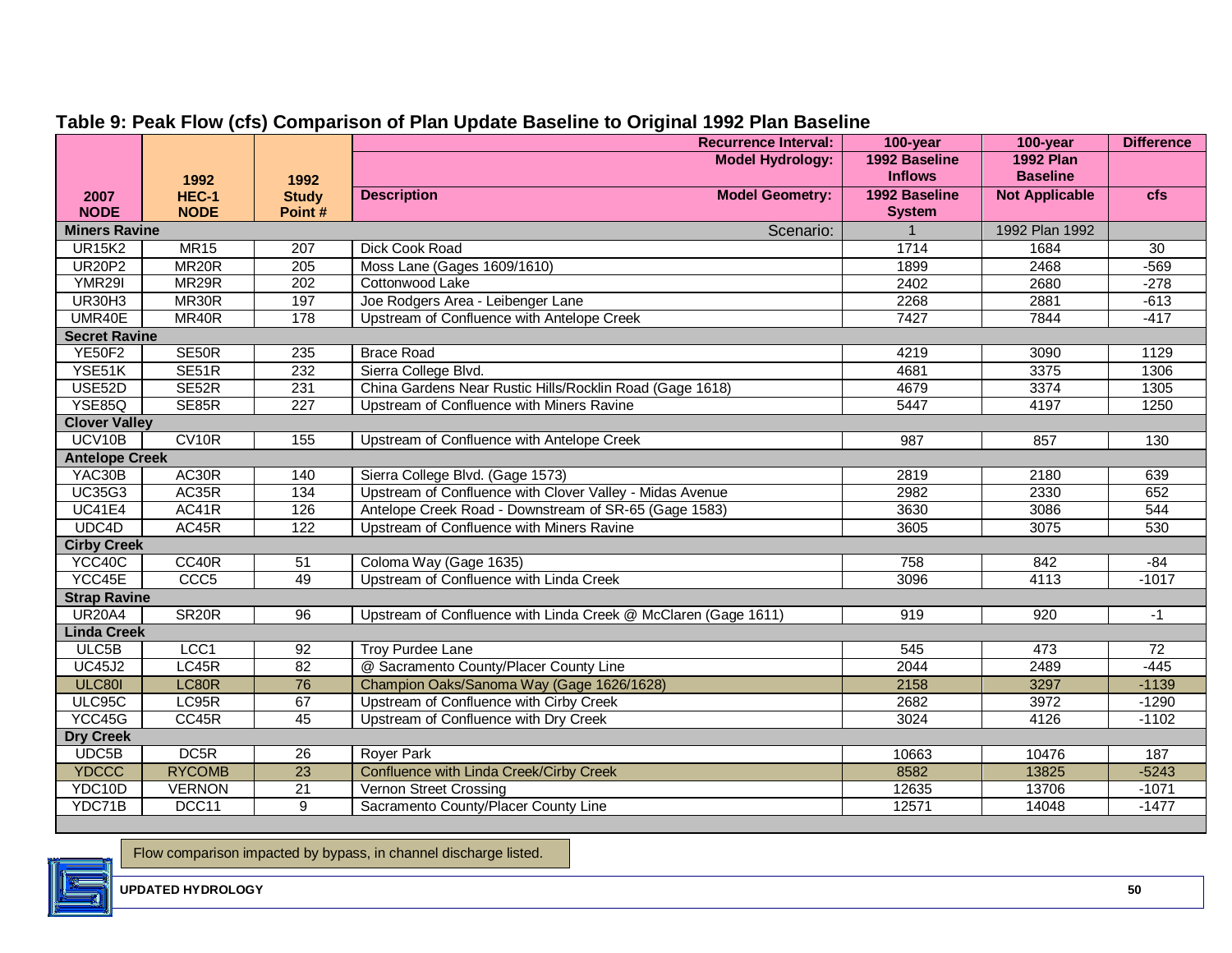|                       |                      |                        | <b>Recurrence Interval:</b>                                    | 100-year                       | 100-year                       | <b>Difference</b> |
|-----------------------|----------------------|------------------------|----------------------------------------------------------------|--------------------------------|--------------------------------|-------------------|
|                       |                      |                        | <b>Model Hydrology:</b>                                        | 2007 Undetained                | 1992 Baseline                  |                   |
|                       | 1992                 | 1992                   |                                                                | <b>Inflows</b>                 | <b>Inflows</b>                 |                   |
| 2007<br><b>NODE</b>   | HEC-1<br><b>NODE</b> | <b>Study</b><br>Point# | <b>Description</b><br><b>Model Geometry:</b>                   | 1992 Baseline<br><b>System</b> | 1992 Baseline<br><b>System</b> | cfs               |
| <b>Miners Ravine</b>  |                      |                        | Scenario:                                                      | 2                              | $\mathbf 1$                    |                   |
| <b>UR15K2</b>         | <b>MR15</b>          | 207                    | Dick Cook Road                                                 | 1732                           | 1714                           | $\overline{18}$   |
| <b>UR20P2</b>         | MR <sub>20</sub> R   | $\overline{205}$       | Moss Lane (Gages 1609/1610)                                    | 1919                           | 1899                           | $\overline{20}$   |
| <b>YMR29I</b>         | MR <sub>29</sub> R   | $\overline{202}$       | Cottonwood Lake                                                | 2376                           | 2402                           | $-26$             |
| <b>UR30H3</b>         | MR30R                | 197                    | Joe Rodgers Area - Leibenger Lane                              | 2285                           | 2268                           | 17                |
| UMR40E                | MR40R                | 178                    | Upstream of Confluence with Antelope Creek                     | 7260                           | 7427                           | $-167$            |
| <b>Secret Ravine</b>  |                      |                        |                                                                |                                |                                |                   |
| <b>YE50F2</b>         | SE50R                | 235                    | <b>Brace Road</b>                                              | 4286                           | 4219                           | 67                |
| YSE51K                | SE51R                | 232                    | Sierra College Blvd.                                           | 4688                           | 4681                           | $\overline{7}$    |
| USE <sub>52D</sub>    | SE52R                | 231                    | China Gardens Near Rustic Hills/Rocklin Road (Gage 1618)       | 4642                           | 4679                           | $-37$             |
| <b>YSE85Q</b>         | SE85R                | 227                    | Upstream of Confluence with Miners Ravine                      | 5412                           | 5447                           | $-35$             |
| <b>Clover Valley</b>  |                      |                        |                                                                |                                |                                |                   |
| UCV10B                | CV10R                | 155                    | Upstream of Confluence with Antelope Creek                     | 957                            | 987                            | $-30$             |
| <b>Antelope Creek</b> |                      |                        |                                                                |                                |                                |                   |
| YAC30B                | AC30R                | 140                    | Sierra College Blvd. (Gage 1573)                               | 2834                           | 2819                           | 15                |
| <b>UC35G3</b>         | AC35R                | 134                    | Upstream of Confluence with Clover Valley - Midas Avenue       | 2989                           | 2982                           | $\overline{7}$    |
| <b>UC41E4</b>         | AC41R                | 126                    | Antelope Creek Road - Downstream of SR-65 (Gage 1583)          | 3611                           | 3630                           | $-19$             |
| UDC4D                 | AC45R                | 122                    | Upstream of Confluence with Miners Ravine                      | 3581                           | 3605                           | $-24$             |
| <b>Cirby Creek</b>    |                      |                        |                                                                |                                |                                |                   |
| YCC40C                | CC40R                | 51                     | Coloma Way (Gage 1635)                                         | 932                            | 758                            | 174               |
| YCC45E                | CCC <sub>5</sub>     | 49                     | Upstream of Confluence with Linda Creek                        | 3243                           | 3096                           | 147               |
| <b>Strap Ravine</b>   |                      |                        |                                                                |                                |                                |                   |
| <b>UR20A4</b>         | SR <sub>20R</sub>    | 96                     | Upstream of Confluence with Linda Creek @ McClaren (Gage 1611) | 1200                           | 919                            | 281               |
| <b>Linda Creek</b>    |                      |                        |                                                                |                                |                                |                   |
| ULC5B                 | LCC1                 | $\overline{92}$        | <b>Troy Purdee Lane</b>                                        | 560                            | 545                            | 15                |
| <b>UC45J2</b>         | LC45R                | 82                     | @ Sacramento County/Placer County Line                         | 2279                           | 2044                           | 235               |
| <b>ULC801</b>         | LC80R                | 76                     | Champion Oaks/Sanoma Way (Gage 1626/1628)                      | 2202                           | 2158                           | 44                |
| ULC95C                | LC95R                | 67                     | Upstream of Confluence with Cirby Creek                        | 2721                           | 2682                           | 39                |
| YCC45G                | CC45R                | 45                     | Upstream of Confluence with Dry Creek                          | 3202                           | 3024                           | 178               |
| <b>Dry Creek</b>      |                      |                        |                                                                |                                |                                |                   |
| UDC5B                 | DC5R                 | 26                     | <b>Rover Park</b>                                              | 10427                          | 10663                          | $-236$            |
| <b>YDCCC</b>          | <b>RYCOMB</b>        | 23                     | Confluence with Linda Creek/Cirby Creek                        | 8528                           | 8582                           | $-54$             |
| YDC10D                | <b>VERNON</b>        | $\overline{21}$        | Vernon Street Crossing                                         | 12627                          | 12635                          | $-8$              |
| YDC71B                | DCC11                | $\overline{9}$         | Sacramento County/Placer County Line                           | 12608                          | 12571                          | $\overline{37}$   |

#### **Table 10: Peak Flow (cfs) Impacts from Development from 1992 to 2007 without any Mitigation**

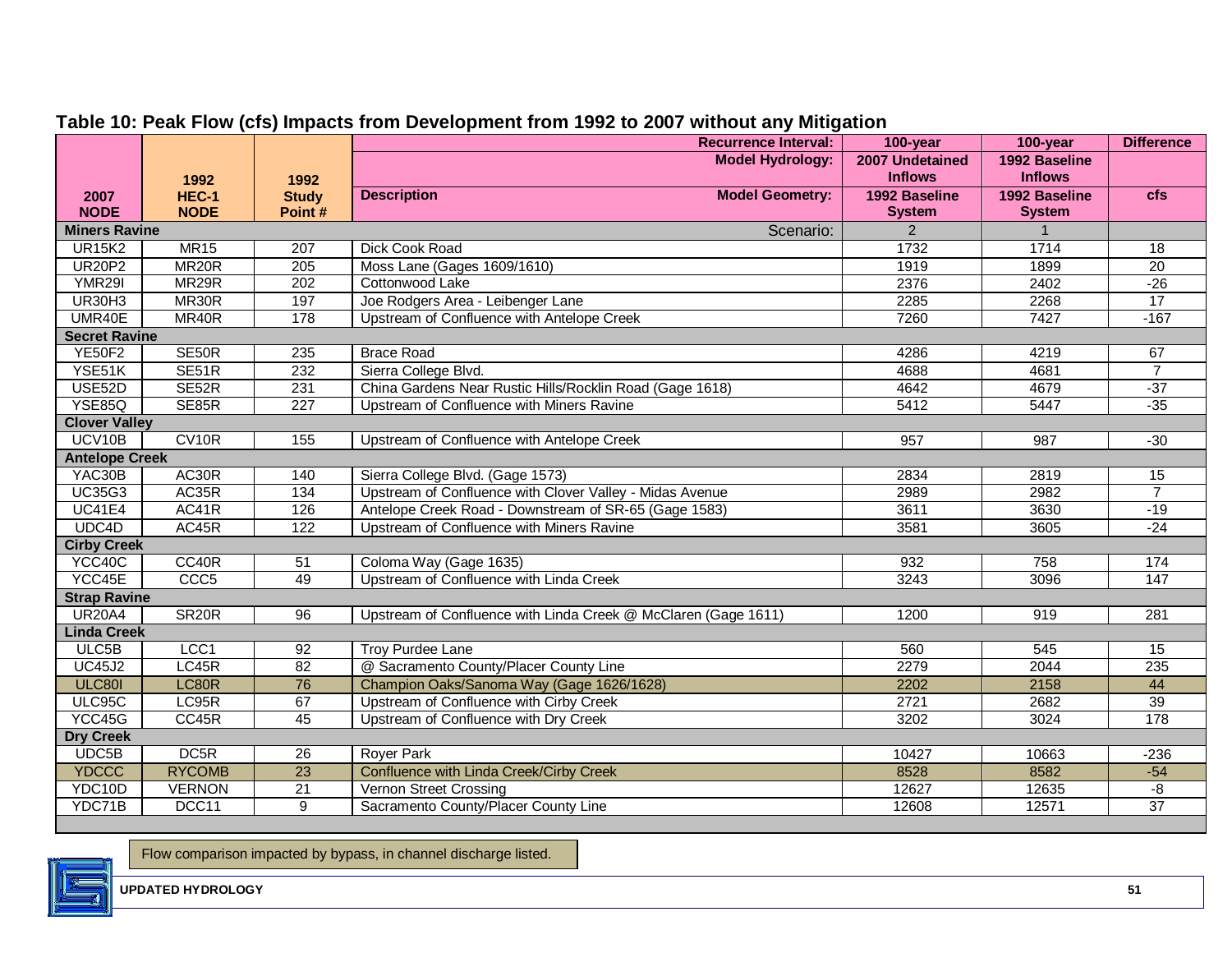| <b>Model Hydrology:</b><br>2007 Locally<br>2007 Undetained<br><b>Detained Inflows</b><br><b>Inflows</b><br>1992<br>1992<br><b>Description</b><br><b>Model Geometry:</b><br>1992 Baseline<br>HEC-1<br>1992 Baseline<br><b>Study</b><br>2007<br><b>cfs</b><br><b>NODE</b><br><b>NODE</b><br>Point#<br><b>System</b><br><b>System</b><br><b>Miners Ravine</b><br>Scenario:<br>$\overline{2}$<br>3<br><b>UR15K2</b><br><b>MR15</b><br>1729<br>1732<br>$-3$<br>207<br>Dick Cook Road<br>MR <sub>20</sub> R<br>$-7$<br><b>UR20P2</b><br>$\overline{205}$<br>Moss Lane (Gages 1609/1610)<br>1912<br>1919<br><b>YMR29I</b><br>MR29R<br>$\overline{202}$<br>Cottonwood Lake<br>2367<br>2376<br>-9<br>197<br><b>UR30H3</b><br>MR30R<br>2275<br>2285<br>$-10$<br>Joe Rodgers Area - Leibenger Lane<br>28<br>UMR40E<br>MR40R<br>178<br>7288<br>7260<br>Upstream of Confluence with Antelope Creek<br><b>Secret Ravine</b><br><b>YE50F2</b><br>SE50R<br>235<br><b>Brace Road</b><br>4286<br>4286<br>0<br>SE51R<br>232<br>YSE51K<br>Sierra College Blvd.<br>4688<br>4688<br>0<br>USE <sub>52</sub> D<br>SE52R<br>231<br>China Gardens Near Rustic Hills/Rocklin Road (Gage 1618)<br>$\Omega$<br>4642<br>4642<br><b>YSE85Q</b><br>SE85R<br>19<br>227<br>Upstream of Confluence with Miners Ravine<br>5431<br>5412<br><b>Clover Valley</b><br>UCV10B<br>CV <sub>10R</sub><br>155<br>Upstream of Confluence with Antelope Creek<br>958<br>957<br>$\mathbf{1}$<br><b>Antelope Creek</b><br>AC30R<br>Sierra College Blvd. (Gage 1573)<br>YAC30B<br>140<br>2834<br>2834<br>0<br><b>UC35G3</b><br>AC35R<br>134<br>Upstream of Confluence with Clover Valley - Midas Avenue<br>$\overline{0}$<br>2989<br>2989<br><b>UC41E4</b><br>AC41R<br>126<br>Antelope Creek Road - Downstream of SR-65 (Gage 1583)<br>3611<br>3610<br>$-1$<br>UDC4D<br>AC45R<br>122<br>$\mathbf 0$<br>Upstream of Confluence with Miners Ravine<br>3581<br>3581<br><b>Cirby Creek</b><br>YCC40C<br>CC40R<br>Coloma Way (Gage 1635)<br>51<br>932<br>932<br>$\mathbf 0$<br>Upstream of Confluence with Linda Creek<br>YCC45E<br>CCC <sub>5</sub><br>49<br>3237<br>3243<br>-6<br><b>Strap Ravine</b><br>SR <sub>20R</sub><br><b>UR20A4</b><br>Upstream of Confluence with Linda Creek @ McClaren (Gage 1611)<br>96<br>1191<br>1200<br>-9<br><b>Linda Creek</b><br>ULC5B<br>LCC <sub>1</sub><br>92<br><b>Troy Purdee Lane</b><br>560<br>560<br>$\mathbf 0$<br>LC45R<br>@ Sacramento County/Placer County Line<br><b>UC45J2</b><br>82<br>2279<br>2279<br>$\overline{0}$<br><b>ULC801</b><br>LC80R<br>Champion Oaks/Sanoma Way (Gage 1626/1628)<br>76<br>2202<br>$\overline{6}$<br>2208<br>ULC95C<br>LC95R<br>Upstream of Confluence with Cirby Creek<br>67<br>2721<br>2721<br>0<br>YCC45G<br>CC45R<br>45<br>Upstream of Confluence with Dry Creek<br>3202<br>$-11$<br>3191<br><b>Dry Creek</b><br>UDC5B<br>DC <sub>5R</sub><br>26<br>Royer Park<br>$\overline{31}$<br>10458<br>10427 |  | <b>Recurrence Interval:</b> | 100-year | 100-year | <b>Difference</b> |
|--------------------------------------------------------------------------------------------------------------------------------------------------------------------------------------------------------------------------------------------------------------------------------------------------------------------------------------------------------------------------------------------------------------------------------------------------------------------------------------------------------------------------------------------------------------------------------------------------------------------------------------------------------------------------------------------------------------------------------------------------------------------------------------------------------------------------------------------------------------------------------------------------------------------------------------------------------------------------------------------------------------------------------------------------------------------------------------------------------------------------------------------------------------------------------------------------------------------------------------------------------------------------------------------------------------------------------------------------------------------------------------------------------------------------------------------------------------------------------------------------------------------------------------------------------------------------------------------------------------------------------------------------------------------------------------------------------------------------------------------------------------------------------------------------------------------------------------------------------------------------------------------------------------------------------------------------------------------------------------------------------------------------------------------------------------------------------------------------------------------------------------------------------------------------------------------------------------------------------------------------------------------------------------------------------------------------------------------------------------------------------------------------------------------------------------------------------------------------------------------------------------------------------------------------------------------------------------------------------------------------------------------------------------------------------------------------------------------------------------------------------------------------------------------------------------------------------------------------------------------------------------------------------------------------------|--|-----------------------------|----------|----------|-------------------|
|                                                                                                                                                                                                                                                                                                                                                                                                                                                                                                                                                                                                                                                                                                                                                                                                                                                                                                                                                                                                                                                                                                                                                                                                                                                                                                                                                                                                                                                                                                                                                                                                                                                                                                                                                                                                                                                                                                                                                                                                                                                                                                                                                                                                                                                                                                                                                                                                                                                                                                                                                                                                                                                                                                                                                                                                                                                                                                                                |  |                             |          |          |                   |
|                                                                                                                                                                                                                                                                                                                                                                                                                                                                                                                                                                                                                                                                                                                                                                                                                                                                                                                                                                                                                                                                                                                                                                                                                                                                                                                                                                                                                                                                                                                                                                                                                                                                                                                                                                                                                                                                                                                                                                                                                                                                                                                                                                                                                                                                                                                                                                                                                                                                                                                                                                                                                                                                                                                                                                                                                                                                                                                                |  |                             |          |          |                   |
|                                                                                                                                                                                                                                                                                                                                                                                                                                                                                                                                                                                                                                                                                                                                                                                                                                                                                                                                                                                                                                                                                                                                                                                                                                                                                                                                                                                                                                                                                                                                                                                                                                                                                                                                                                                                                                                                                                                                                                                                                                                                                                                                                                                                                                                                                                                                                                                                                                                                                                                                                                                                                                                                                                                                                                                                                                                                                                                                |  |                             |          |          |                   |
|                                                                                                                                                                                                                                                                                                                                                                                                                                                                                                                                                                                                                                                                                                                                                                                                                                                                                                                                                                                                                                                                                                                                                                                                                                                                                                                                                                                                                                                                                                                                                                                                                                                                                                                                                                                                                                                                                                                                                                                                                                                                                                                                                                                                                                                                                                                                                                                                                                                                                                                                                                                                                                                                                                                                                                                                                                                                                                                                |  |                             |          |          |                   |
|                                                                                                                                                                                                                                                                                                                                                                                                                                                                                                                                                                                                                                                                                                                                                                                                                                                                                                                                                                                                                                                                                                                                                                                                                                                                                                                                                                                                                                                                                                                                                                                                                                                                                                                                                                                                                                                                                                                                                                                                                                                                                                                                                                                                                                                                                                                                                                                                                                                                                                                                                                                                                                                                                                                                                                                                                                                                                                                                |  |                             |          |          |                   |
|                                                                                                                                                                                                                                                                                                                                                                                                                                                                                                                                                                                                                                                                                                                                                                                                                                                                                                                                                                                                                                                                                                                                                                                                                                                                                                                                                                                                                                                                                                                                                                                                                                                                                                                                                                                                                                                                                                                                                                                                                                                                                                                                                                                                                                                                                                                                                                                                                                                                                                                                                                                                                                                                                                                                                                                                                                                                                                                                |  |                             |          |          |                   |
|                                                                                                                                                                                                                                                                                                                                                                                                                                                                                                                                                                                                                                                                                                                                                                                                                                                                                                                                                                                                                                                                                                                                                                                                                                                                                                                                                                                                                                                                                                                                                                                                                                                                                                                                                                                                                                                                                                                                                                                                                                                                                                                                                                                                                                                                                                                                                                                                                                                                                                                                                                                                                                                                                                                                                                                                                                                                                                                                |  |                             |          |          |                   |
|                                                                                                                                                                                                                                                                                                                                                                                                                                                                                                                                                                                                                                                                                                                                                                                                                                                                                                                                                                                                                                                                                                                                                                                                                                                                                                                                                                                                                                                                                                                                                                                                                                                                                                                                                                                                                                                                                                                                                                                                                                                                                                                                                                                                                                                                                                                                                                                                                                                                                                                                                                                                                                                                                                                                                                                                                                                                                                                                |  |                             |          |          |                   |
|                                                                                                                                                                                                                                                                                                                                                                                                                                                                                                                                                                                                                                                                                                                                                                                                                                                                                                                                                                                                                                                                                                                                                                                                                                                                                                                                                                                                                                                                                                                                                                                                                                                                                                                                                                                                                                                                                                                                                                                                                                                                                                                                                                                                                                                                                                                                                                                                                                                                                                                                                                                                                                                                                                                                                                                                                                                                                                                                |  |                             |          |          |                   |
|                                                                                                                                                                                                                                                                                                                                                                                                                                                                                                                                                                                                                                                                                                                                                                                                                                                                                                                                                                                                                                                                                                                                                                                                                                                                                                                                                                                                                                                                                                                                                                                                                                                                                                                                                                                                                                                                                                                                                                                                                                                                                                                                                                                                                                                                                                                                                                                                                                                                                                                                                                                                                                                                                                                                                                                                                                                                                                                                |  |                             |          |          |                   |
|                                                                                                                                                                                                                                                                                                                                                                                                                                                                                                                                                                                                                                                                                                                                                                                                                                                                                                                                                                                                                                                                                                                                                                                                                                                                                                                                                                                                                                                                                                                                                                                                                                                                                                                                                                                                                                                                                                                                                                                                                                                                                                                                                                                                                                                                                                                                                                                                                                                                                                                                                                                                                                                                                                                                                                                                                                                                                                                                |  |                             |          |          |                   |
|                                                                                                                                                                                                                                                                                                                                                                                                                                                                                                                                                                                                                                                                                                                                                                                                                                                                                                                                                                                                                                                                                                                                                                                                                                                                                                                                                                                                                                                                                                                                                                                                                                                                                                                                                                                                                                                                                                                                                                                                                                                                                                                                                                                                                                                                                                                                                                                                                                                                                                                                                                                                                                                                                                                                                                                                                                                                                                                                |  |                             |          |          |                   |
|                                                                                                                                                                                                                                                                                                                                                                                                                                                                                                                                                                                                                                                                                                                                                                                                                                                                                                                                                                                                                                                                                                                                                                                                                                                                                                                                                                                                                                                                                                                                                                                                                                                                                                                                                                                                                                                                                                                                                                                                                                                                                                                                                                                                                                                                                                                                                                                                                                                                                                                                                                                                                                                                                                                                                                                                                                                                                                                                |  |                             |          |          |                   |
|                                                                                                                                                                                                                                                                                                                                                                                                                                                                                                                                                                                                                                                                                                                                                                                                                                                                                                                                                                                                                                                                                                                                                                                                                                                                                                                                                                                                                                                                                                                                                                                                                                                                                                                                                                                                                                                                                                                                                                                                                                                                                                                                                                                                                                                                                                                                                                                                                                                                                                                                                                                                                                                                                                                                                                                                                                                                                                                                |  |                             |          |          |                   |
|                                                                                                                                                                                                                                                                                                                                                                                                                                                                                                                                                                                                                                                                                                                                                                                                                                                                                                                                                                                                                                                                                                                                                                                                                                                                                                                                                                                                                                                                                                                                                                                                                                                                                                                                                                                                                                                                                                                                                                                                                                                                                                                                                                                                                                                                                                                                                                                                                                                                                                                                                                                                                                                                                                                                                                                                                                                                                                                                |  |                             |          |          |                   |
|                                                                                                                                                                                                                                                                                                                                                                                                                                                                                                                                                                                                                                                                                                                                                                                                                                                                                                                                                                                                                                                                                                                                                                                                                                                                                                                                                                                                                                                                                                                                                                                                                                                                                                                                                                                                                                                                                                                                                                                                                                                                                                                                                                                                                                                                                                                                                                                                                                                                                                                                                                                                                                                                                                                                                                                                                                                                                                                                |  |                             |          |          |                   |
|                                                                                                                                                                                                                                                                                                                                                                                                                                                                                                                                                                                                                                                                                                                                                                                                                                                                                                                                                                                                                                                                                                                                                                                                                                                                                                                                                                                                                                                                                                                                                                                                                                                                                                                                                                                                                                                                                                                                                                                                                                                                                                                                                                                                                                                                                                                                                                                                                                                                                                                                                                                                                                                                                                                                                                                                                                                                                                                                |  |                             |          |          |                   |
|                                                                                                                                                                                                                                                                                                                                                                                                                                                                                                                                                                                                                                                                                                                                                                                                                                                                                                                                                                                                                                                                                                                                                                                                                                                                                                                                                                                                                                                                                                                                                                                                                                                                                                                                                                                                                                                                                                                                                                                                                                                                                                                                                                                                                                                                                                                                                                                                                                                                                                                                                                                                                                                                                                                                                                                                                                                                                                                                |  |                             |          |          |                   |
|                                                                                                                                                                                                                                                                                                                                                                                                                                                                                                                                                                                                                                                                                                                                                                                                                                                                                                                                                                                                                                                                                                                                                                                                                                                                                                                                                                                                                                                                                                                                                                                                                                                                                                                                                                                                                                                                                                                                                                                                                                                                                                                                                                                                                                                                                                                                                                                                                                                                                                                                                                                                                                                                                                                                                                                                                                                                                                                                |  |                             |          |          |                   |
|                                                                                                                                                                                                                                                                                                                                                                                                                                                                                                                                                                                                                                                                                                                                                                                                                                                                                                                                                                                                                                                                                                                                                                                                                                                                                                                                                                                                                                                                                                                                                                                                                                                                                                                                                                                                                                                                                                                                                                                                                                                                                                                                                                                                                                                                                                                                                                                                                                                                                                                                                                                                                                                                                                                                                                                                                                                                                                                                |  |                             |          |          |                   |
|                                                                                                                                                                                                                                                                                                                                                                                                                                                                                                                                                                                                                                                                                                                                                                                                                                                                                                                                                                                                                                                                                                                                                                                                                                                                                                                                                                                                                                                                                                                                                                                                                                                                                                                                                                                                                                                                                                                                                                                                                                                                                                                                                                                                                                                                                                                                                                                                                                                                                                                                                                                                                                                                                                                                                                                                                                                                                                                                |  |                             |          |          |                   |
|                                                                                                                                                                                                                                                                                                                                                                                                                                                                                                                                                                                                                                                                                                                                                                                                                                                                                                                                                                                                                                                                                                                                                                                                                                                                                                                                                                                                                                                                                                                                                                                                                                                                                                                                                                                                                                                                                                                                                                                                                                                                                                                                                                                                                                                                                                                                                                                                                                                                                                                                                                                                                                                                                                                                                                                                                                                                                                                                |  |                             |          |          |                   |
|                                                                                                                                                                                                                                                                                                                                                                                                                                                                                                                                                                                                                                                                                                                                                                                                                                                                                                                                                                                                                                                                                                                                                                                                                                                                                                                                                                                                                                                                                                                                                                                                                                                                                                                                                                                                                                                                                                                                                                                                                                                                                                                                                                                                                                                                                                                                                                                                                                                                                                                                                                                                                                                                                                                                                                                                                                                                                                                                |  |                             |          |          |                   |
|                                                                                                                                                                                                                                                                                                                                                                                                                                                                                                                                                                                                                                                                                                                                                                                                                                                                                                                                                                                                                                                                                                                                                                                                                                                                                                                                                                                                                                                                                                                                                                                                                                                                                                                                                                                                                                                                                                                                                                                                                                                                                                                                                                                                                                                                                                                                                                                                                                                                                                                                                                                                                                                                                                                                                                                                                                                                                                                                |  |                             |          |          |                   |
|                                                                                                                                                                                                                                                                                                                                                                                                                                                                                                                                                                                                                                                                                                                                                                                                                                                                                                                                                                                                                                                                                                                                                                                                                                                                                                                                                                                                                                                                                                                                                                                                                                                                                                                                                                                                                                                                                                                                                                                                                                                                                                                                                                                                                                                                                                                                                                                                                                                                                                                                                                                                                                                                                                                                                                                                                                                                                                                                |  |                             |          |          |                   |
|                                                                                                                                                                                                                                                                                                                                                                                                                                                                                                                                                                                                                                                                                                                                                                                                                                                                                                                                                                                                                                                                                                                                                                                                                                                                                                                                                                                                                                                                                                                                                                                                                                                                                                                                                                                                                                                                                                                                                                                                                                                                                                                                                                                                                                                                                                                                                                                                                                                                                                                                                                                                                                                                                                                                                                                                                                                                                                                                |  |                             |          |          |                   |
|                                                                                                                                                                                                                                                                                                                                                                                                                                                                                                                                                                                                                                                                                                                                                                                                                                                                                                                                                                                                                                                                                                                                                                                                                                                                                                                                                                                                                                                                                                                                                                                                                                                                                                                                                                                                                                                                                                                                                                                                                                                                                                                                                                                                                                                                                                                                                                                                                                                                                                                                                                                                                                                                                                                                                                                                                                                                                                                                |  |                             |          |          |                   |
|                                                                                                                                                                                                                                                                                                                                                                                                                                                                                                                                                                                                                                                                                                                                                                                                                                                                                                                                                                                                                                                                                                                                                                                                                                                                                                                                                                                                                                                                                                                                                                                                                                                                                                                                                                                                                                                                                                                                                                                                                                                                                                                                                                                                                                                                                                                                                                                                                                                                                                                                                                                                                                                                                                                                                                                                                                                                                                                                |  |                             |          |          |                   |
|                                                                                                                                                                                                                                                                                                                                                                                                                                                                                                                                                                                                                                                                                                                                                                                                                                                                                                                                                                                                                                                                                                                                                                                                                                                                                                                                                                                                                                                                                                                                                                                                                                                                                                                                                                                                                                                                                                                                                                                                                                                                                                                                                                                                                                                                                                                                                                                                                                                                                                                                                                                                                                                                                                                                                                                                                                                                                                                                |  |                             |          |          |                   |
|                                                                                                                                                                                                                                                                                                                                                                                                                                                                                                                                                                                                                                                                                                                                                                                                                                                                                                                                                                                                                                                                                                                                                                                                                                                                                                                                                                                                                                                                                                                                                                                                                                                                                                                                                                                                                                                                                                                                                                                                                                                                                                                                                                                                                                                                                                                                                                                                                                                                                                                                                                                                                                                                                                                                                                                                                                                                                                                                |  |                             |          |          |                   |
|                                                                                                                                                                                                                                                                                                                                                                                                                                                                                                                                                                                                                                                                                                                                                                                                                                                                                                                                                                                                                                                                                                                                                                                                                                                                                                                                                                                                                                                                                                                                                                                                                                                                                                                                                                                                                                                                                                                                                                                                                                                                                                                                                                                                                                                                                                                                                                                                                                                                                                                                                                                                                                                                                                                                                                                                                                                                                                                                |  |                             |          |          |                   |
|                                                                                                                                                                                                                                                                                                                                                                                                                                                                                                                                                                                                                                                                                                                                                                                                                                                                                                                                                                                                                                                                                                                                                                                                                                                                                                                                                                                                                                                                                                                                                                                                                                                                                                                                                                                                                                                                                                                                                                                                                                                                                                                                                                                                                                                                                                                                                                                                                                                                                                                                                                                                                                                                                                                                                                                                                                                                                                                                |  |                             |          |          |                   |
|                                                                                                                                                                                                                                                                                                                                                                                                                                                                                                                                                                                                                                                                                                                                                                                                                                                                                                                                                                                                                                                                                                                                                                                                                                                                                                                                                                                                                                                                                                                                                                                                                                                                                                                                                                                                                                                                                                                                                                                                                                                                                                                                                                                                                                                                                                                                                                                                                                                                                                                                                                                                                                                                                                                                                                                                                                                                                                                                |  |                             |          |          |                   |
|                                                                                                                                                                                                                                                                                                                                                                                                                                                                                                                                                                                                                                                                                                                                                                                                                                                                                                                                                                                                                                                                                                                                                                                                                                                                                                                                                                                                                                                                                                                                                                                                                                                                                                                                                                                                                                                                                                                                                                                                                                                                                                                                                                                                                                                                                                                                                                                                                                                                                                                                                                                                                                                                                                                                                                                                                                                                                                                                |  |                             |          |          |                   |
| <b>RYCOMB</b><br><b>YDCCC</b><br>Confluence with Linda Creek/Cirby Creek<br>8528<br>$\overline{6}$<br>23<br>8534                                                                                                                                                                                                                                                                                                                                                                                                                                                                                                                                                                                                                                                                                                                                                                                                                                                                                                                                                                                                                                                                                                                                                                                                                                                                                                                                                                                                                                                                                                                                                                                                                                                                                                                                                                                                                                                                                                                                                                                                                                                                                                                                                                                                                                                                                                                                                                                                                                                                                                                                                                                                                                                                                                                                                                                                               |  |                             |          |          |                   |
| YDC10D<br><b>VERNON</b><br>$\overline{21}$<br>Vernon Street Crossing<br>12627<br>$\overline{20}$<br>12647                                                                                                                                                                                                                                                                                                                                                                                                                                                                                                                                                                                                                                                                                                                                                                                                                                                                                                                                                                                                                                                                                                                                                                                                                                                                                                                                                                                                                                                                                                                                                                                                                                                                                                                                                                                                                                                                                                                                                                                                                                                                                                                                                                                                                                                                                                                                                                                                                                                                                                                                                                                                                                                                                                                                                                                                                      |  |                             |          |          |                   |
| YDC71B<br>DCC11<br>$\overline{9}$<br>Sacramento County/Placer County Line<br>12638<br>12608<br>30                                                                                                                                                                                                                                                                                                                                                                                                                                                                                                                                                                                                                                                                                                                                                                                                                                                                                                                                                                                                                                                                                                                                                                                                                                                                                                                                                                                                                                                                                                                                                                                                                                                                                                                                                                                                                                                                                                                                                                                                                                                                                                                                                                                                                                                                                                                                                                                                                                                                                                                                                                                                                                                                                                                                                                                                                              |  |                             |          |          |                   |

#### **Table 11: Peak Flow (cfs) Impacts of Local Detention from 1992 through 2007**

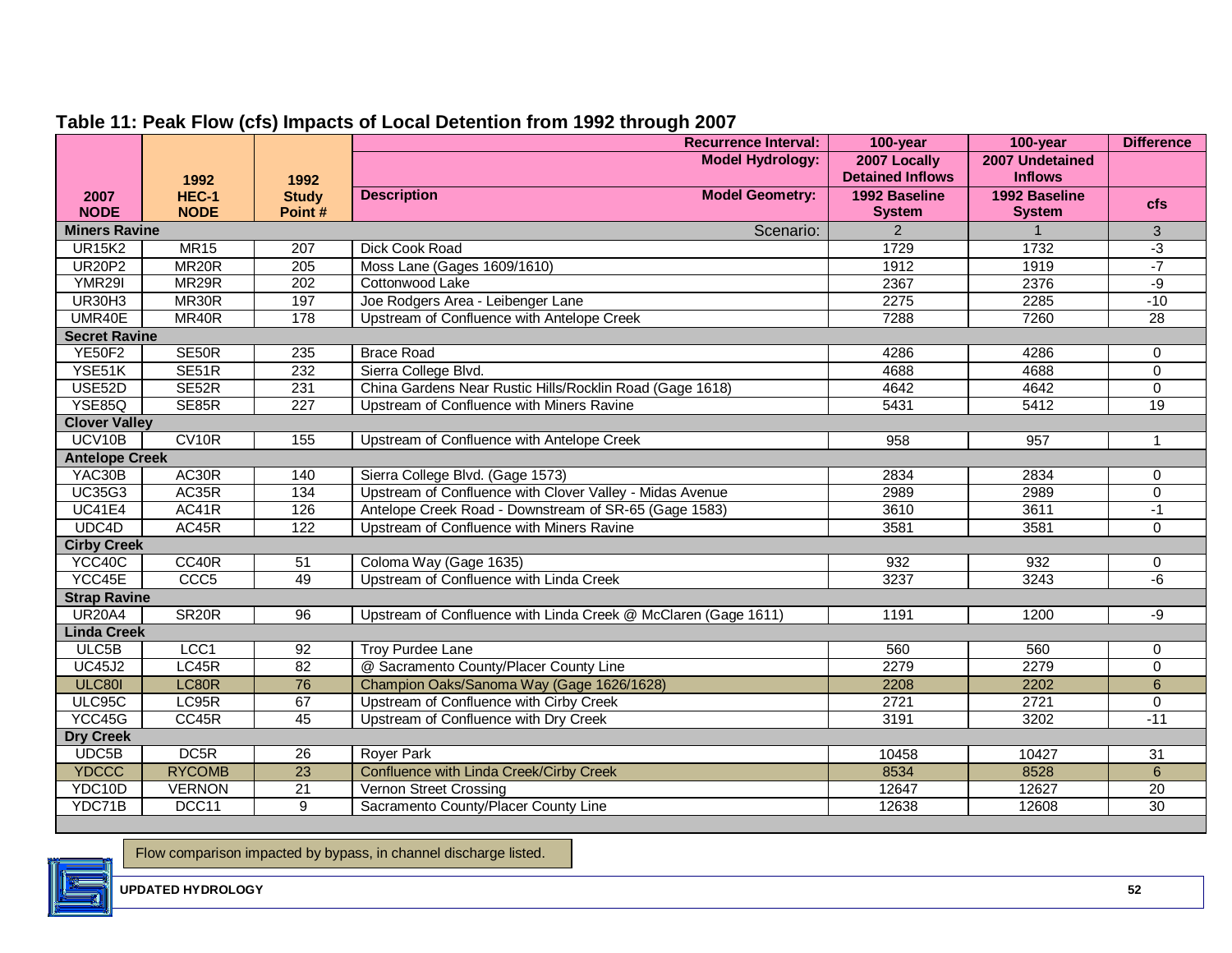|                       |                      |                        | <b>Recurrence Interval:</b>                                    | 100-year                       | 100-year                       | <b>Difference</b> |
|-----------------------|----------------------|------------------------|----------------------------------------------------------------|--------------------------------|--------------------------------|-------------------|
|                       |                      |                        | <b>Model Hydrology:</b>                                        | 2007 Locally                   | 1992 Baseline                  |                   |
|                       | 1992                 | 1992                   |                                                                | <b>Detained Inflows</b>        | <b>Inflows</b>                 |                   |
| 2007<br><b>NODE</b>   | HEC-1<br><b>NODE</b> | <b>Study</b><br>Point# | <b>Model Geometry:</b><br><b>Description</b>                   | 1992 Baseline<br><b>System</b> | 1992 Baseline<br><b>System</b> | <b>cfs</b>        |
| <b>Miners Ravine</b>  |                      |                        | Scenario:                                                      | 3                              |                                |                   |
| <b>UR15K2</b>         | <b>MR15</b>          | 207                    | Dick Cook Road                                                 | 1729                           | 1714                           | $\overline{15}$   |
| <b>UR20P2</b>         | MR <sub>20</sub> R   | $\overline{205}$       | Moss Lane (Gages 1609/1610)                                    | 1912                           | 1899                           | 13                |
| <b>YMR29I</b>         | MR29R                | $\overline{202}$       | Cottonwood Lake                                                | 2367                           | 2402                           | $-35$             |
| <b>UR30H3</b>         | MR30R                | 197                    | Joe Rodgers Area - Leibenger Lane                              | 2275                           | 2268                           | $\overline{7}$    |
| UMR40E                | MR40R                | 178                    | Upstream of Confluence with Antelope Creek                     | 7288                           | 7427                           | $-139$            |
| <b>Secret Ravine</b>  |                      |                        |                                                                |                                |                                |                   |
| <b>YE50F2</b>         | SE50R                | 235                    | <b>Brace Road</b>                                              | 4286                           | 4219                           | 67                |
| YSE51K                | SE51R                | 232                    | Sierra College Blvd.                                           | 4688                           | 4681                           | $\overline{7}$    |
| USE <sub>52D</sub>    | SE52R                | 231                    | China Gardens Near Rustic Hills/Rocklin Road (Gage 1618)       | 4642                           | 4679                           | $-37$             |
| YSE85Q                | SE85R                | 227                    | Upstream of Confluence with Miners Ravine                      | 5431                           | 5447                           | $-16$             |
| <b>Clover Valley</b>  |                      |                        |                                                                |                                |                                |                   |
| UCV10B                | CV <sub>10R</sub>    | 155                    | Upstream of Confluence with Antelope Creek                     | 958                            | 987                            | $-29$             |
| <b>Antelope Creek</b> |                      |                        |                                                                |                                |                                |                   |
| YAC30B                | AC30R                | 140                    | Sierra College Blvd. (Gage 1573)                               | 2834                           | 2819                           | 15                |
| <b>UC35G3</b>         | AC35R                | 134                    | Upstream of Confluence with Clover Valley - Midas Avenue       | 2989                           | 2982                           | $\overline{7}$    |
| <b>UC41E4</b>         | AC41R                | 126                    | Antelope Creek Road - Downstream of SR-65 (Gage 1583)          | 3610                           | 3630                           | $-20$             |
| UDC4D                 | AC45R                | 122                    | Upstream of Confluence with Miners Ravine                      | 3581                           | 3605                           | $-24$             |
| <b>Cirby Creek</b>    |                      |                        |                                                                |                                |                                |                   |
| YCC40C                | CC40R                | 51                     | Coloma Way (Gage 1635)                                         | 932                            | 758                            | 174               |
| YCC45E                | CCC <sub>5</sub>     | 49                     | Upstream of Confluence with Linda Creek                        | 3237                           | 3096                           | 141               |
| <b>Strap Ravine</b>   |                      |                        |                                                                |                                |                                |                   |
| <b>UR20A4</b>         | SR <sub>20R</sub>    | $\overline{96}$        | Upstream of Confluence with Linda Creek @ McClaren (Gage 1611) | 1191                           | 919                            | $\overline{272}$  |
| <b>Linda Creek</b>    |                      |                        |                                                                |                                |                                |                   |
| ULC5B                 | LCC <sub>1</sub>     | 92                     | <b>Troy Purdee Lane</b>                                        | 560                            | 545                            | 15                |
| <b>UC45J2</b>         | LC45R                | $\overline{82}$        | @ Sacramento County/Placer County Line                         | 2279                           | 2044                           | 235               |
| <b>ULC801</b>         | LC80R                | 76                     | Champion Oaks/Sanoma Way (Gage 1626/1628)                      | 2208                           | 2158                           | 50                |
| ULC95C                | LC95R                | 67                     | Upstream of Confluence with Cirby Creek                        | 2721                           | 2682                           | 39                |
| YCC45G                | CC45R                | $\overline{45}$        | Upstream of Confluence with Dry Creek                          | 3191                           | 3024                           | 167               |
| <b>Dry Creek</b>      |                      |                        |                                                                |                                |                                |                   |
| UDC5B                 | DC <sub>5R</sub>     | $\overline{26}$        | <b>Royer Park</b>                                              | 10458                          | 10663                          | $-205$            |
| <b>YDCCC</b>          | <b>RYCOMB</b>        | 23                     | Confluence with Linda Creek/Cirby Creek                        | 8534                           | 8582                           | $-48$             |
| YDC10D                | <b>VERNON</b>        | $\overline{21}$        | Vernon Street Crossing                                         | 12647                          | 12635                          | $\overline{12}$   |
| YDC71B                | DCC11                | $\overline{9}$         | Sacramento County/Placer County Line                           | 12638                          | 12571                          | 67                |

#### **Table 12: Peak Flow (cfs) Impacts of Development and Local Detention from 1992 through 2007**

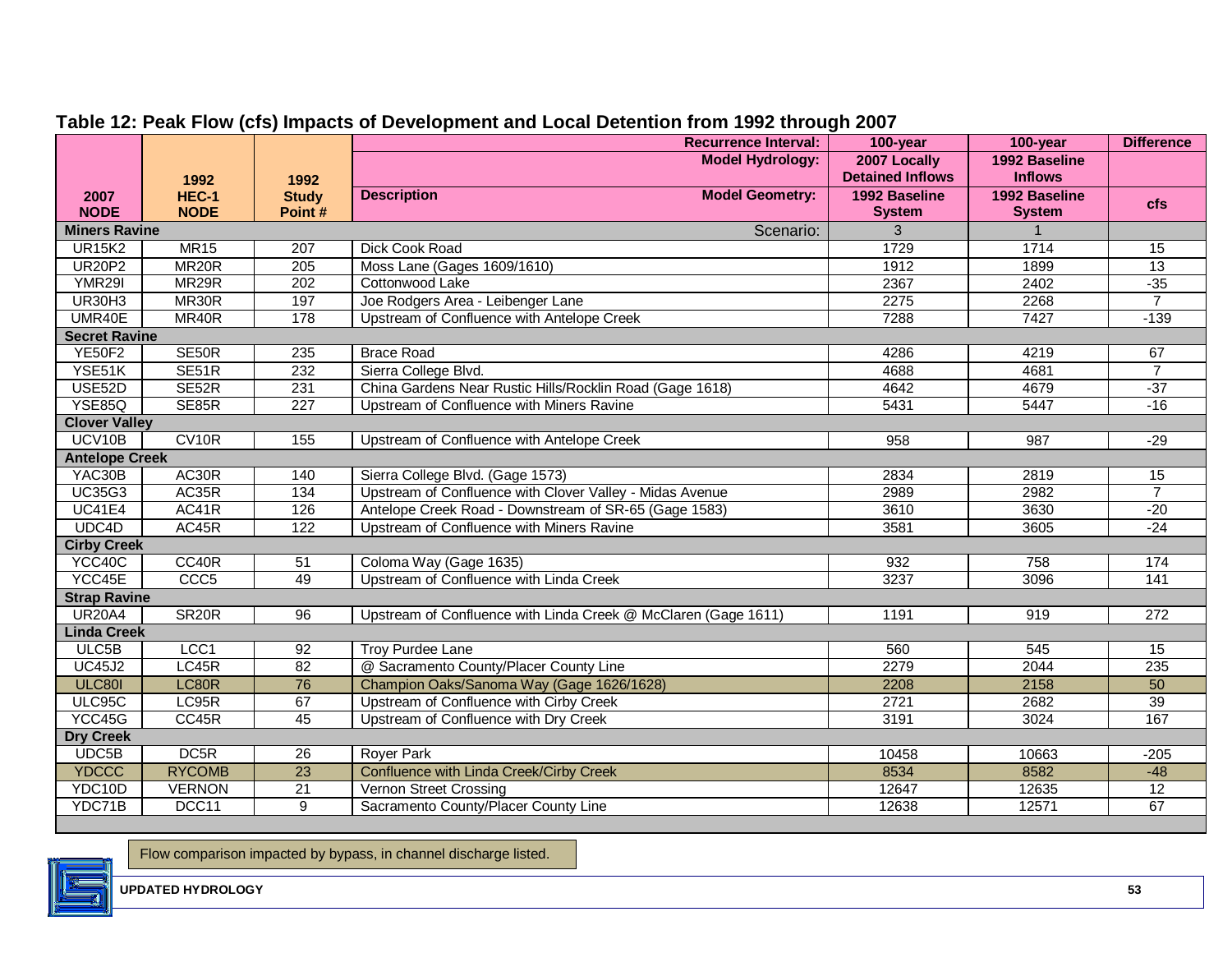| <b>Model Hydrology:</b><br>2007 Locally<br>2007 Locally<br><b>Detained Inflows</b><br><b>Detained Inflows</b><br>1992<br>1992<br><b>Description</b><br><b>Model Geometry:</b><br>HEC-1<br>2006 System (no<br>1992 Baseline<br><b>Study</b><br>2007<br><b>cfs</b><br><b>NODE</b><br><b>NODE</b><br>Point#<br><b>Miners)</b><br><b>System</b><br>Scenario:<br>$\overline{4}$<br>3<br><b>Miners Ravine</b><br><b>UR15K2</b><br><b>MR15</b><br>1729<br>207<br>Dick Cook Road<br>1728<br>$-1$<br><b>UR20P2</b><br>MR <sub>20</sub> R<br>$\overline{205}$<br>1912<br>$-3$<br>Moss Lane (Gages 1609/1610)<br>1909<br><b>YMR29I</b><br>MR <sub>29R</sub><br>Cottonwood Lake<br>$\overline{202}$<br>2367<br>2363<br>-4<br><b>UR30H3</b><br>MR30R<br>197<br>2272<br>2275<br>$-3$<br>Joe Rodgers Area - Leibenger Lane<br>UMR40E<br>MR40R<br>178<br>7288<br>$\overline{0}$<br>Upstream of Confluence with Antelope Creek<br>7288<br><b>Secret Ravine</b><br><b>YE50F2</b><br>SE50R<br>235<br><b>Brace Road</b><br>4287<br>4286<br>$\mathbf{1}$<br>232<br>YSE51K<br>SE51R<br>Sierra College Blvd.<br>4689<br>4688<br>$\mathbf{1}$<br>USE <sub>52D</sub><br>SE52R<br>231<br>China Gardens Near Rustic Hills/Rocklin Road (Gage 1618)<br>4642<br>4642<br>$\pmb{0}$<br><b>YSE85Q</b><br>SE85R<br>$\overline{227}$<br>Upstream of Confluence with Miners Ravine<br>5432<br>5431<br>$\mathbf{1}$<br><b>Clover Valley</b><br>UCV10B<br>CV <sub>10R</sub><br>155<br>Upstream of Confluence with Antelope Creek<br>957<br>958<br>$-1$<br><b>Antelope Creek</b><br>AC30R<br>YAC30B<br>140<br>Sierra College Blvd. (Gage 1573)<br>2834<br>$\mathbf 0$<br>2834<br><b>UC35G3</b><br>AC35R<br>134<br>Upstream of Confluence with Clover Valley - Midas Avenue<br>2989<br>2989<br>$\overline{0}$<br><b>UC41E4</b><br>AC41R<br>126<br>Antelope Creek Road - Downstream of SR-65 (Gage 1583)<br>3608<br>3610<br>$-2$<br>UDC4D<br>AC45R<br>$\overline{122}$<br>Upstream of Confluence with Miners Ravine<br>3577<br>3581<br>$-4$<br><b>Cirby Creek</b><br>YCC40C<br>CC40R<br>$\overline{51}$<br>Coloma Way (Gage 1635)<br>932<br>931<br>$-1$<br>Upstream of Confluence with Linda Creek<br>YCC45E<br>CCC <sub>5</sub><br>49<br>$\overline{22}$<br>3259<br>3237<br><b>Strap Ravine</b><br><b>UR20A4</b><br>SR <sub>20R</sub><br>96<br>Upstream of Confluence with Linda Creek @ McClaren (Gage 1611)<br>$\mathbf 0$<br>1191<br>1191<br><b>Linda Creek</b><br>ULC5B<br>LCC <sub>1</sub><br><b>Troy Purdee Lane</b><br>92<br>560<br>559<br>$-1$<br>LC45R<br>@ Sacramento County/Placer County Line<br><b>UC45J2</b><br>82<br>2330<br>2279<br>51<br><b>ULC801</b><br>LC80R<br>76<br>Champion Oaks/Sanoma Way (Gage 1626/1628)<br>2229<br>2208<br>$\overline{21}$<br>ULC95C<br>LC95R<br>Upstream of Confluence with Cirby Creek<br>67<br>$\overline{7}$<br>2728<br>2721<br>YCC45G<br>CC45R<br>32<br>45<br>Upstream of Confluence with Dry Creek<br>3223<br>3191<br><b>Dry Creek</b><br>DC <sub>5R</sub><br>UDC5B<br>26<br><b>Rover Park</b><br>10454<br>10458<br>$-4$<br><b>YDCCC</b><br><b>RYCOMB</b><br>221<br>$\overline{23}$<br>Confluence with Linda Creek/Cirby Creek<br>8755<br>8534<br>YDC10D<br><b>VERNON</b><br>$\overline{21}$<br>12647<br>Vernon Street Crossing<br>13066<br>419<br>YDC71B<br>DCC11<br>$\overline{9}$<br>Sacramento County/Placer County Line<br>12679<br>12638<br>41 |  | <b>Recurrence Interval:</b> | 100-year | 100-year | <b>Difference</b> |
|-----------------------------------------------------------------------------------------------------------------------------------------------------------------------------------------------------------------------------------------------------------------------------------------------------------------------------------------------------------------------------------------------------------------------------------------------------------------------------------------------------------------------------------------------------------------------------------------------------------------------------------------------------------------------------------------------------------------------------------------------------------------------------------------------------------------------------------------------------------------------------------------------------------------------------------------------------------------------------------------------------------------------------------------------------------------------------------------------------------------------------------------------------------------------------------------------------------------------------------------------------------------------------------------------------------------------------------------------------------------------------------------------------------------------------------------------------------------------------------------------------------------------------------------------------------------------------------------------------------------------------------------------------------------------------------------------------------------------------------------------------------------------------------------------------------------------------------------------------------------------------------------------------------------------------------------------------------------------------------------------------------------------------------------------------------------------------------------------------------------------------------------------------------------------------------------------------------------------------------------------------------------------------------------------------------------------------------------------------------------------------------------------------------------------------------------------------------------------------------------------------------------------------------------------------------------------------------------------------------------------------------------------------------------------------------------------------------------------------------------------------------------------------------------------------------------------------------------------------------------------------------------------------------------------------------------------------------------------------------------------------------------------------------------------------------------------------------------------------------------------------------------------------------------------------------------------------------------------------------------------------------------------------------------------------------------------------------------------------------------|--|-----------------------------|----------|----------|-------------------|
|                                                                                                                                                                                                                                                                                                                                                                                                                                                                                                                                                                                                                                                                                                                                                                                                                                                                                                                                                                                                                                                                                                                                                                                                                                                                                                                                                                                                                                                                                                                                                                                                                                                                                                                                                                                                                                                                                                                                                                                                                                                                                                                                                                                                                                                                                                                                                                                                                                                                                                                                                                                                                                                                                                                                                                                                                                                                                                                                                                                                                                                                                                                                                                                                                                                                                                                                                                 |  |                             |          |          |                   |
|                                                                                                                                                                                                                                                                                                                                                                                                                                                                                                                                                                                                                                                                                                                                                                                                                                                                                                                                                                                                                                                                                                                                                                                                                                                                                                                                                                                                                                                                                                                                                                                                                                                                                                                                                                                                                                                                                                                                                                                                                                                                                                                                                                                                                                                                                                                                                                                                                                                                                                                                                                                                                                                                                                                                                                                                                                                                                                                                                                                                                                                                                                                                                                                                                                                                                                                                                                 |  |                             |          |          |                   |
|                                                                                                                                                                                                                                                                                                                                                                                                                                                                                                                                                                                                                                                                                                                                                                                                                                                                                                                                                                                                                                                                                                                                                                                                                                                                                                                                                                                                                                                                                                                                                                                                                                                                                                                                                                                                                                                                                                                                                                                                                                                                                                                                                                                                                                                                                                                                                                                                                                                                                                                                                                                                                                                                                                                                                                                                                                                                                                                                                                                                                                                                                                                                                                                                                                                                                                                                                                 |  |                             |          |          |                   |
|                                                                                                                                                                                                                                                                                                                                                                                                                                                                                                                                                                                                                                                                                                                                                                                                                                                                                                                                                                                                                                                                                                                                                                                                                                                                                                                                                                                                                                                                                                                                                                                                                                                                                                                                                                                                                                                                                                                                                                                                                                                                                                                                                                                                                                                                                                                                                                                                                                                                                                                                                                                                                                                                                                                                                                                                                                                                                                                                                                                                                                                                                                                                                                                                                                                                                                                                                                 |  |                             |          |          |                   |
|                                                                                                                                                                                                                                                                                                                                                                                                                                                                                                                                                                                                                                                                                                                                                                                                                                                                                                                                                                                                                                                                                                                                                                                                                                                                                                                                                                                                                                                                                                                                                                                                                                                                                                                                                                                                                                                                                                                                                                                                                                                                                                                                                                                                                                                                                                                                                                                                                                                                                                                                                                                                                                                                                                                                                                                                                                                                                                                                                                                                                                                                                                                                                                                                                                                                                                                                                                 |  |                             |          |          |                   |
|                                                                                                                                                                                                                                                                                                                                                                                                                                                                                                                                                                                                                                                                                                                                                                                                                                                                                                                                                                                                                                                                                                                                                                                                                                                                                                                                                                                                                                                                                                                                                                                                                                                                                                                                                                                                                                                                                                                                                                                                                                                                                                                                                                                                                                                                                                                                                                                                                                                                                                                                                                                                                                                                                                                                                                                                                                                                                                                                                                                                                                                                                                                                                                                                                                                                                                                                                                 |  |                             |          |          |                   |
|                                                                                                                                                                                                                                                                                                                                                                                                                                                                                                                                                                                                                                                                                                                                                                                                                                                                                                                                                                                                                                                                                                                                                                                                                                                                                                                                                                                                                                                                                                                                                                                                                                                                                                                                                                                                                                                                                                                                                                                                                                                                                                                                                                                                                                                                                                                                                                                                                                                                                                                                                                                                                                                                                                                                                                                                                                                                                                                                                                                                                                                                                                                                                                                                                                                                                                                                                                 |  |                             |          |          |                   |
|                                                                                                                                                                                                                                                                                                                                                                                                                                                                                                                                                                                                                                                                                                                                                                                                                                                                                                                                                                                                                                                                                                                                                                                                                                                                                                                                                                                                                                                                                                                                                                                                                                                                                                                                                                                                                                                                                                                                                                                                                                                                                                                                                                                                                                                                                                                                                                                                                                                                                                                                                                                                                                                                                                                                                                                                                                                                                                                                                                                                                                                                                                                                                                                                                                                                                                                                                                 |  |                             |          |          |                   |
|                                                                                                                                                                                                                                                                                                                                                                                                                                                                                                                                                                                                                                                                                                                                                                                                                                                                                                                                                                                                                                                                                                                                                                                                                                                                                                                                                                                                                                                                                                                                                                                                                                                                                                                                                                                                                                                                                                                                                                                                                                                                                                                                                                                                                                                                                                                                                                                                                                                                                                                                                                                                                                                                                                                                                                                                                                                                                                                                                                                                                                                                                                                                                                                                                                                                                                                                                                 |  |                             |          |          |                   |
|                                                                                                                                                                                                                                                                                                                                                                                                                                                                                                                                                                                                                                                                                                                                                                                                                                                                                                                                                                                                                                                                                                                                                                                                                                                                                                                                                                                                                                                                                                                                                                                                                                                                                                                                                                                                                                                                                                                                                                                                                                                                                                                                                                                                                                                                                                                                                                                                                                                                                                                                                                                                                                                                                                                                                                                                                                                                                                                                                                                                                                                                                                                                                                                                                                                                                                                                                                 |  |                             |          |          |                   |
|                                                                                                                                                                                                                                                                                                                                                                                                                                                                                                                                                                                                                                                                                                                                                                                                                                                                                                                                                                                                                                                                                                                                                                                                                                                                                                                                                                                                                                                                                                                                                                                                                                                                                                                                                                                                                                                                                                                                                                                                                                                                                                                                                                                                                                                                                                                                                                                                                                                                                                                                                                                                                                                                                                                                                                                                                                                                                                                                                                                                                                                                                                                                                                                                                                                                                                                                                                 |  |                             |          |          |                   |
|                                                                                                                                                                                                                                                                                                                                                                                                                                                                                                                                                                                                                                                                                                                                                                                                                                                                                                                                                                                                                                                                                                                                                                                                                                                                                                                                                                                                                                                                                                                                                                                                                                                                                                                                                                                                                                                                                                                                                                                                                                                                                                                                                                                                                                                                                                                                                                                                                                                                                                                                                                                                                                                                                                                                                                                                                                                                                                                                                                                                                                                                                                                                                                                                                                                                                                                                                                 |  |                             |          |          |                   |
|                                                                                                                                                                                                                                                                                                                                                                                                                                                                                                                                                                                                                                                                                                                                                                                                                                                                                                                                                                                                                                                                                                                                                                                                                                                                                                                                                                                                                                                                                                                                                                                                                                                                                                                                                                                                                                                                                                                                                                                                                                                                                                                                                                                                                                                                                                                                                                                                                                                                                                                                                                                                                                                                                                                                                                                                                                                                                                                                                                                                                                                                                                                                                                                                                                                                                                                                                                 |  |                             |          |          |                   |
|                                                                                                                                                                                                                                                                                                                                                                                                                                                                                                                                                                                                                                                                                                                                                                                                                                                                                                                                                                                                                                                                                                                                                                                                                                                                                                                                                                                                                                                                                                                                                                                                                                                                                                                                                                                                                                                                                                                                                                                                                                                                                                                                                                                                                                                                                                                                                                                                                                                                                                                                                                                                                                                                                                                                                                                                                                                                                                                                                                                                                                                                                                                                                                                                                                                                                                                                                                 |  |                             |          |          |                   |
|                                                                                                                                                                                                                                                                                                                                                                                                                                                                                                                                                                                                                                                                                                                                                                                                                                                                                                                                                                                                                                                                                                                                                                                                                                                                                                                                                                                                                                                                                                                                                                                                                                                                                                                                                                                                                                                                                                                                                                                                                                                                                                                                                                                                                                                                                                                                                                                                                                                                                                                                                                                                                                                                                                                                                                                                                                                                                                                                                                                                                                                                                                                                                                                                                                                                                                                                                                 |  |                             |          |          |                   |
|                                                                                                                                                                                                                                                                                                                                                                                                                                                                                                                                                                                                                                                                                                                                                                                                                                                                                                                                                                                                                                                                                                                                                                                                                                                                                                                                                                                                                                                                                                                                                                                                                                                                                                                                                                                                                                                                                                                                                                                                                                                                                                                                                                                                                                                                                                                                                                                                                                                                                                                                                                                                                                                                                                                                                                                                                                                                                                                                                                                                                                                                                                                                                                                                                                                                                                                                                                 |  |                             |          |          |                   |
|                                                                                                                                                                                                                                                                                                                                                                                                                                                                                                                                                                                                                                                                                                                                                                                                                                                                                                                                                                                                                                                                                                                                                                                                                                                                                                                                                                                                                                                                                                                                                                                                                                                                                                                                                                                                                                                                                                                                                                                                                                                                                                                                                                                                                                                                                                                                                                                                                                                                                                                                                                                                                                                                                                                                                                                                                                                                                                                                                                                                                                                                                                                                                                                                                                                                                                                                                                 |  |                             |          |          |                   |
|                                                                                                                                                                                                                                                                                                                                                                                                                                                                                                                                                                                                                                                                                                                                                                                                                                                                                                                                                                                                                                                                                                                                                                                                                                                                                                                                                                                                                                                                                                                                                                                                                                                                                                                                                                                                                                                                                                                                                                                                                                                                                                                                                                                                                                                                                                                                                                                                                                                                                                                                                                                                                                                                                                                                                                                                                                                                                                                                                                                                                                                                                                                                                                                                                                                                                                                                                                 |  |                             |          |          |                   |
|                                                                                                                                                                                                                                                                                                                                                                                                                                                                                                                                                                                                                                                                                                                                                                                                                                                                                                                                                                                                                                                                                                                                                                                                                                                                                                                                                                                                                                                                                                                                                                                                                                                                                                                                                                                                                                                                                                                                                                                                                                                                                                                                                                                                                                                                                                                                                                                                                                                                                                                                                                                                                                                                                                                                                                                                                                                                                                                                                                                                                                                                                                                                                                                                                                                                                                                                                                 |  |                             |          |          |                   |
|                                                                                                                                                                                                                                                                                                                                                                                                                                                                                                                                                                                                                                                                                                                                                                                                                                                                                                                                                                                                                                                                                                                                                                                                                                                                                                                                                                                                                                                                                                                                                                                                                                                                                                                                                                                                                                                                                                                                                                                                                                                                                                                                                                                                                                                                                                                                                                                                                                                                                                                                                                                                                                                                                                                                                                                                                                                                                                                                                                                                                                                                                                                                                                                                                                                                                                                                                                 |  |                             |          |          |                   |
|                                                                                                                                                                                                                                                                                                                                                                                                                                                                                                                                                                                                                                                                                                                                                                                                                                                                                                                                                                                                                                                                                                                                                                                                                                                                                                                                                                                                                                                                                                                                                                                                                                                                                                                                                                                                                                                                                                                                                                                                                                                                                                                                                                                                                                                                                                                                                                                                                                                                                                                                                                                                                                                                                                                                                                                                                                                                                                                                                                                                                                                                                                                                                                                                                                                                                                                                                                 |  |                             |          |          |                   |
|                                                                                                                                                                                                                                                                                                                                                                                                                                                                                                                                                                                                                                                                                                                                                                                                                                                                                                                                                                                                                                                                                                                                                                                                                                                                                                                                                                                                                                                                                                                                                                                                                                                                                                                                                                                                                                                                                                                                                                                                                                                                                                                                                                                                                                                                                                                                                                                                                                                                                                                                                                                                                                                                                                                                                                                                                                                                                                                                                                                                                                                                                                                                                                                                                                                                                                                                                                 |  |                             |          |          |                   |
|                                                                                                                                                                                                                                                                                                                                                                                                                                                                                                                                                                                                                                                                                                                                                                                                                                                                                                                                                                                                                                                                                                                                                                                                                                                                                                                                                                                                                                                                                                                                                                                                                                                                                                                                                                                                                                                                                                                                                                                                                                                                                                                                                                                                                                                                                                                                                                                                                                                                                                                                                                                                                                                                                                                                                                                                                                                                                                                                                                                                                                                                                                                                                                                                                                                                                                                                                                 |  |                             |          |          |                   |
|                                                                                                                                                                                                                                                                                                                                                                                                                                                                                                                                                                                                                                                                                                                                                                                                                                                                                                                                                                                                                                                                                                                                                                                                                                                                                                                                                                                                                                                                                                                                                                                                                                                                                                                                                                                                                                                                                                                                                                                                                                                                                                                                                                                                                                                                                                                                                                                                                                                                                                                                                                                                                                                                                                                                                                                                                                                                                                                                                                                                                                                                                                                                                                                                                                                                                                                                                                 |  |                             |          |          |                   |
|                                                                                                                                                                                                                                                                                                                                                                                                                                                                                                                                                                                                                                                                                                                                                                                                                                                                                                                                                                                                                                                                                                                                                                                                                                                                                                                                                                                                                                                                                                                                                                                                                                                                                                                                                                                                                                                                                                                                                                                                                                                                                                                                                                                                                                                                                                                                                                                                                                                                                                                                                                                                                                                                                                                                                                                                                                                                                                                                                                                                                                                                                                                                                                                                                                                                                                                                                                 |  |                             |          |          |                   |
|                                                                                                                                                                                                                                                                                                                                                                                                                                                                                                                                                                                                                                                                                                                                                                                                                                                                                                                                                                                                                                                                                                                                                                                                                                                                                                                                                                                                                                                                                                                                                                                                                                                                                                                                                                                                                                                                                                                                                                                                                                                                                                                                                                                                                                                                                                                                                                                                                                                                                                                                                                                                                                                                                                                                                                                                                                                                                                                                                                                                                                                                                                                                                                                                                                                                                                                                                                 |  |                             |          |          |                   |
|                                                                                                                                                                                                                                                                                                                                                                                                                                                                                                                                                                                                                                                                                                                                                                                                                                                                                                                                                                                                                                                                                                                                                                                                                                                                                                                                                                                                                                                                                                                                                                                                                                                                                                                                                                                                                                                                                                                                                                                                                                                                                                                                                                                                                                                                                                                                                                                                                                                                                                                                                                                                                                                                                                                                                                                                                                                                                                                                                                                                                                                                                                                                                                                                                                                                                                                                                                 |  |                             |          |          |                   |
|                                                                                                                                                                                                                                                                                                                                                                                                                                                                                                                                                                                                                                                                                                                                                                                                                                                                                                                                                                                                                                                                                                                                                                                                                                                                                                                                                                                                                                                                                                                                                                                                                                                                                                                                                                                                                                                                                                                                                                                                                                                                                                                                                                                                                                                                                                                                                                                                                                                                                                                                                                                                                                                                                                                                                                                                                                                                                                                                                                                                                                                                                                                                                                                                                                                                                                                                                                 |  |                             |          |          |                   |
|                                                                                                                                                                                                                                                                                                                                                                                                                                                                                                                                                                                                                                                                                                                                                                                                                                                                                                                                                                                                                                                                                                                                                                                                                                                                                                                                                                                                                                                                                                                                                                                                                                                                                                                                                                                                                                                                                                                                                                                                                                                                                                                                                                                                                                                                                                                                                                                                                                                                                                                                                                                                                                                                                                                                                                                                                                                                                                                                                                                                                                                                                                                                                                                                                                                                                                                                                                 |  |                             |          |          |                   |
|                                                                                                                                                                                                                                                                                                                                                                                                                                                                                                                                                                                                                                                                                                                                                                                                                                                                                                                                                                                                                                                                                                                                                                                                                                                                                                                                                                                                                                                                                                                                                                                                                                                                                                                                                                                                                                                                                                                                                                                                                                                                                                                                                                                                                                                                                                                                                                                                                                                                                                                                                                                                                                                                                                                                                                                                                                                                                                                                                                                                                                                                                                                                                                                                                                                                                                                                                                 |  |                             |          |          |                   |
|                                                                                                                                                                                                                                                                                                                                                                                                                                                                                                                                                                                                                                                                                                                                                                                                                                                                                                                                                                                                                                                                                                                                                                                                                                                                                                                                                                                                                                                                                                                                                                                                                                                                                                                                                                                                                                                                                                                                                                                                                                                                                                                                                                                                                                                                                                                                                                                                                                                                                                                                                                                                                                                                                                                                                                                                                                                                                                                                                                                                                                                                                                                                                                                                                                                                                                                                                                 |  |                             |          |          |                   |
|                                                                                                                                                                                                                                                                                                                                                                                                                                                                                                                                                                                                                                                                                                                                                                                                                                                                                                                                                                                                                                                                                                                                                                                                                                                                                                                                                                                                                                                                                                                                                                                                                                                                                                                                                                                                                                                                                                                                                                                                                                                                                                                                                                                                                                                                                                                                                                                                                                                                                                                                                                                                                                                                                                                                                                                                                                                                                                                                                                                                                                                                                                                                                                                                                                                                                                                                                                 |  |                             |          |          |                   |
|                                                                                                                                                                                                                                                                                                                                                                                                                                                                                                                                                                                                                                                                                                                                                                                                                                                                                                                                                                                                                                                                                                                                                                                                                                                                                                                                                                                                                                                                                                                                                                                                                                                                                                                                                                                                                                                                                                                                                                                                                                                                                                                                                                                                                                                                                                                                                                                                                                                                                                                                                                                                                                                                                                                                                                                                                                                                                                                                                                                                                                                                                                                                                                                                                                                                                                                                                                 |  |                             |          |          |                   |
|                                                                                                                                                                                                                                                                                                                                                                                                                                                                                                                                                                                                                                                                                                                                                                                                                                                                                                                                                                                                                                                                                                                                                                                                                                                                                                                                                                                                                                                                                                                                                                                                                                                                                                                                                                                                                                                                                                                                                                                                                                                                                                                                                                                                                                                                                                                                                                                                                                                                                                                                                                                                                                                                                                                                                                                                                                                                                                                                                                                                                                                                                                                                                                                                                                                                                                                                                                 |  |                             |          |          |                   |
|                                                                                                                                                                                                                                                                                                                                                                                                                                                                                                                                                                                                                                                                                                                                                                                                                                                                                                                                                                                                                                                                                                                                                                                                                                                                                                                                                                                                                                                                                                                                                                                                                                                                                                                                                                                                                                                                                                                                                                                                                                                                                                                                                                                                                                                                                                                                                                                                                                                                                                                                                                                                                                                                                                                                                                                                                                                                                                                                                                                                                                                                                                                                                                                                                                                                                                                                                                 |  |                             |          |          |                   |
|                                                                                                                                                                                                                                                                                                                                                                                                                                                                                                                                                                                                                                                                                                                                                                                                                                                                                                                                                                                                                                                                                                                                                                                                                                                                                                                                                                                                                                                                                                                                                                                                                                                                                                                                                                                                                                                                                                                                                                                                                                                                                                                                                                                                                                                                                                                                                                                                                                                                                                                                                                                                                                                                                                                                                                                                                                                                                                                                                                                                                                                                                                                                                                                                                                                                                                                                                                 |  |                             |          |          |                   |
|                                                                                                                                                                                                                                                                                                                                                                                                                                                                                                                                                                                                                                                                                                                                                                                                                                                                                                                                                                                                                                                                                                                                                                                                                                                                                                                                                                                                                                                                                                                                                                                                                                                                                                                                                                                                                                                                                                                                                                                                                                                                                                                                                                                                                                                                                                                                                                                                                                                                                                                                                                                                                                                                                                                                                                                                                                                                                                                                                                                                                                                                                                                                                                                                                                                                                                                                                                 |  |                             |          |          |                   |
|                                                                                                                                                                                                                                                                                                                                                                                                                                                                                                                                                                                                                                                                                                                                                                                                                                                                                                                                                                                                                                                                                                                                                                                                                                                                                                                                                                                                                                                                                                                                                                                                                                                                                                                                                                                                                                                                                                                                                                                                                                                                                                                                                                                                                                                                                                                                                                                                                                                                                                                                                                                                                                                                                                                                                                                                                                                                                                                                                                                                                                                                                                                                                                                                                                                                                                                                                                 |  |                             |          |          |                   |

### **Table 13: Peak Flow (cfs) Impacts of Linda Creek Bypass and Southern Pacific Railroad Projects**

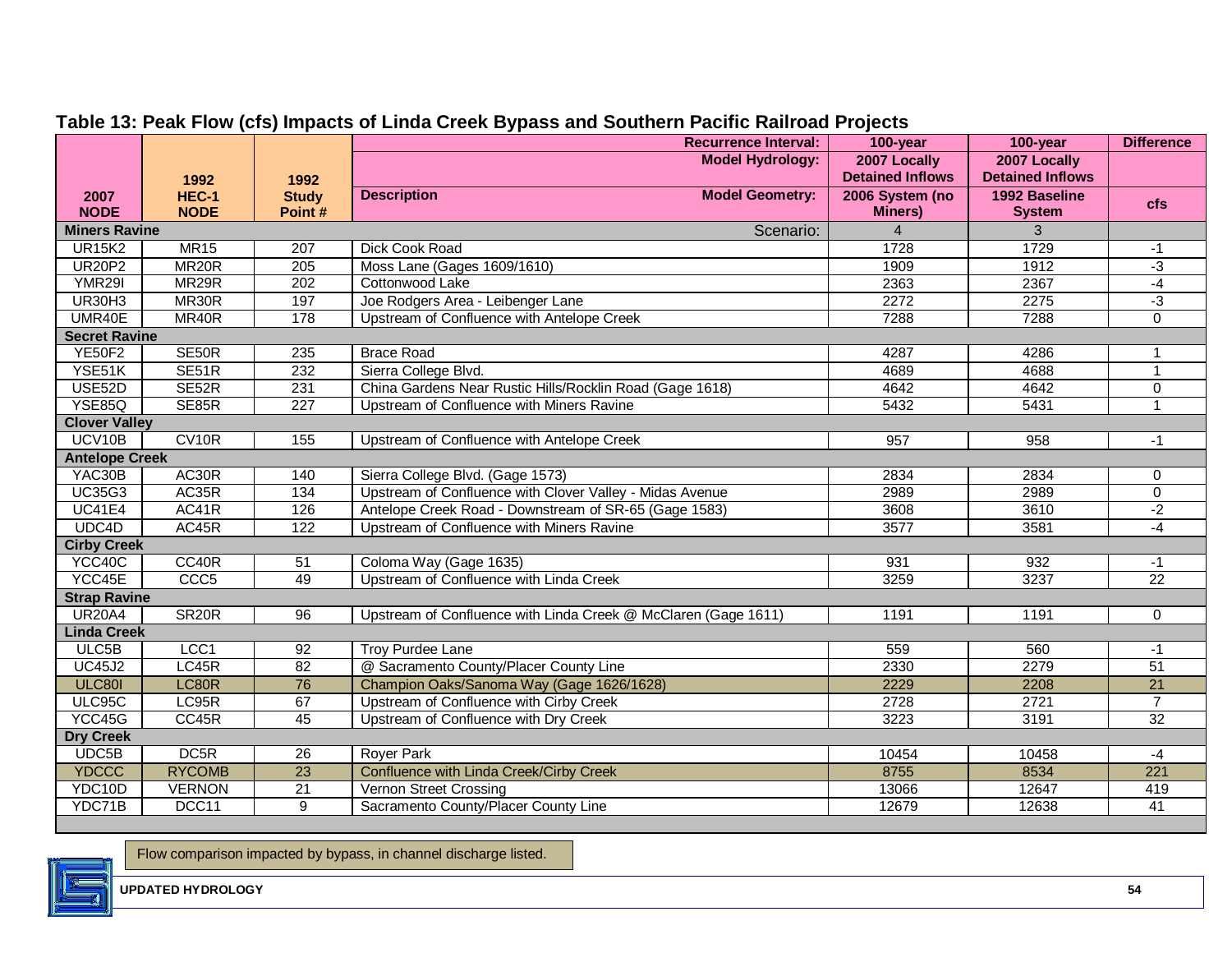|                       |                      |                        | <b>Recurrence Interval:</b>                                    | 100-year                          | 100-year                          | <b>Difference</b> |
|-----------------------|----------------------|------------------------|----------------------------------------------------------------|-----------------------------------|-----------------------------------|-------------------|
|                       |                      |                        | <b>Model Hydrology:</b>                                        | 2007 Locally                      | 2007 Locally                      |                   |
|                       | 1992                 | 1992                   |                                                                | <b>Detained Inflows</b>           | <b>Detained Inflows</b>           |                   |
| 2007<br><b>NODE</b>   | HEC-1<br><b>NODE</b> | <b>Study</b><br>Point# | <b>Description</b><br><b>Model Geometry:</b>                   | 2007 System (w/<br><b>Miners)</b> | 2006 System (no<br><b>Miners)</b> | <b>cfs</b>        |
| <b>Miners Ravine</b>  |                      |                        | Scenario:                                                      | 5                                 | $\overline{4}$                    |                   |
| <b>UR15K2</b>         | <b>MR15</b>          | 207                    | Dick Cook Road                                                 | 1727                              | 1728                              | $-1$              |
| <b>UR20P2</b>         | MR <sub>20</sub> R   | $\overline{205}$       | Moss Lane (Gages 1609/1610)                                    | 1910                              | 1909                              | 1                 |
| <b>YMR29I</b>         | MR <sub>29</sub> R   | 202                    | Cottonwood Lake                                                | 2366                              | 2363                              | 3                 |
| <b>UR30H3</b>         | MR30R                | 197                    | Joe Rodgers Area - Leibenger Lane                              | 2275                              | 2272                              | 3                 |
| UMR40E                | MR40R                | 178                    | Upstream of Confluence with Antelope Creek                     | 7203                              | 7288                              | $-85$             |
| <b>Secret Ravine</b>  |                      |                        |                                                                |                                   |                                   |                   |
| YE50F2                | SE50R                | 235                    | <b>Brace Road</b>                                              | 4285                              | 4287                              | $-2$              |
| YSE51K                | SE51R                | 232                    | Sierra College Blvd.                                           | 4687                              | 4689                              | $-2$              |
| USE <sub>52D</sub>    | SE52R                | 231                    | China Gardens Near Rustic Hills/Rocklin Road (Gage 1618)       | 4641                              | 4642                              | $-1$              |
| <b>YSE85Q</b>         | SE85R                | 227                    | Upstream of Confluence with Miners Ravine                      | 5431                              | 5432                              | $-1$              |
| <b>Clover Valley</b>  |                      |                        |                                                                |                                   |                                   |                   |
| UCV10B                | CV10R                | 155                    | Upstream of Confluence with Antelope Creek                     | 958                               | 957                               | 1                 |
| <b>Antelope Creek</b> |                      |                        |                                                                |                                   |                                   |                   |
| YAC30B                | AC30R                | 140                    | Sierra College Blvd. (Gage 1573)                               | 2834                              | 2834                              | 0                 |
| <b>UC35G3</b>         | AC35R                | 134                    | Upstream of Confluence with Clover Valley - Midas Avenue       | 2989                              | 2989                              | 0                 |
| <b>UC41E4</b>         | AC41R                | 126                    | Antelope Creek Road - Downstream of SR-65 (Gage 1583)          | 3616                              | 3608                              | $\overline{8}$    |
| UDC4D                 | AC45R                | 122                    | Upstream of Confluence with Miners Ravine                      | 3586                              | 3577                              | $\overline{9}$    |
| <b>Cirby Creek</b>    |                      |                        |                                                                |                                   |                                   |                   |
| YCC40C                | CC40R                | $\overline{51}$        | Coloma Way (Gage 1635)                                         | 932                               | 931                               | $\mathbf{1}$      |
| YCC45E                | CCC <sub>5</sub>     | 49                     | Upstream of Confluence with Linda Creek                        | 3258                              | 3259                              | $-1$              |
| <b>Strap Ravine</b>   |                      |                        |                                                                |                                   |                                   |                   |
| <b>UR20A4</b>         | SR <sub>20</sub> R   | 96                     | Upstream of Confluence with Linda Creek @ McClaren (Gage 1611) | 1191                              | 1191                              | $\mathbf 0$       |
| <b>Linda Creek</b>    |                      |                        |                                                                |                                   |                                   |                   |
| ULC5B                 | LCC1                 | 92                     | <b>Troy Purdee Lane</b>                                        | 559                               | 559                               | 0                 |
| <b>UC45J2</b>         | LC45R                | 82                     | @ Sacramento County/Placer County Line                         | 2330                              | 2330                              | $\overline{0}$    |
| <b>ULC801</b>         | LC80R                | 76                     | Champion Oaks/Sanoma Way (Gage 1626/1628)                      | 2229                              | 2229                              | $\Omega$          |
| ULC95C                | LC95R                | 67                     | Upstream of Confluence with Cirby Creek                        | 2728                              | 2728                              | 0                 |
| YCC45G                | CC45R                | 45                     | Upstream of Confluence with Dry Creek                          | 3225                              | 3223                              | $\overline{2}$    |
| <b>Dry Creek</b>      |                      |                        |                                                                |                                   |                                   |                   |
| UDC5B                 | DC5R                 | 26                     | <b>Rover Park</b>                                              | 10362                             | 10454                             | $-92$             |
| <b>YDCCC</b>          | <b>RYCOMB</b>        | 23                     | Confluence with Linda Creek/Cirby Creek                        | 8753                              | 8755                              | $-2$              |
| YDC10D                | <b>VERNON</b>        | $\overline{21}$        | Vernon Street Crossing                                         | 12970                             | 13066                             | $-96$             |
| YDC71B                | DCC11                | $\overline{9}$         | Sacramento County/Placer County Line                           | 12616                             | 12679                             | $-63$             |

#### **Table 14: Peak Flow (cfs) Impacts of Miners Ravine Off-Channel Detention Facility**

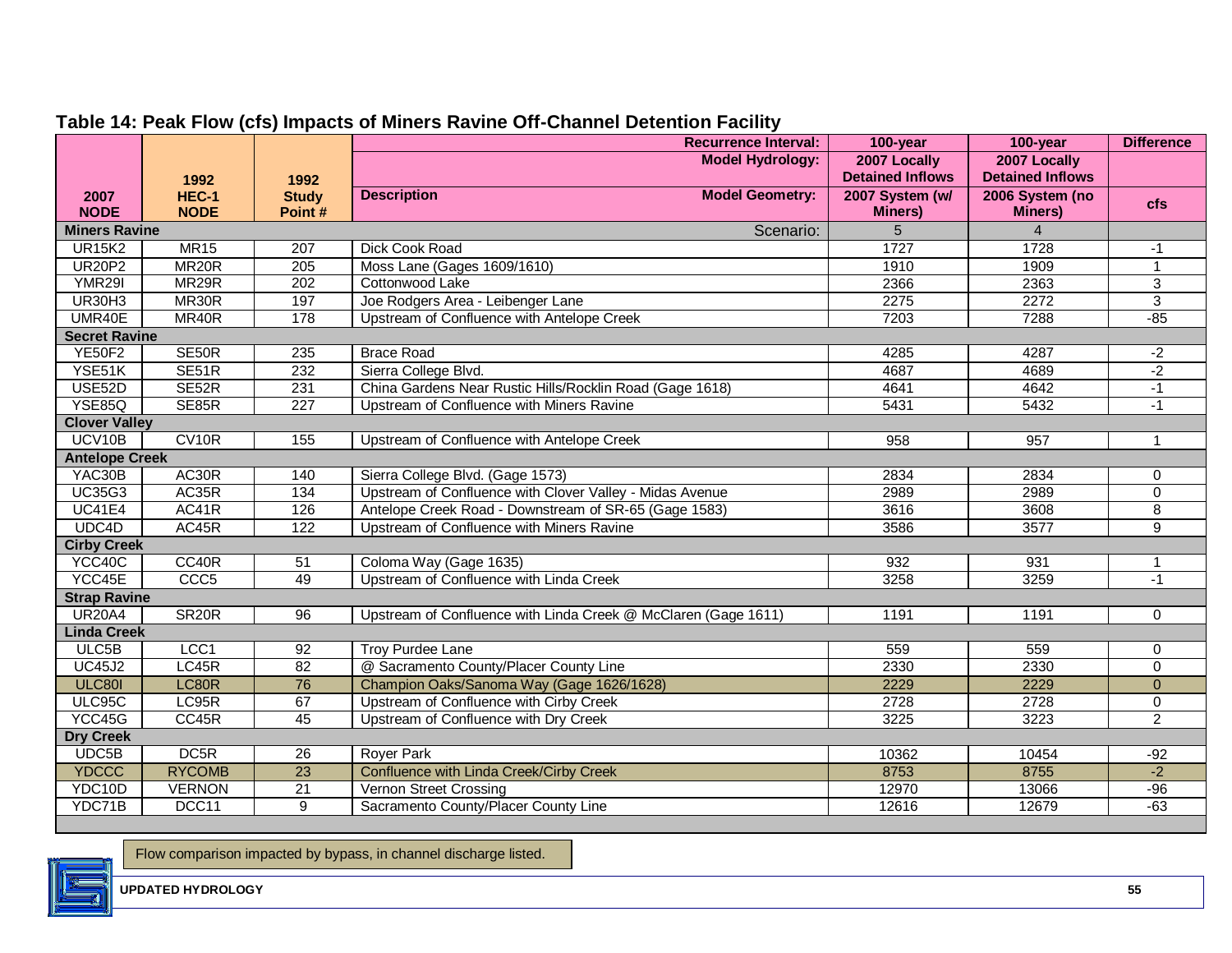|                       |                      |                        | <b>Recurrence Interval:</b>                                    | 100-year                      | 100-year                          | <b>Difference</b> |
|-----------------------|----------------------|------------------------|----------------------------------------------------------------|-------------------------------|-----------------------------------|-------------------|
|                       |                      |                        | <b>Model Hydrology:</b>                                        | 2007 Locally                  | 2007 Locally                      |                   |
|                       | 1992                 | 1992                   |                                                                | <b>Detained Inflows</b>       | <b>Detained Inflows</b>           |                   |
| 2007<br><b>NODE</b>   | HEC-1<br><b>NODE</b> | <b>Study</b><br>Point# | <b>Description</b><br><b>Model Geometry:</b>                   | 2010 Baseline<br>(SCB@Secret) | 2007 System (w/<br><b>Miners)</b> | <b>cfs</b>        |
| <b>Miners Ravine</b>  |                      |                        | Scenario:                                                      | 6                             | 5                                 |                   |
| <b>UR15K2</b>         | <b>MR15</b>          | 207                    | Dick Cook Road                                                 | 1728                          | 1727                              | -1                |
| <b>UR20P2</b>         | MR <sub>20</sub> R   | 205                    | Moss Lane (Gages 1609/1610)                                    | 1913                          | 1910                              | $\overline{3}$    |
| <b>YMR29I</b>         | MR <sub>29R</sub>    | $\overline{202}$       | Cottonwood Lake                                                | 2366                          | 2366                              | 0                 |
| <b>UR30H3</b>         | MR30R                | 197                    | Joe Rodgers Area - Leibenger Lane                              | 2275                          | 2275                              | $\pmb{0}$         |
| UMR40E                | MR40R                | 178                    | Upstream of Confluence with Antelope Creek                     | 7152                          | 7203                              | $-51$             |
| <b>Secret Ravine</b>  |                      |                        |                                                                |                               |                                   |                   |
| <b>YE50F2</b>         | SE50R                | 235                    | <b>Brace Road</b>                                              | 4286                          | 4285                              |                   |
| YSE51K                | SE51R                | 232                    | Sierra College Blvd.                                           | 4617                          | 4687                              | $-70$             |
| USE <sub>52D</sub>    | SE52R                | 231                    | China Gardens Near Rustic Hills/Rocklin Road (Gage 1618)       | 4598                          | 4641                              | $-43$             |
| <b>YSE85Q</b>         | SE85R                | 227                    | Upstream of Confluence with Miners Ravine                      | 5377                          | 5431                              | $-54$             |
| <b>Clover Valley</b>  |                      |                        |                                                                |                               |                                   |                   |
| UCV10B                | CV <sub>10R</sub>    | 155                    | Upstream of Confluence with Antelope Creek                     | 958                           | 958                               | 0                 |
| <b>Antelope Creek</b> |                      |                        |                                                                |                               |                                   |                   |
| YAC30B                | AC30R                | 140                    | Sierra College Blvd. (Gage 1573)                               | 2829                          | 2834                              | $-5$              |
| <b>UC35G3</b>         | AC35R                | 134                    | Upstream of Confluence with Clover Valley - Midas Avenue       | 2985                          | 2989                              | -4                |
| <b>UC41E4</b>         | AC41R                | 126                    | Antelope Creek Road - Downstream of SR-65 (Gage 1583)          | 3624                          | 3616                              | 8                 |
| UDC4D                 | AC45R                | 122                    | Upstream of Confluence with Miners Ravine                      | 3593                          | 3586                              | $\overline{7}$    |
| <b>Cirby Creek</b>    |                      |                        |                                                                |                               |                                   |                   |
| YCC40C                | CC40R                | 51                     | Coloma Way (Gage 1635)                                         | 932                           | 932                               | 0                 |
| YCC45E                | CCC <sub>5</sub>     | 49                     | Upstream of Confluence with Linda Creek                        | 3258                          | 3258                              | $\Omega$          |
| <b>Strap Ravine</b>   |                      |                        |                                                                |                               |                                   |                   |
| <b>UR20A4</b>         | SR <sub>20R</sub>    | $\overline{96}$        | Upstream of Confluence with Linda Creek @ McClaren (Gage 1611) | 1191                          | 1191                              | 0                 |
| <b>Linda Creek</b>    |                      |                        |                                                                |                               |                                   |                   |
| ULC5B                 | LCC <sub>1</sub>     | 92                     | <b>Troy Purdee Lane</b>                                        | 559                           | 559                               | $\pmb{0}$         |
| <b>UC45J2</b>         | LC45R                | $\overline{82}$        | @ Sacramento County/Placer County Line                         | 2330                          | 2330                              | $\overline{0}$    |
| <b>ULC801</b>         | LC80R                | 76                     | Champion Oaks/Sanoma Way (Gage 1626/1628)                      | 2229                          | 2229                              | $\mathbf{0}$      |
| ULC95C                | LC95R                | 67                     | Upstream of Confluence with Cirby Creek                        | 2728                          | 2728                              | $\mathbf 0$       |
| YCC45G                | CC45R                | 45                     | Upstream of Confluence with Dry Creek                          | 3229                          | 3225                              | $\overline{4}$    |
| <b>Dry Creek</b>      |                      |                        |                                                                |                               |                                   |                   |
| UDC5B                 | DC <sub>5R</sub>     | $\overline{26}$        | <b>Royer Park</b>                                              | 10314                         | 10362                             | $-48$             |
| <b>YDCCC</b>          | <b>RYCOMB</b>        | 23                     | Confluence with Linda Creek/Cirby Creek                        | 8738                          | 8753                              | $-15$             |
| YDC10D                | <b>VERNON</b>        | $\overline{21}$        | Vernon Street Crossing                                         | 12908                         | 12970                             | $-62$             |
| YDC71B                | DCC11                | $\overline{9}$         | Sacramento County/Placer County Line                           | 12595                         | 12616                             | $-21$             |

#### **Table 15: Peak Flow (cfs) Impacts of Modification to Sierra College Boulevard at Secret Ravine**

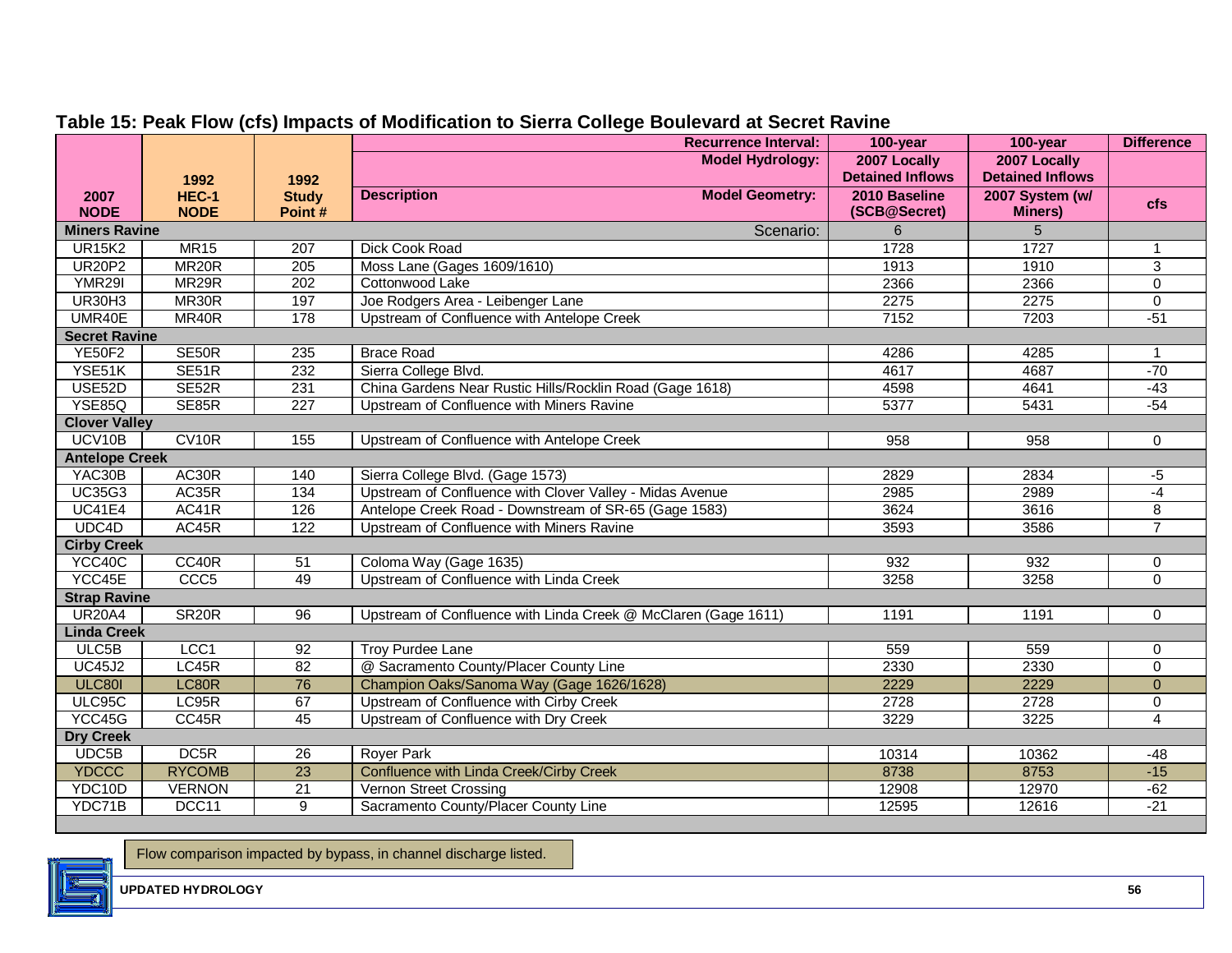#### **Table 16: Net Peak Flow (cfs) Impacts from 1992 through 2010**

|                       |                      |                        | <b>Recurrence Interval:</b>                                    | 100-year                      | 100-year                       | <b>Difference</b> |
|-----------------------|----------------------|------------------------|----------------------------------------------------------------|-------------------------------|--------------------------------|-------------------|
|                       |                      |                        | <b>Model Hydrology:</b>                                        | 2007 Locally                  | 1992 Baseline                  |                   |
|                       | 1992                 | 1992                   |                                                                | <b>Detained Inflows</b>       | <b>Inflows</b>                 |                   |
| 2007<br><b>NODE</b>   | HEC-1<br><b>NODE</b> | <b>Study</b><br>Point# | <b>Description</b><br><b>Model Geometry:</b>                   | 2010 Baseline<br>(SCB@Secret) | 1992 Baseline<br><b>System</b> | <b>cfs</b>        |
| <b>Miners Ravine</b>  |                      |                        | Scenario:                                                      | 6                             |                                |                   |
| <b>UR15K2</b>         | <b>MR15</b>          | 207                    | Dick Cook Road                                                 | 1728                          | 1714                           | $\overline{14}$   |
| <b>UR20P2</b>         | MR <sub>20</sub> R   | $\overline{205}$       | Moss Lane (Gages 1609/1610)                                    | 1913                          | 1899                           | $\overline{14}$   |
| <b>YMR29I</b>         | MR29R                | 202                    | Cottonwood Lake                                                | 2366                          | 2402                           | $-36$             |
| <b>UR30H3</b>         | MR30R                | 197                    | Joe Rodgers Area - Leibenger Lane                              | 2275                          | 2268                           | $\overline{7}$    |
| UMR40E                | MR40R                | 178                    | Upstream of Confluence with Antelope Creek                     | 7152                          | 7427                           | $-275$            |
| <b>Secret Ravine</b>  |                      |                        |                                                                |                               |                                |                   |
| <b>YE50F2</b>         | SE50R                | $\overline{235}$       | <b>Brace Road</b>                                              | 4286                          | 4219                           | 67                |
| YSE51K                | SE51R                | 232                    | Sierra College Blvd.                                           | 4617                          | 4681                           | $-64$             |
| USE <sub>52D</sub>    | SE52R                | 231                    | China Gardens Near Rustic Hills/Rocklin Road (Gage 1618)       | 4598                          | 4679                           | $-81$             |
| <b>YSE85Q</b>         | SE85R                | 227                    | Upstream of Confluence with Miners Ravine                      | 5377                          | 5447                           | $-70$             |
| <b>Clover Valley</b>  |                      |                        |                                                                |                               |                                |                   |
| UCV10B                | CV10R                | 155                    | Upstream of Confluence with Antelope Creek                     | 958                           | 987                            | $-29$             |
| <b>Antelope Creek</b> |                      |                        |                                                                |                               |                                |                   |
| YAC30B                | AC30R                | 140                    | Sierra College Blvd. (Gage 1573)                               | 2829                          | 2819                           | 10                |
| <b>UC35G3</b>         | AC35R                | 134                    | Upstream of Confluence with Clover Valley - Midas Avenue       | 2985                          | 2982                           | $\overline{3}$    |
| <b>UC41E4</b>         | AC41R                | 126                    | Antelope Creek Road - Downstream of SR-65 (Gage 1583)          | 3624                          | 3630                           | $-6$              |
| UDC4D                 | AC45R                | 122                    | Upstream of Confluence with Miners Ravine                      | 3593                          | 3605                           | $-12$             |
| <b>Cirby Creek</b>    |                      |                        |                                                                |                               |                                |                   |
| YCC40C                | CC40R                | 51                     | Coloma Way (Gage 1635)                                         | 932                           | 758                            | 174               |
| YCC45E                | CCC <sub>5</sub>     | 49                     | Upstream of Confluence with Linda Creek                        | 3258                          | 3096                           | 162               |
| <b>Strap Ravine</b>   |                      |                        |                                                                |                               |                                |                   |
| <b>UR20A4</b>         | SR <sub>20R</sub>    | 96                     | Upstream of Confluence with Linda Creek @ McClaren (Gage 1611) | 1191                          | 919                            | 272               |
| <b>Linda Creek</b>    |                      |                        |                                                                |                               |                                |                   |
| ULC5B                 | LCC1                 | 92                     | <b>Troy Purdee Lane</b>                                        | 559                           | 545                            | 14                |
| <b>UC45J2</b>         | LC45R                | 82                     | @ Sacramento County/Placer County Line                         | 2330                          | 2044                           | 286               |
| <b>ULC801</b>         | LC80R                | 76                     | Champion Oaks/Sanoma Way (Gage 1626/1628)                      | 2229                          | 2158                           | 71                |
| ULC95C                | LC95R                | 67                     | Upstream of Confluence with Cirby Creek                        | 2728                          | 2682                           | 46                |
| YCC45G                | CC45R                | 45                     | Upstream of Confluence with Dry Creek                          | 3229                          | 3024                           | 205               |
| <b>Dry Creek</b>      |                      |                        |                                                                |                               |                                |                   |
| UDC5B                 | DC <sub>5R</sub>     | 26                     | <b>Royer Park</b>                                              | 10314                         | 10663                          | $-349$            |
| <b>YDCCC</b>          | <b>RYCOMB</b>        | $\overline{23}$        | Confluence with Linda Creek/Cirby Creek                        | 8738                          | 8582                           | 156               |
| YDC10D                | <b>VERNON</b>        | $\overline{21}$        | Vernon Street Crossing                                         | 12908                         | 12635                          | 273               |
| YDC71B                | DCC11                | 9                      | Sacramento County/Placer County Line                           | 12595                         | 12571                          | 24                |

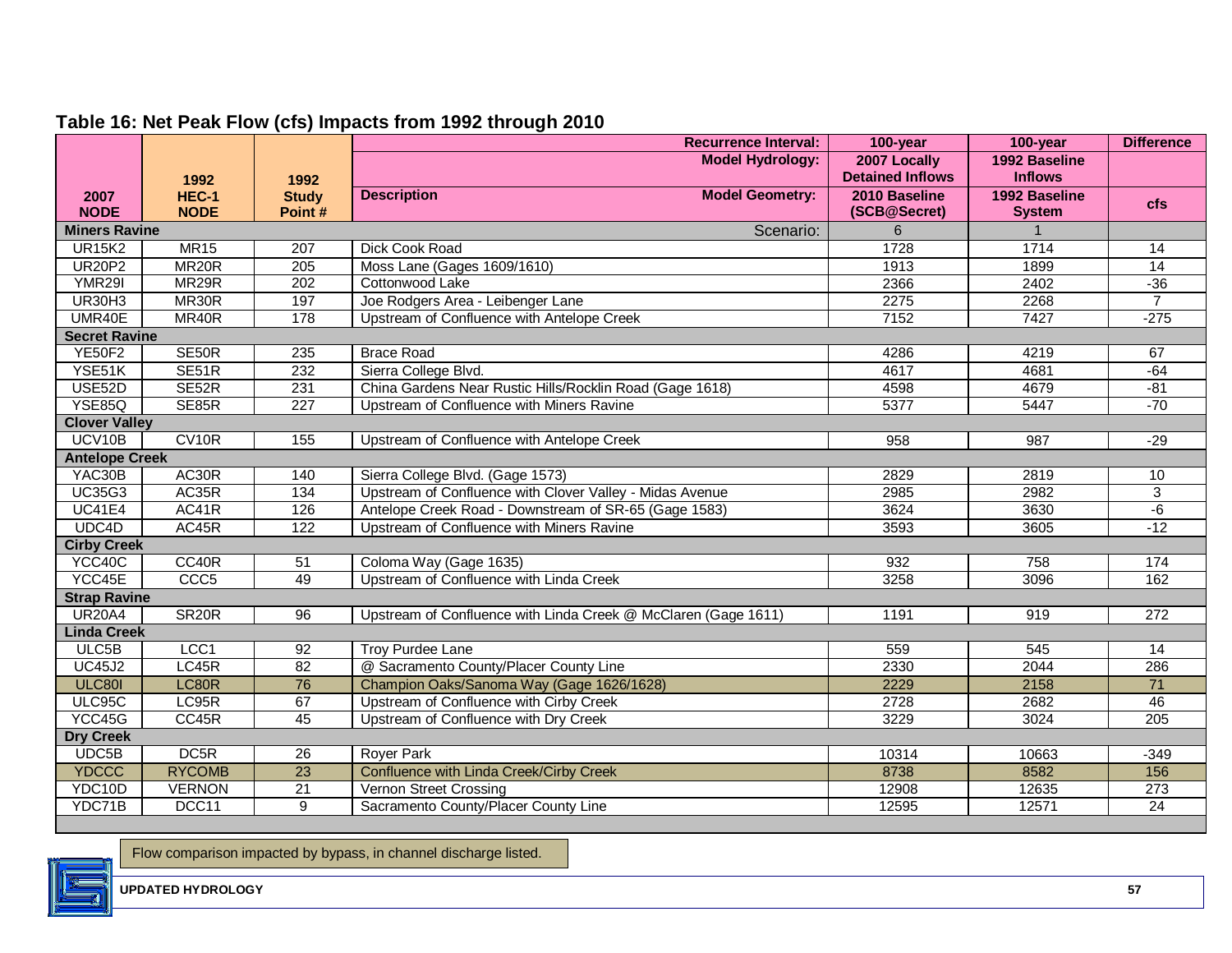|                       |                    |                      | <b>Recurrence Interval:</b>                                    | 100-year                               | 100-year                                | <b>Difference</b> |
|-----------------------|--------------------|----------------------|----------------------------------------------------------------|----------------------------------------|-----------------------------------------|-------------------|
|                       |                    |                      | <b>Model Hydrology:</b>                                        | <b>Unmitigated</b><br><b>Build-out</b> | 2007 Locally<br><b>Detained Inflows</b> |                   |
| 2007                  | 1992<br>HEC-1      | 1992<br><b>Study</b> | <b>Description</b><br><b>Model Geometry:</b>                   | 2010 Baseline                          | 2010 Baseline                           |                   |
| <b>NODE</b>           | <b>NODE</b>        | Point#               |                                                                | (SCB@Secret)                           | (SCB@Secret)                            | <b>cfs</b>        |
| <b>Miners Ravine</b>  |                    |                      | Scenario:                                                      | $\overline{7}$                         | 6                                       |                   |
| <b>UR15K2</b>         | <b>MR15</b>        | 207                  | Dick Cook Road                                                 | 1791                                   | 1728                                    | 63                |
| <b>UR20P2</b>         | MR <sub>20</sub> R | $\overline{205}$     | Moss Lane (Gages 1609/1610)                                    | 1984                                   | 1913                                    | $\overline{71}$   |
| YMR29I                | MR <sub>29</sub> R | 202                  | Cottonwood Lake                                                | 2562                                   | 2366                                    | 196               |
| <b>UR30H3</b>         | MR30R              | 197                  | Joe Rodgers Area - Leibenger Lane                              | 2456                                   | 2275                                    | 181               |
| UMR40E                | MR40R              | 178                  | Upstream of Confluence with Antelope Creek                     | 7322                                   | 7152                                    | 170               |
| <b>Secret Ravine</b>  |                    |                      |                                                                |                                        |                                         |                   |
| YE50F2                | SE50R              | 235                  | <b>Brace Road</b>                                              | 4856                                   | 4286                                    | 570               |
| YSE51K                | SE51R              | 232                  | Sierra College Blvd.                                           | 5011                                   | 4617                                    | 394               |
| USE <sub>52D</sub>    | SE52R              | 231                  | China Gardens Near Rustic Hills/Rocklin Road (Gage 1618)       | 4697                                   | 4598                                    | 99                |
| <b>YSE85Q</b>         | SE85R              | 227                  | Upstream of Confluence with Miners Ravine                      | 5497                                   | 5377                                    | 120               |
| <b>Clover Valley</b>  |                    |                      |                                                                |                                        |                                         |                   |
| UCV10B                | CV10R              | 155                  | Upstream of Confluence with Antelope Creek                     | 1135                                   | 958                                     | 177               |
| <b>Antelope Creek</b> |                    |                      |                                                                |                                        |                                         |                   |
| YAC30B                | AC30R              | 140                  | Sierra College Blvd. (Gage 1573)                               | 2914                                   | 2829                                    | 85                |
| <b>UC35G3</b>         | AC35R              | 134                  | Upstream of Confluence with Clover Valley - Midas Avenue       | 3026                                   | 2985                                    | $\overline{41}$   |
| <b>UC41E4</b>         | AC41R              | 126                  | Antelope Creek Road - Downstream of SR-65 (Gage 1583)          | 4095                                   | 3624                                    | 471               |
| UDC4D                 | AC45R              | 122                  | Upstream of Confluence with Miners Ravine                      | 3918                                   | 3593                                    | 325               |
| <b>Cirby Creek</b>    |                    |                      |                                                                |                                        |                                         |                   |
| YCC40C                | CC40R              | $\overline{51}$      | Coloma Way (Gage 1635)                                         | 943                                    | 932                                     | $\overline{11}$   |
| YCC45E                | CCC <sub>5</sub>   | 49                   | Upstream of Confluence with Linda Creek                        | 3376                                   | 3258                                    | 118               |
| <b>Strap Ravine</b>   |                    |                      |                                                                |                                        |                                         |                   |
| <b>UR20A4</b>         | SR <sub>20R</sub>  | 96                   | Upstream of Confluence with Linda Creek @ McClaren (Gage 1611) | 1250                                   | 1191                                    | 59                |
| <b>Linda Creek</b>    |                    |                      |                                                                |                                        |                                         |                   |
| ULC5B                 | LCC1               | 92                   | <b>Troy Purdee Lane</b>                                        | 595                                    | 559                                     | $\overline{36}$   |
| <b>UC45J2</b>         | LC45R              | 82                   | @ Sacramento County/Placer County Line                         | 2503                                   | 2330                                    | 173               |
| <b>ULC801</b>         | LC80R              | 76                   | Champion Oaks/Sanoma Way (Gage 1626/1628)                      | 2245                                   | 2229                                    | 16                |
| ULC95C                | LC95R              | 67                   | Upstream of Confluence with Cirby Creek                        | 2755                                   | 2728                                    | 27                |
| YCC45G                | CC45R              | 45                   | Upstream of Confluence with Dry Creek                          | 3303                                   | 3229                                    | 74                |
| <b>Dry Creek</b>      |                    |                      |                                                                |                                        |                                         |                   |
| UDC5B                 | DC5R               | 26                   | <b>Rover Park</b>                                              | 10880                                  | 10314                                   | 566               |
| <b>YDCCC</b>          | <b>RYCOMB</b>      | 23                   | Confluence with Linda Creek/Cirby Creek                        | 8811                                   | 8738                                    | 73                |
| YDC10D                | <b>VERNON</b>      | $\overline{21}$      | Vernon Street Crossing                                         | 13535                                  | 12908                                   | 627               |
| YDC71B                | DCC11              | $\overline{9}$       | Sacramento County/Placer County Line                           | 13079                                  | 12595                                   | 484               |

#### **Table 17: Unmitigated Peak Flow (cfs) Impacts of Future Development from 2010 to Build-out**